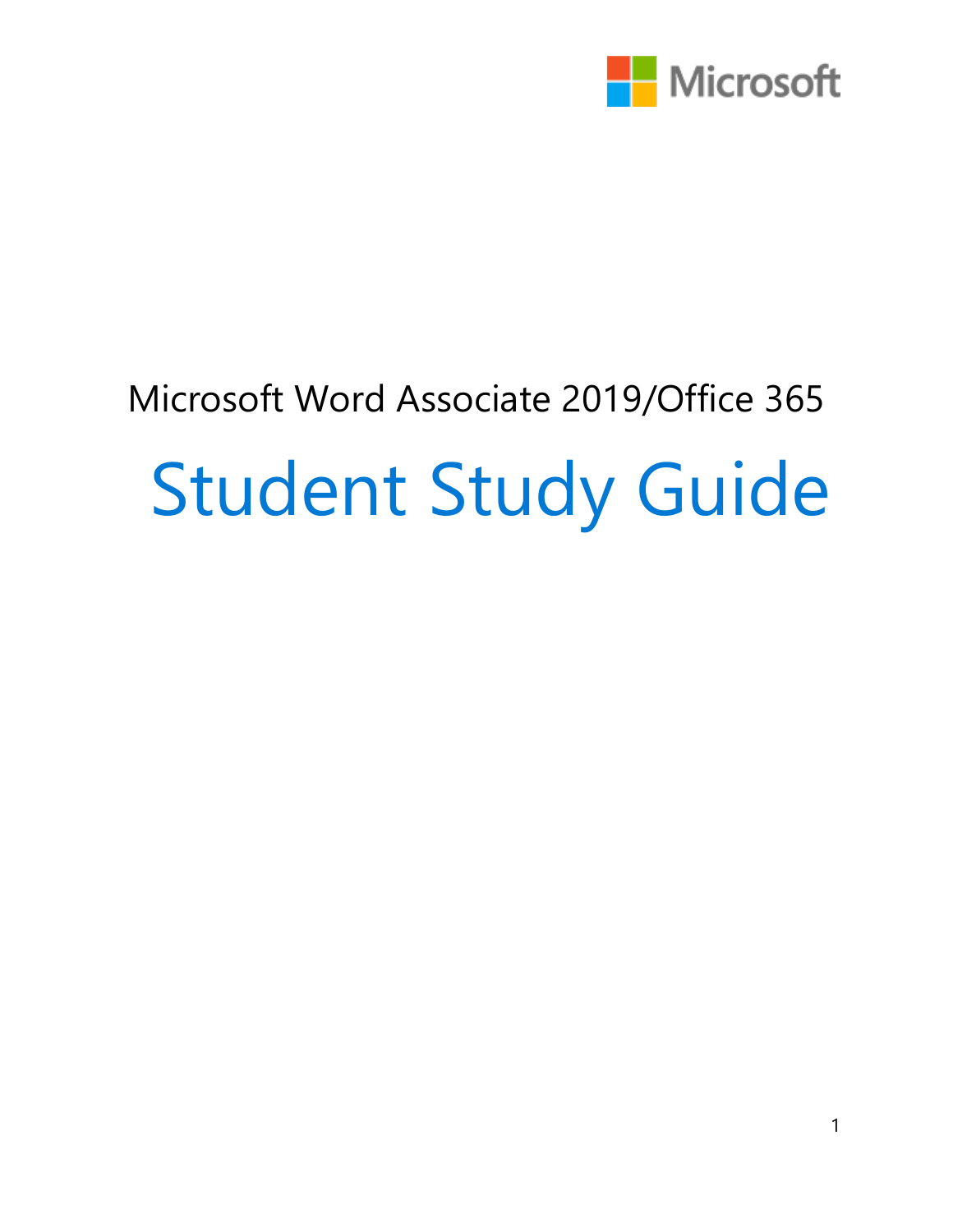Student Study Guide

## Microsoft License Terms

This courseware is the copyrighted work of Microsoft and/or its suppliers, and is licensed, not sold, to you. Microsoft grants you a license to use this courseware, but only in accordance with the "Guidelines" below. Except as expressly provided for herein, you may not copy, adapt, modify, prepare derivative works of, distribute, publicly display, sell or use this courseware, in whole or in part, for any commercial purpose without the express prior written consent of Microsoft Corporation.

This courseware is provided to you "as-is." Microsoft makes no warranties as to this courseware, express or implied. MICROSOFT CORPORATION HEREBY DISCLAIMS ALL WARRANTIES AND CONDITIONS WITH REGARD TO THE SOFTWARE, INCLUDING ALL WARRANTIES AND CONDITIONS OF MERCHANTABILITY, WHETHER EXPRESS, IMPLIED OR STATUTORY, FITNESS FOR A PARTICULAR PURPOSE, TITLE AND NON-INFRINGEMENT. Microsoft may change or alter the information in this courseware, including URL and other Internet Web site references, without notice to you.

Examples depicted herein are provided for illustration purposes only and are fictitious. No real association or connection is intended or should be inferred.

This courseware does not provide you with any legal rights to any intellectual property in or to any Microsoft products.

The Microsoft [Terms of Use](https://aka.ms/accept_or_reject_changes) are incorporated herein by reference.

#### **Guidelines**

This courseware is only for use by instructors and only to teach a class for current Microsoft Imagine Academy program members. If you are not an instructor, you are not permitted to use this courseware. The following terms apply to your use of this courseware:

- You may distribute this courseware only to those students enrolled in your class using the courseware, or publish this courseware on a secured website that is restricted to students enrolled in that class, provided that if you distribute this courseware:
	- you will not grant any rights to copy, adapt, modify, prepare derivative works of, distribute, publicly display or sell this courseware;
	- you may not distribute this courseware under terms that would permit commercial use, or under terms that purport to require that this courseware, in whole or in part, be sublicensed to others or redistributable at no charge; and
	- you will maintain and not alter, obscure or remove any copyright or other protective notices, identifications or branding in or on the courseware.
- If you are using this courseware in Microsoft OneNote format, you may use supplemental materials in addition to and in conjunction with your classes, provided that you:
	- will only use supplemental materials developed by you and not by, or in collaboration with, any third party;
	- clearly differentiate the supplemental materials from the Microsoft content, including this courseware, by inserting prominent notice on the supplemental materials clearly indicating to students that they are not Microsoft materials. Such notices must: (i) clearly identify the supplemental materials, and (ii) not state or imply that Microsoft authored or endorsed the supplemental materials; and
	- warrant and represent that the supplemental materials will not infringe or violate any intellectual property, proprietary, personal or any other rights of any third party.

#### **© 2020 Microsoft. All rights reserved.**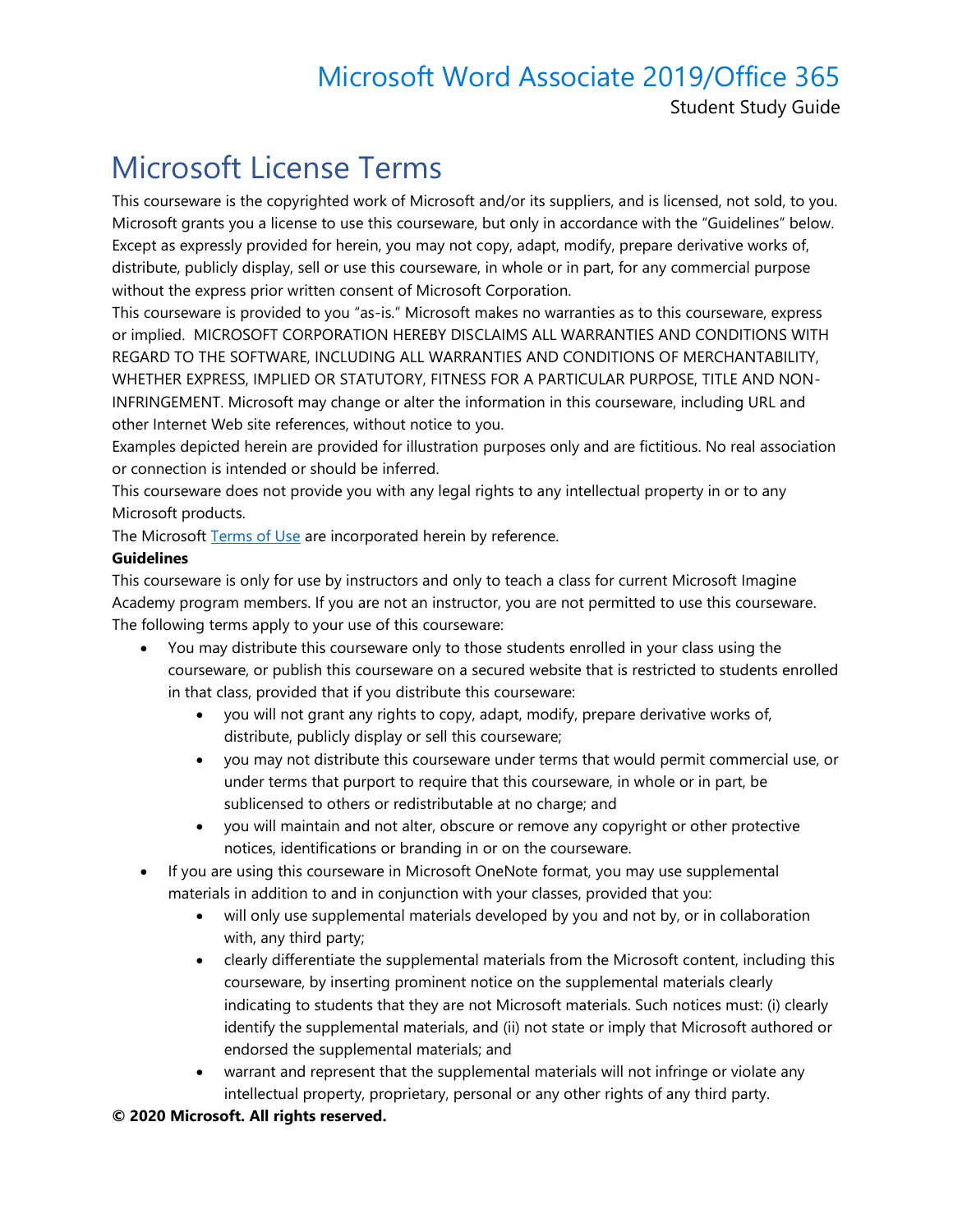#### Microsoft Word Associate 2019/Office 365 Student Study Guide

## Table of Contents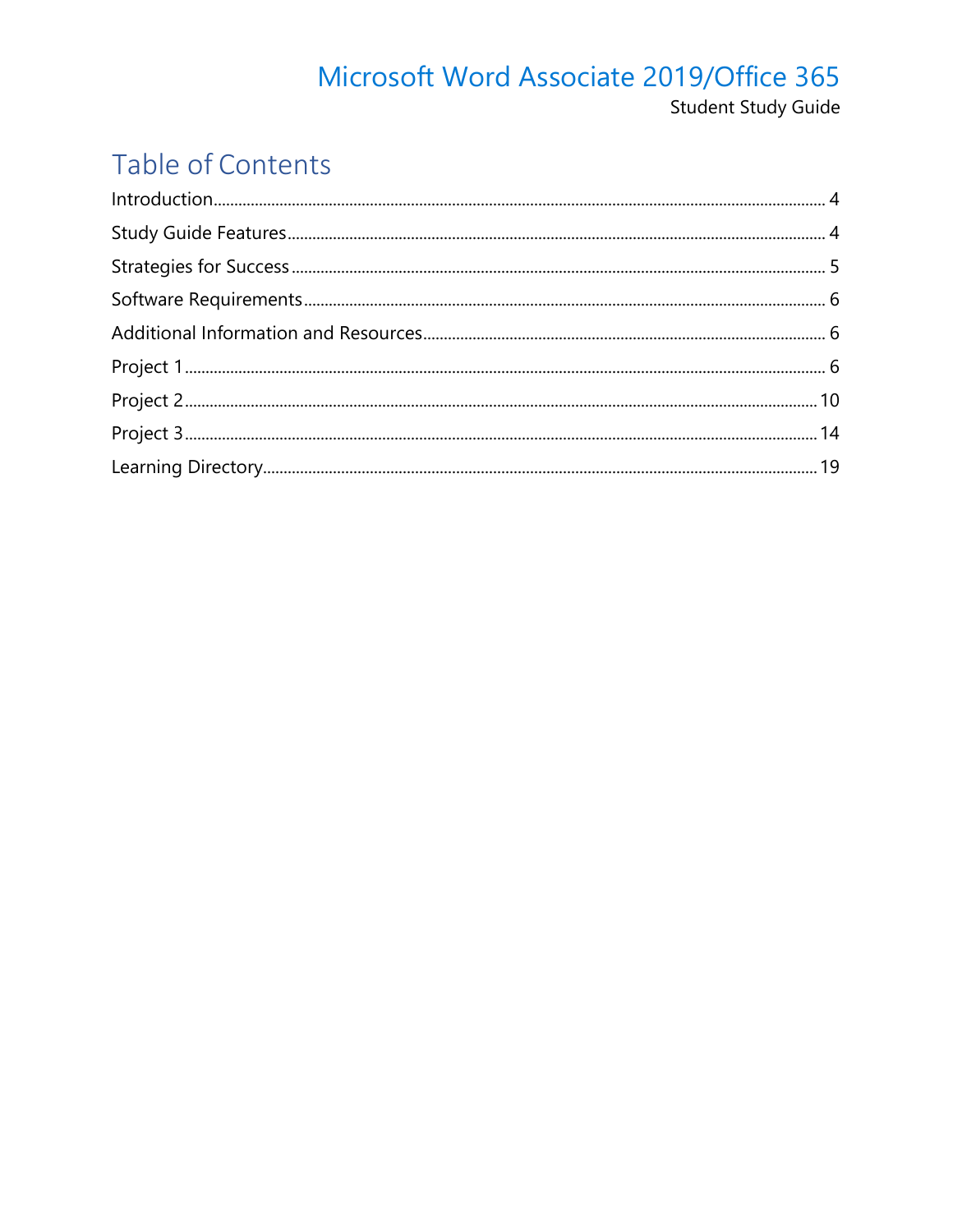

<span id="page-3-0"></span>

Welcome to the Microsoft Word Associate Student Study Guide. This guide prepares you for Microsoft Office Specialist: Word Associate (Word and Word 2019) certification exam. Preparing for certification is exciting! Employers around the world recognize Microsoft certifications as premier technical certifications. Certifications give you a professional edge by providing globally recognized industry endorsed evidence of skills mastery, demonstrating your abilities and willingness to embrace new technologies. Gaining these skills and certifying can unlock your potential and opportunities.

The Student Study Guide includes three 50-minute hands-on projects to help you assess your readiness for the exam. These scenario-based projects consist of multiple realworld tasks that map to exam objectives. Each project covers approximately 35 exam objectives, allowing ample opportunity to gain certification skills through practice and preparation.

# <span id="page-3-1"></span>Study Guide Features

The following Study Guide features were designed and structured to support achievement of the *[MO-100: Microsoft Word \(Word and Word 2019\)](https://aka.ms/change_margins)* certification exam.

## Scenario

This Study Guide is based around a single business scenario that unifies all project tasks and gives you a single focus for applying what you learn. As tasks are completed, you will become more productive and efficient with Microsoft Word while navigating common workplace responsibilities.

**The Scenario:** Munson's Pickles and Preserves started as a small farm market focused on fresh produce. Due to the success of the business, coupled with the family's passion for greenery, Munson's is now considering expanding the business to include a flower and plant nursery. Envision yourself as a Munson's Pickles and Preserves Farm employee tasked with evaluating and researching the potential flower and plant nursery expansion. Your collected research and data will guide the future development and expansion of the farm.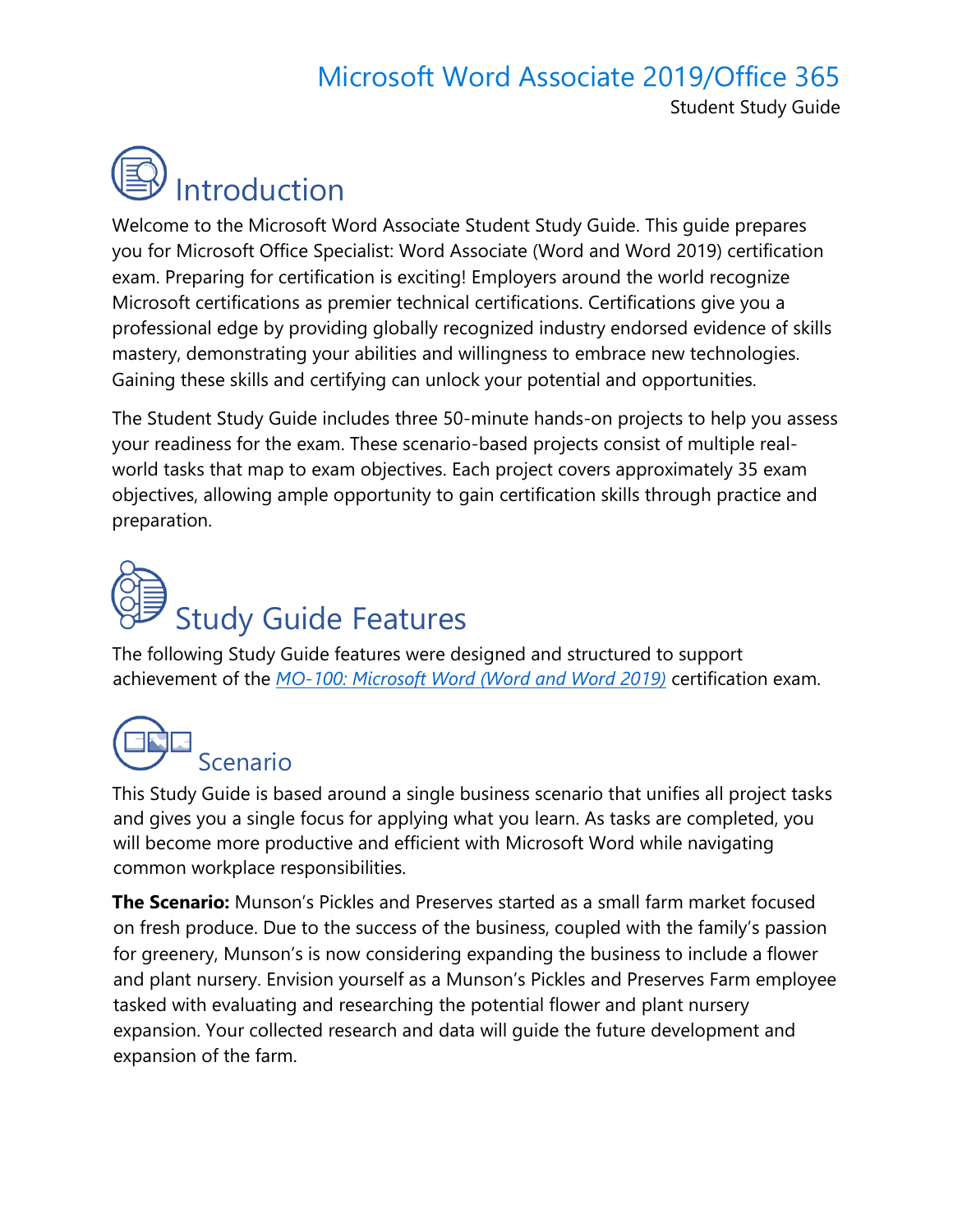Student Study Guide



The Student Study Guide is divided into three different projects. Projects include a set of up to 40 tasks to be completed within approximately 50 minutes to simulate the certification exam environment. Based on exam *[MO-100: Microsoft Word \(Word and](https://aka.ms/MO-100_Microsoft_Word)  [Word 2019\)](https://aka.ms/MO-100_Microsoft_Word)*, each task addresses specific objectives to assess your knowledge of the application in a real-world context.

## Data Files/Media Files

The Project Files folder contains all data and media files. These resources are the starter and supporting files that you will use to complete the projects.



## Learning Directory

The Learning Directory provides a table which includes certification exam objectives, online resources, step-by-step guidance for practice of skills, along with mapping to the Study Guide projects and the MSIA Microsoft Word Associate 2019 course. This directory allows you the ability to focus on specific concepts to improve competency with Microsoft Word 2019.

<span id="page-4-0"></span>

## Strategies for Success

- Before beginning each task, read the instructions carefully to ensure the task is performed correctly
- As you move through the project, use the checkbox provided as an organizational tool to track completion
- If you have difficulty completing a task, utilize the Learning Directory to research and practice specific concepts until mastery
- If a project task instructs you to enter "specific text," the text in quotation marks indicates what you will input into the document. The comma inside the quotations should not be included
- Consider completing all three projects to cover each exam objective
- The Learning Directory may only address one or two options for completion, but there may be multiple ways to complete each project task correctly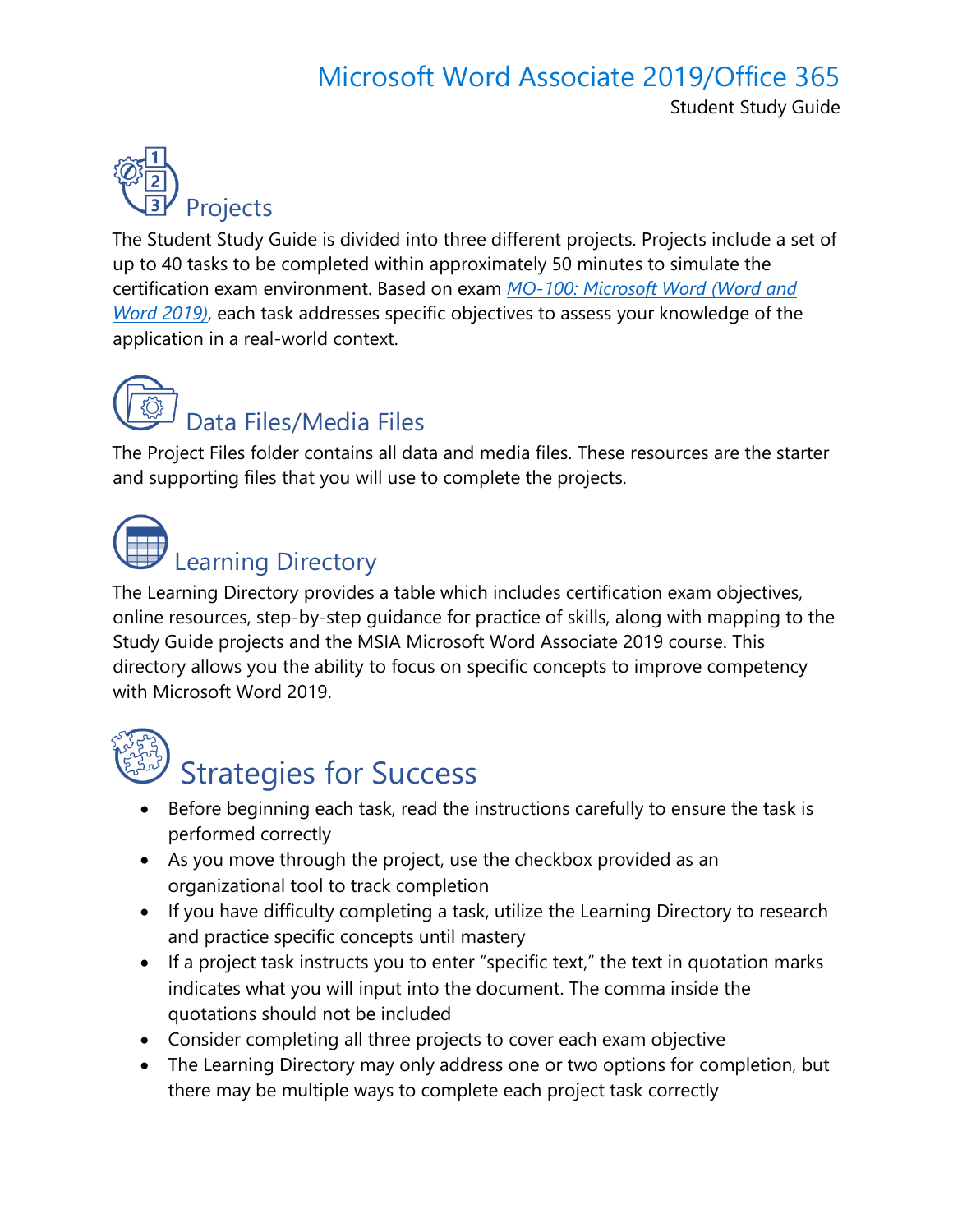<span id="page-5-0"></span>Student Study Guide



In preparation of using the Student Study Guide, ensure you have a computer with:

• Office 2019 or Office 365

## <span id="page-5-1"></span>Additional Information and Resources

- To learn more about Microsoft Office certifications, visit [Microsoft Office](https://aka.ms/get_creative_with_3D_models)  **[Certification](https://aka.ms/get_creative_with_3D_models)**
- To view the Certiport Microsoft Office Specialist 365 and 2019 Exam Tutorial, visit [Certiport Exam Tutorial](https://aka.ms/add-alternative-text-to-a-shape-picture-chart-smartart-graphic-or-other-object)

## <span id="page-5-2"></span>Project 1

**Instructions:** In this project there are 38 tasks based on the exam objectives for Exam MO-100: Microsoft Word (Word and Word 2019). For each exam objective, complete the task(s) using the supporting files listed below under **Resources**. After each task is completed, check the task box to mark as complete.

*Note: Refer to the Learning Directory for step-by-step guidance and additional resources, if needed.*

**Resources:** Download files listed below before beginning tasks

- **Project1\_datafile.docx** in the **Project\_Files** folder
- **sign\_illustration.png** in the **Project\_Files** folder

#### Project 1 Tasks

1.4.1 Locate and remove Hidden Properties and Personal Information

- $\Box$  Open Project1\_datafile.docx. Inspect the document and remove Document Properties and Personal Information and Hidden Text
- 2.2.4 Apply built-in Styles to text
	- ☐ Format "Background," "Proposal Overview," and "Summary" as Heading 1
	- ☐ Format "Identified Plants and Flowers" as Heading 2
	- ☐ Format "Popular Flowers by Region" and "Native Plants" as Heading 3
- 2.2.2 Apply formatting by using Format Painter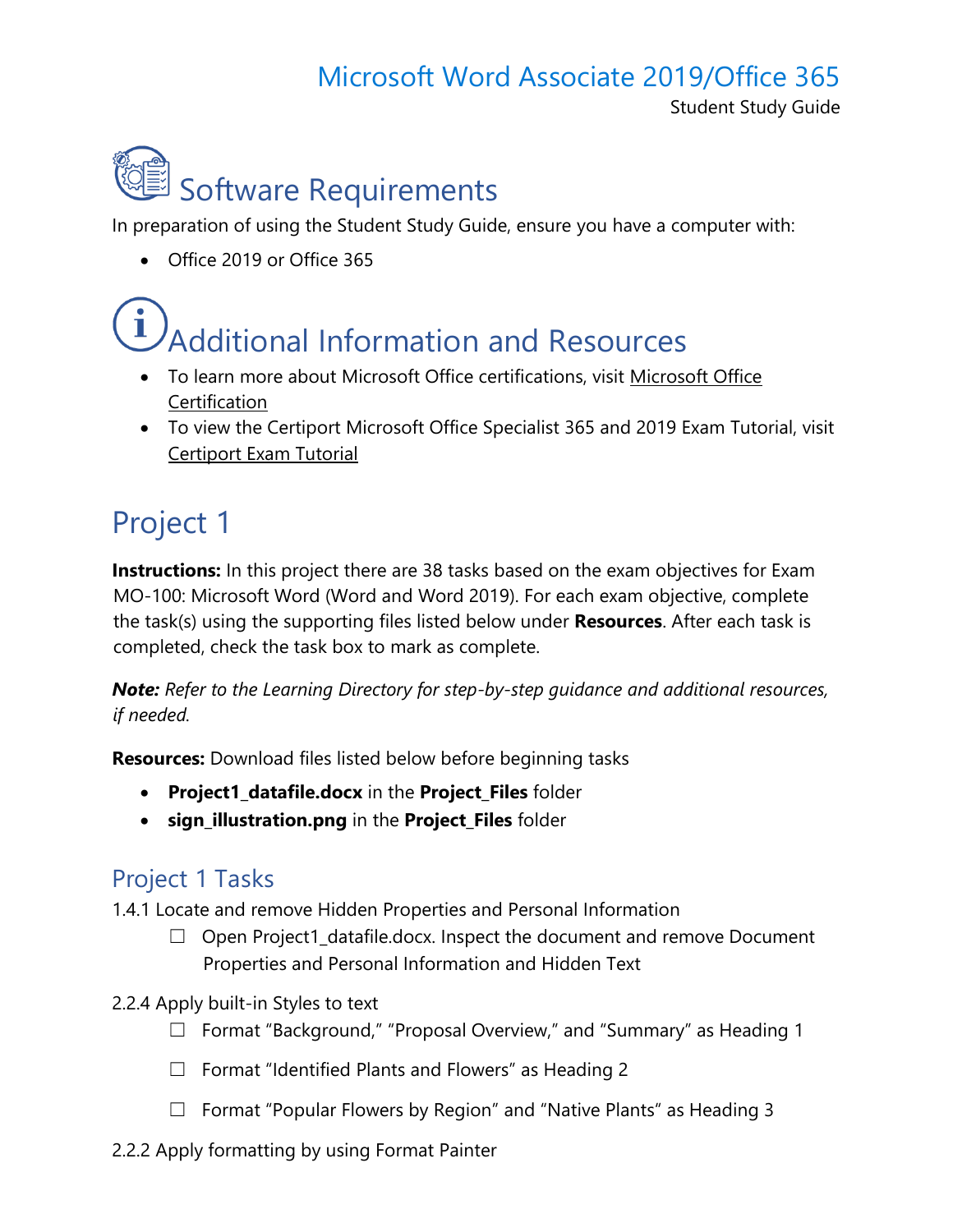Student Study Guide

- $\Box$  Use the Format Painter to copy the formatting of "Identified Plants and Flowers" to the section titles "Greenhouse Option" and "Outsourcing Option"
- 2.2.1 Apply text effects
	- $\Box$  Apply the Text Effect Fill: Black, Text color 1; Shadow to the first two lines of text beginning with "Munson's" and ending with "Plan" and then Center align the text, and increase Font Size to 20
- 2.3.2 Insert page, section, and column breaks
	- $\Box$  Insert a Section Break that starts a New Page after the first two lines of text in the document beginning with "Munson's" and ending with "Plan"
- 1.1.4 Show and hide formatting symbols and hidden text
	- $\Box$  View the page break using Show/Hide
- 2.3.3 Change Page Setup options for a section
	- $\Box$  Change the margins for the first section to 3 inches for the top and bottom
- 2.1.1 Find and Replace text
	- ☐ Find every instance of the text "Munsons'" and Replace with "Munson's"
- 1.1.2 Link to locations within documents
	- ☐ Insert a Bookmark at the text "Background," "Proposal Overview," and "Summary"
- 1.1.1 Search for text
- 1.1.3 Move to specific locations and objects in documents
	- $\Box$  Use the Go To feature to Find each Bookmark in the document
- 1.2.4 Configure page background elements
	- ☐ Add a Draft 1 Watermark
- 1.3.2 Modify basic document properties
	- ☐ Change the following document Properties: Title: "Proposal Plan," Author: *Your name*, Key words: "flowers," "plants," "greenhouse," "outsourcing"
- 1.3.3 Modify print settings
	- ☐ Without printing, change Print Settings to uncollated and print 2 Sheets Per Page
- 1.2.2 Apply style sets
	- $\Box$  Apply the Style Set Casual
- 2.2.3 Set line and paragraph spacing and indentation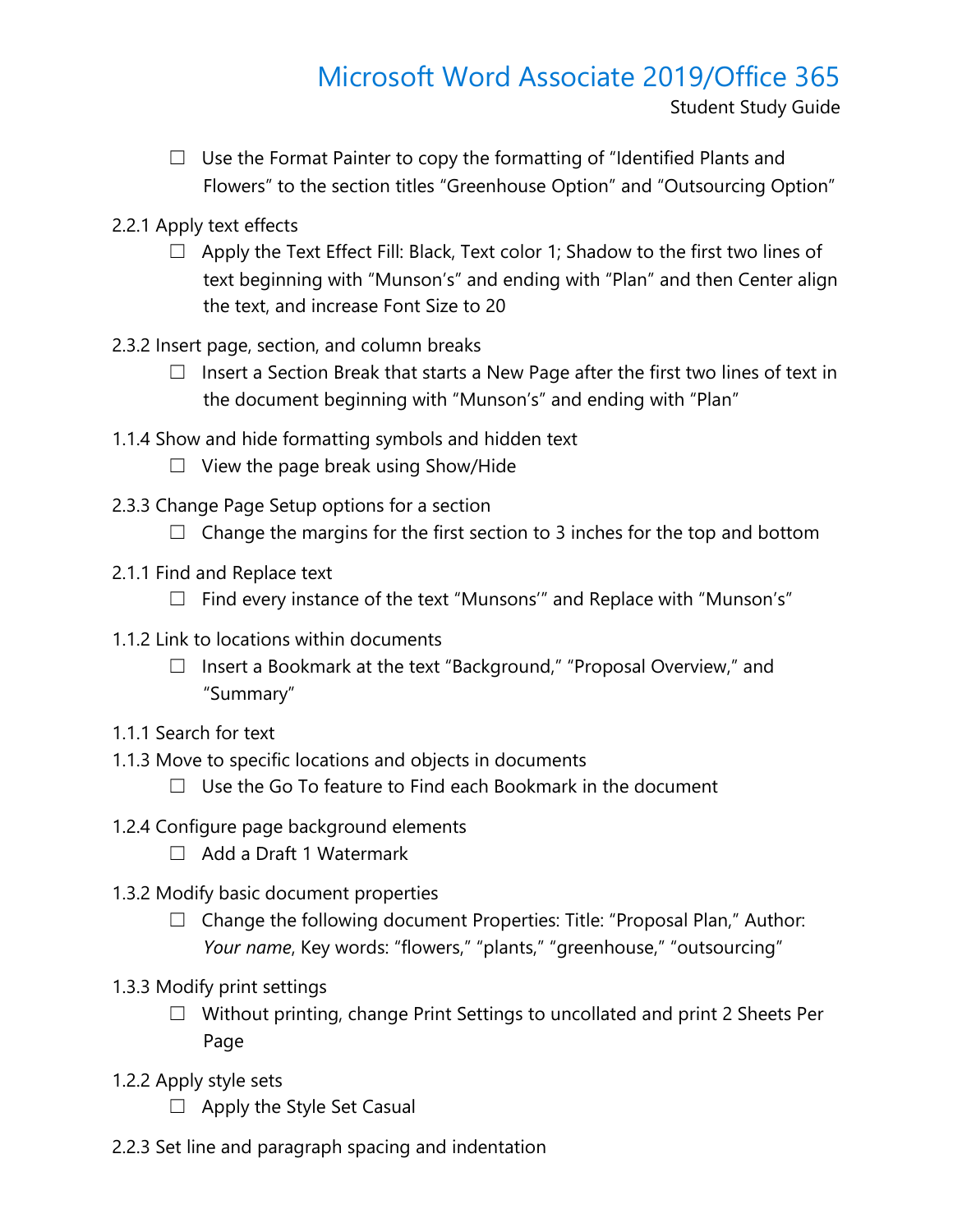Student Study Guide

- $\Box$  Set all Paragraph Spacing Before and After the paragraph by 6pt
- 3.1.2 Convert tables to text
	- $\Box$  Convert the table beginning with "Miniature Hollyhock" and ending with "Goatsbeard" to Text Separated by Paragraph
- 3.3.1 Format paragraphs as numbered and bulleted lists
	- $\Box$  Format the text beginning with "Miniature Hollyhock" and ending with "Goatsbeard" to a Bulleted list
- 3.3.2 Change bullet characters and number formats
	- $\Box$  Change the Bulleted list beginning with "Miniature Hollyhock" and ending with "Goatsbeard" to solid boxes
- 2.3.1 Format text in multiple columns
	- $\Box$  Apply two Columns with .2 Spacing and a Line Between to the Bulleted list beginning with "Zone 3" and ending with "Zone 9"
- 3.1.1 Convert text to tables
	- $\Box$  Convert the Popular Flowers by Region, beginning with "Popular Flowers by Region" and ending with "United States: Rose" to a two-column Table Separated by a colon (:)
- 3.2.4 Resize tables, rows, and columns
	- $\Box$  Resize the first column Width of the "Popular Flowers by Region" table to 1.5"
	- □ Resize the first row Height of the "Popular Flowers by Region" table to .5"
- 3.2.3 Merge and split cells
	- $\Box$  Merge the first row of the table beginning with "Popular Flowers by Region"
- 3.2.1 Sort table data
	- $\Box$  Sort the Table Data by the Region name
- 3.2.2 Configure cell margins and spacing
	- ☐ Format all Default Cell Margins to .05
- 3.2.6 Configure a repeating row header
	- $\Box$  Format the first two rows as Repeating Header Rows
- 4.2.1 Insert table of contents
	- $\Box$  Add a second Page to the document then insert the Automatic Table 2 Table of Contents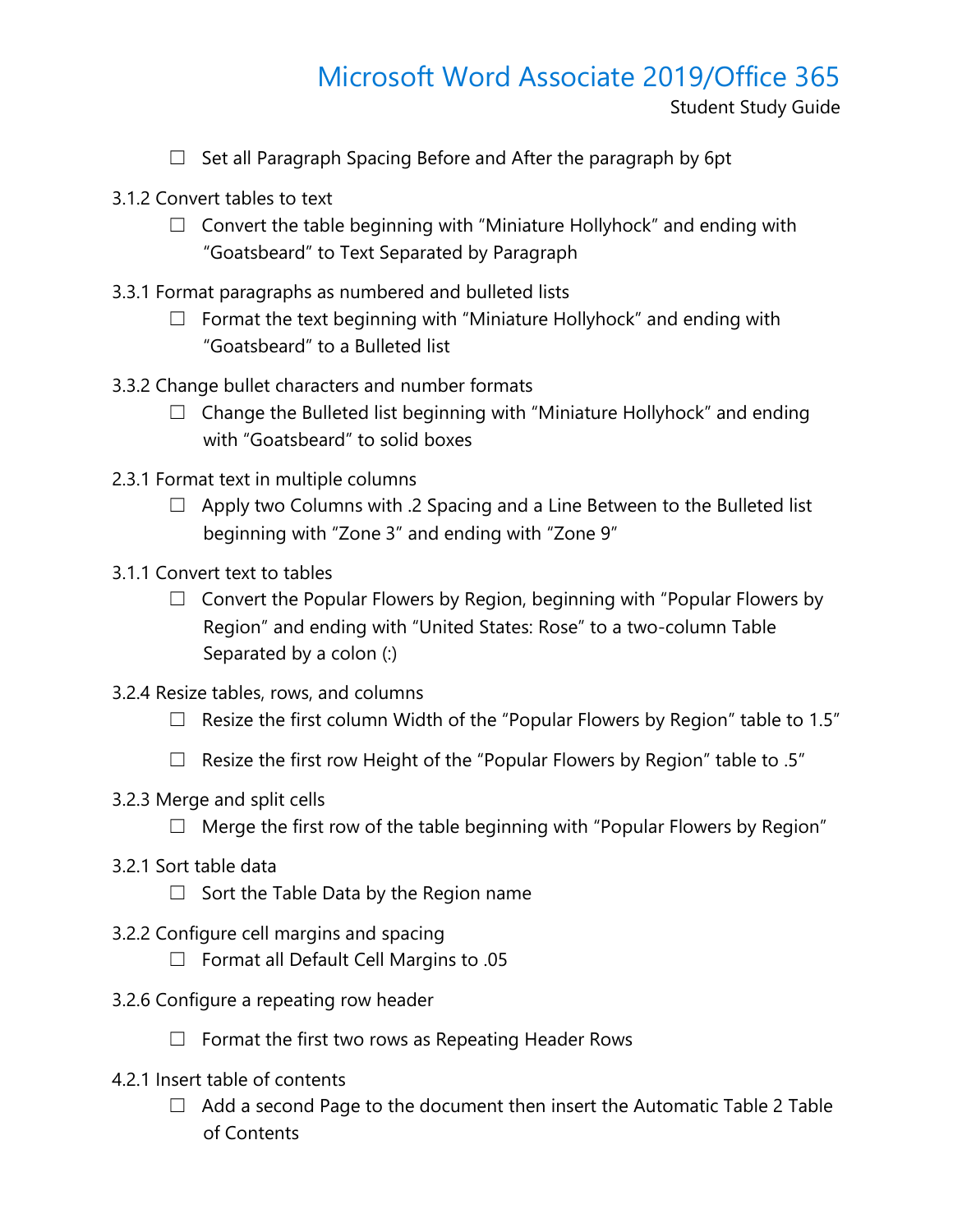- 4.2.2 Customize table of contents
	- $\Box$  Change the Table of Contents to Show Heading levels 1 and 2 only with the underscore (\_) tab leader
- 5.1.2 Insert pictures
	- $\Box$  On the title page (the first page), Insert the sign\_illustration.png from the Project\_Files folder after the title "Proposal Plan"
- 5.2.3 Remove picture backgrounds
	- $\Box$  Remove the picture Background, remove everything except the jar, pickles, and garlic from the sign\_illustration.png
- 5.2.2 Apply picture effects and picture styles
	- $\Box$  Apply 5 point; Gray, Accent color 3 Glow to the picture
- 5.4.1 Position objects
	- $\Box$  Set the picture Text Wrapping to Square, with Horizontal position Centered relative to Page and Vertical position Absolutely .5, below the Paragraph, and change the picture Width to 2.5"
- 1.1.4 Show and hide formatting symbols and hidden text
	- $\Box$  Hide all formatting marks
- 5.4.3 Add alternative text to objects for accessibility
	- $\Box$  Add the appropriate Alternative Text to the picture
- 1.4.2 Locate and correct accessibility issues
	- $\Box$  Locate and correct Accessibility issues
- 1.4.3 Locate and correct compatibility issues
	- $\Box$  Check Compatibility issues
- 1.3.1 Save documents in alternative file formats
	- $\Box$  Save the document as a PDF
- 1.3.4 Share documents electronically
	- $\Box$  Share the document with the instructor and Close the document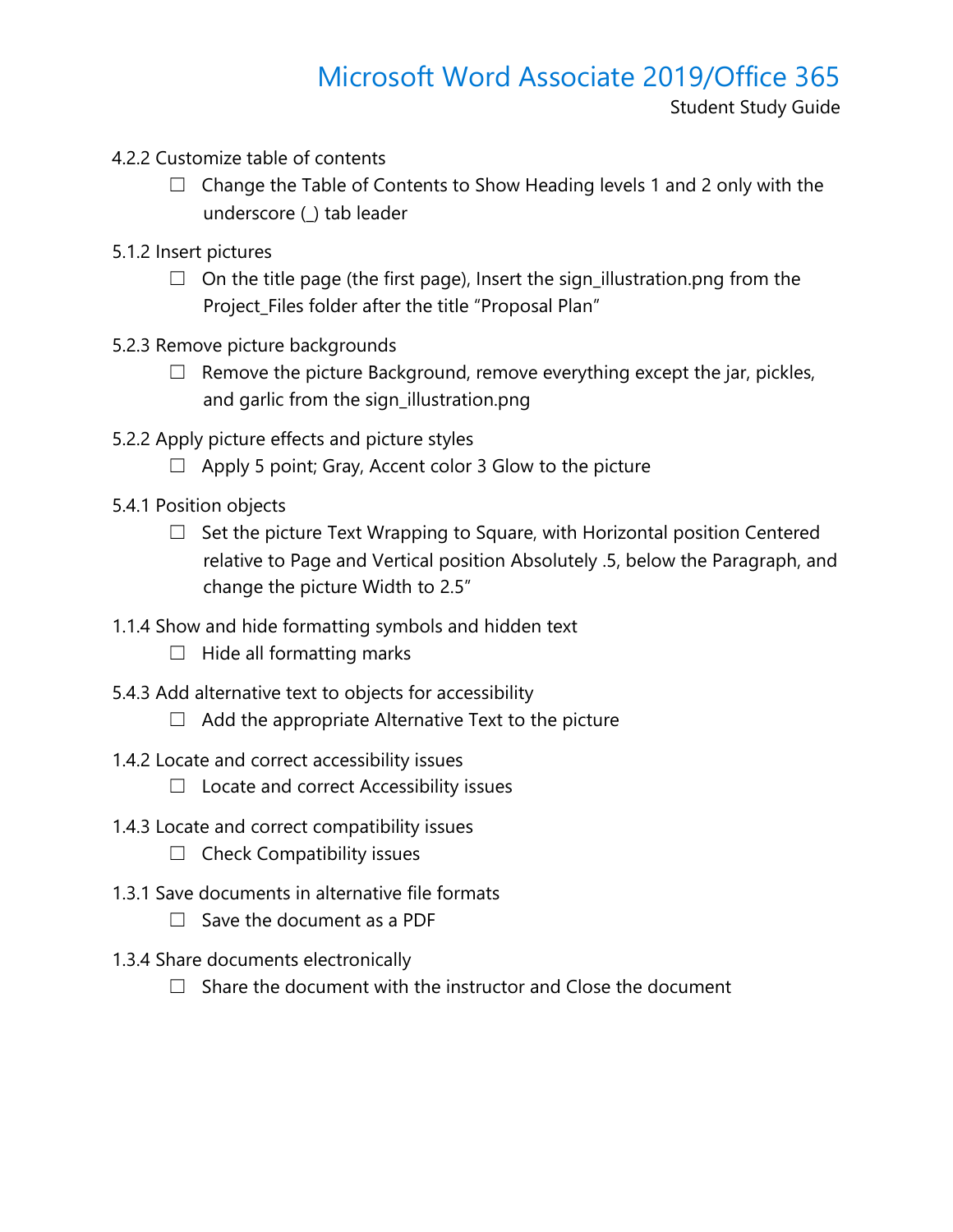#### Microsoft Word Associate 2019/Office 365 Student Study Guide

## <span id="page-9-0"></span>Project 2

**Instructions:** In this project there are 34 tasks based on the exam objectives for Exam MO-100: Microsoft Word (Word and Word 2019). For each exam objective, complete the task(s) using the supporting files listed below under **Resources**. After each task is completed, check the task box to mark as complete.

*Note: Refer to the Learning Directory for step-by-step guidance and additional resources, if needed.*

**Resources:** Download files listed below before beginning tasks

- **Project2\_datafile.docx** in the **Project\_Files** folder
- **dandelion\_photo.jpg** in the **Project\_Files** folder

#### Project 2 Tasks

6.2.4 Lock and unlock change tracking

- $\Box$  Open Project2\_datafile.docx. Unlock Tracking with the password "project"
- 6.2.1 Track changes
	- ☐ Turn off Track Changes
- 6.2.2 Review tracked changes
	- $\Box$  Review the Tracked Changes
- 6.2.3 Accept and reject tracked changes
	- ☐ Accept all Tracked Changes
- 6.1.2 Review and reply to comments
	- $\Box$  Reply to the first comment with the text "Looks great!"
- 6.1.3 Resolve comments
	- ☐ Resolve the second comment
- 6.1.4 Delete comments
	- $\Box$  Delete the third comment
- 1.2.3 Insert and modify headers and footers
	- $\Box$  Modify the Footer to include today's date, Updated automatically and centered
- 2.1.2 Insert symbols and special characters
	- □ Insert a Registered sign after every instance of "Munson's Pickles and Preserves Farm"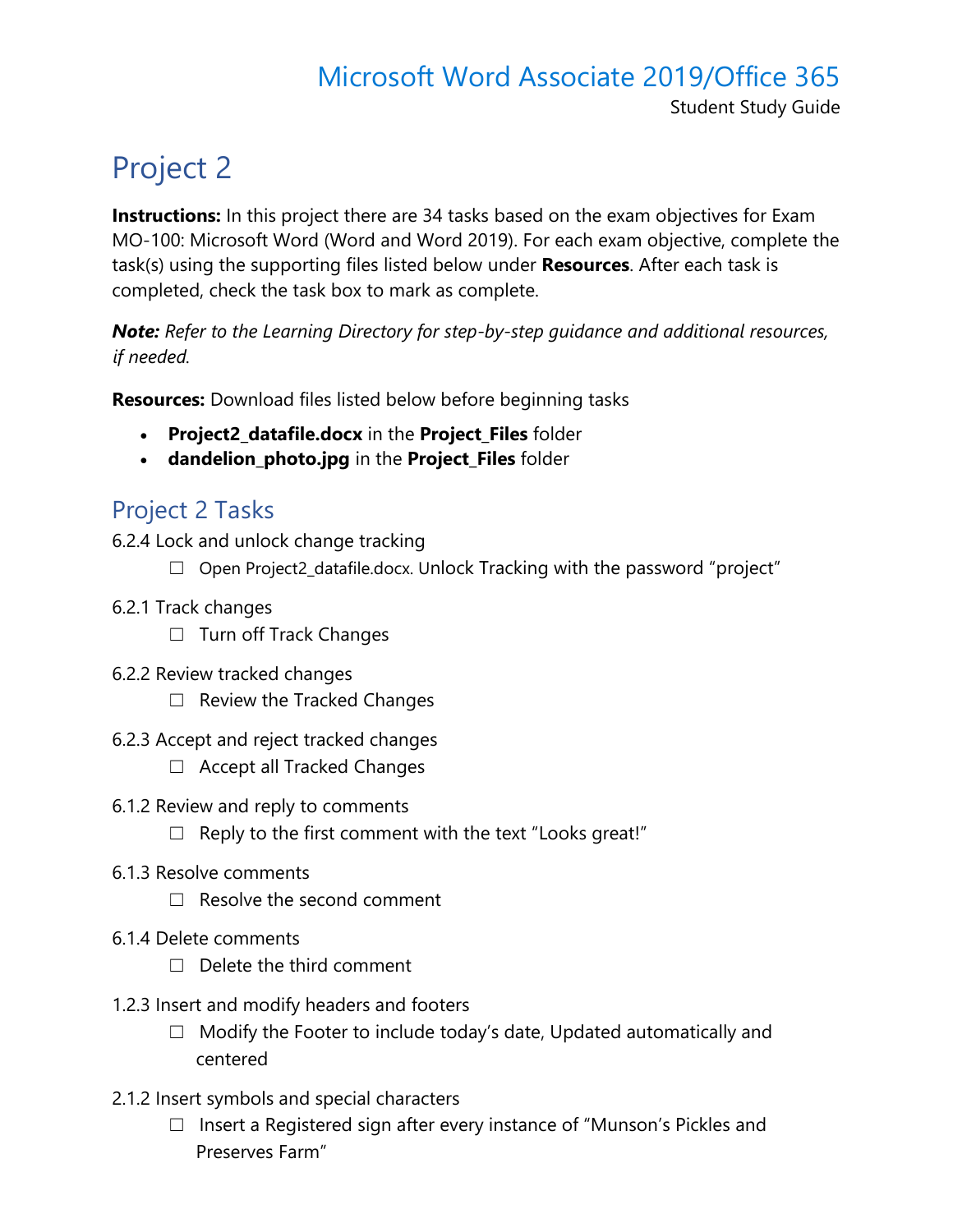- 3.1.3 Create tables by specifying rows and columns
	- $\Box$  After the heading "Identified Plants and Flowers," insert a Table that is 2 columns and 6 rows, then enter the following information:

| Region    | Flower             |
|-----------|--------------------|
| Australia | Golden Wattle      |
| Singapore | Orchid             |
| Finland   | Lily of the Valley |
| Iceland   | Mountain avens     |
| Samoa     | Red ginger         |

- 3.2.3 Merge and split cells
	- $\Box$  Split the Cell that contains "Lily of the Valley" and enter the text "Water Lily" in the new blank cell
- 3.2.3 Merge and split cells
	- $\Box$  Add a new row to the top of the table
	- ☐ Add the text "Popular Flowers by Region" and Merge the row
- 5.1.2 Insert pictures
	- $\Box$  Insert the dandelion photo.jpg from the Project Files folder after the text "Popular Flowers by Region" in the table
- 5.4.1 Position objects
- 5.4.2 Wrap text around objects
	- Adjust the dandelion\_photo.jpg with the following settings:
		- ☐ Size: Scale Height to 20% with Locked aspect ratio
		- $\Box$  Text Wrapping: Tight, Wrap Both sides, Distance from text .1 on the Left and Right
		- □ Position: Horizontal alignment Right relative to Right Margin to the Right of the Column and Vertical alignment Centered to Page
- 5.2.1 Apply artistic effects
	- $\Box$  Apply the Texturizer Artistic Effect to the dandelion photo.jpg
- 5.4.3 Add alternative text to objects for accessibility
	- $\Box$  Add the Alt Text "Picture of a dandelion" to the dandelion\_photo.jpg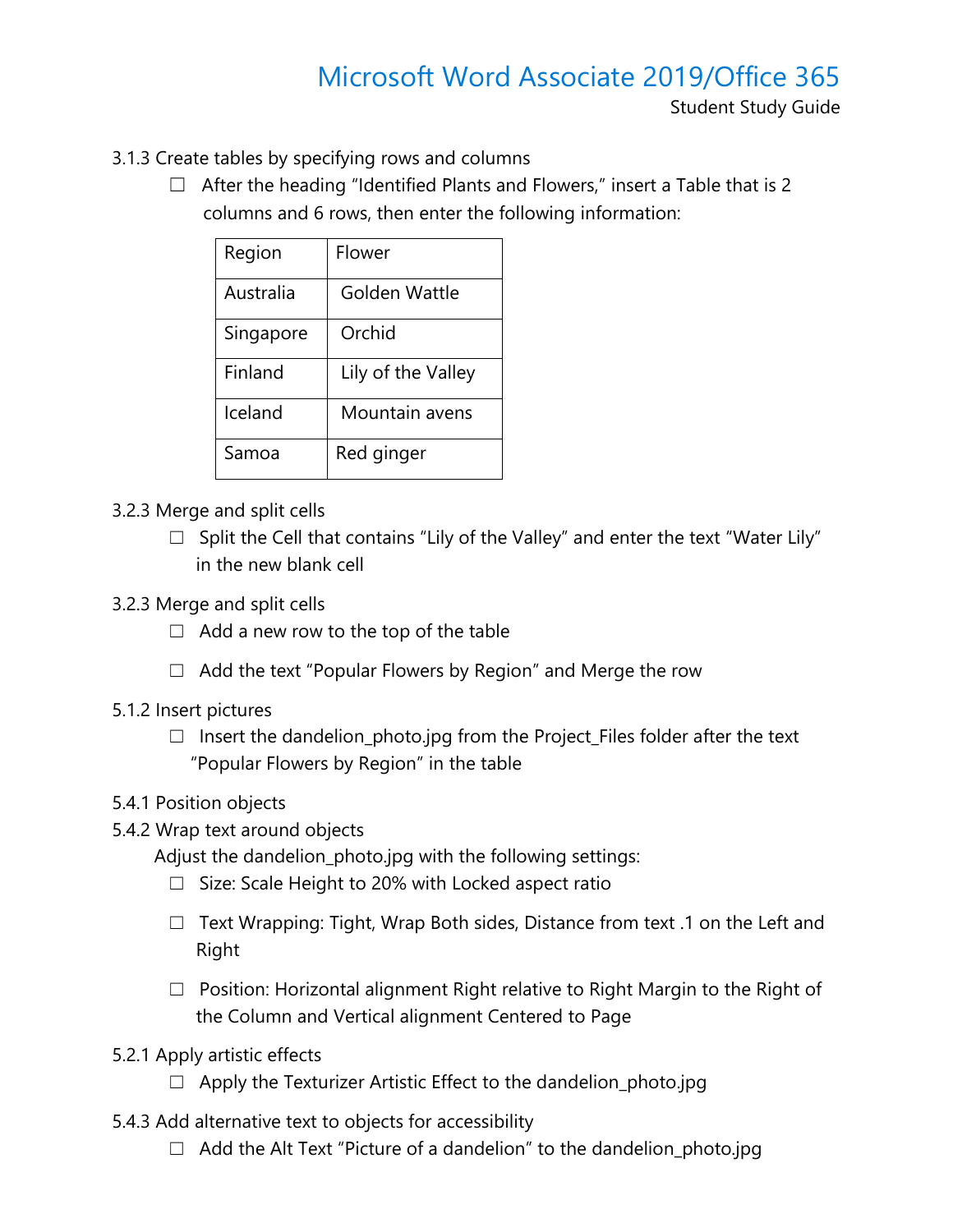- 3.2.5 Split tables
	- $\Box$  Split the Native Plants table between "Tuft Hairgrass" and "Fireweed" then format both tables with No Border
- 2.3.1 Format text in multiple columns
	- ☐ Format the tables in Two Columns beginning with "Miniature Hollyhock" and ending with "Goatsbeard"
- 3.3.4 Increase and decrease list levels
	- $\Box$  Convert the bulleted list beginning with "Zone 3" and ending with "Christmas" Valley, Oregon" to a Multileveled list with the 1) a) i) format
	- $\Box$  Increase the city, state to the second level
- 3.3.5 Restart and continue list numbering
- 3.3.6 Set starting number values
	- $\Box$  Set the second list beginning with "Zone 7" and ending with "Oregon" to continue from the first list starting with the number 5
- 3.3.3 Define custom bullet characters and number formats
	- $\Box$  Set the second level of both lists to a custom bullet using the Webdings 252 character
- 5.1.6 Insert text boxes
- 5.2.4 Format graphic elements
- 5.3.1 Add and modify text in text boxes
	- $\Box$  At the end of the first paragraph after the word "community" and before the word "Today," insert an Austin Quote Text Box and enter the text "Today, the farm grows over 100 acres of fresh vegetables and maintains 40 hives of honeybees." Format as follows:
		- Font: Comic Sans MS
		- Font size: 12
		- Text Wrap: top and bottom
		- Position: Horizontal position centered relative to the margin and Vertical position Absolute position 0 below Paragraph
- 5.1.3 Insert 3D models
	- $\Box$  Insert an appropriate 3D Model on the first page after the text "Proposal Plan"
- 5.4.3 Add alternative text to objects for accessibility
	- $\Box$  Add Alt Text to the 3D Model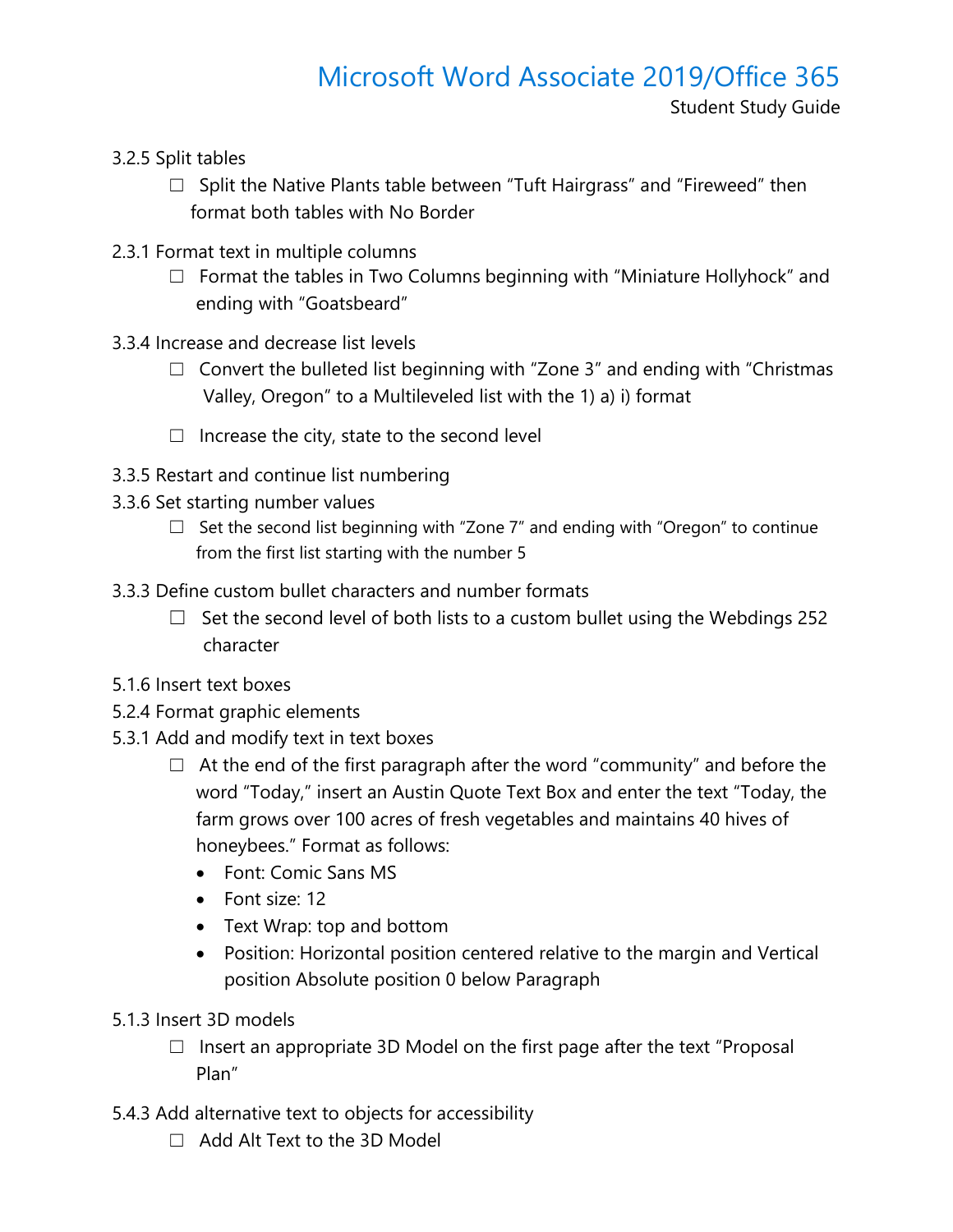Student Study Guide

- 5.2.6 Format 3D models
	- ☐ Change the 3D Model View
- 2.3.2 Insert page, section, and column breaks
	- ☐ Insert a Page Break after the 3D Model
- 1.3.2 Modify basic document properties
	- ☐ Add the document title to "Proposal plan" to document properties
- 1.2.1 Set up document pages
	- ☐ Change Margins to Top and Bottom to 1" and Left and Right to .5 with a .5 Gutter. Save and Close the document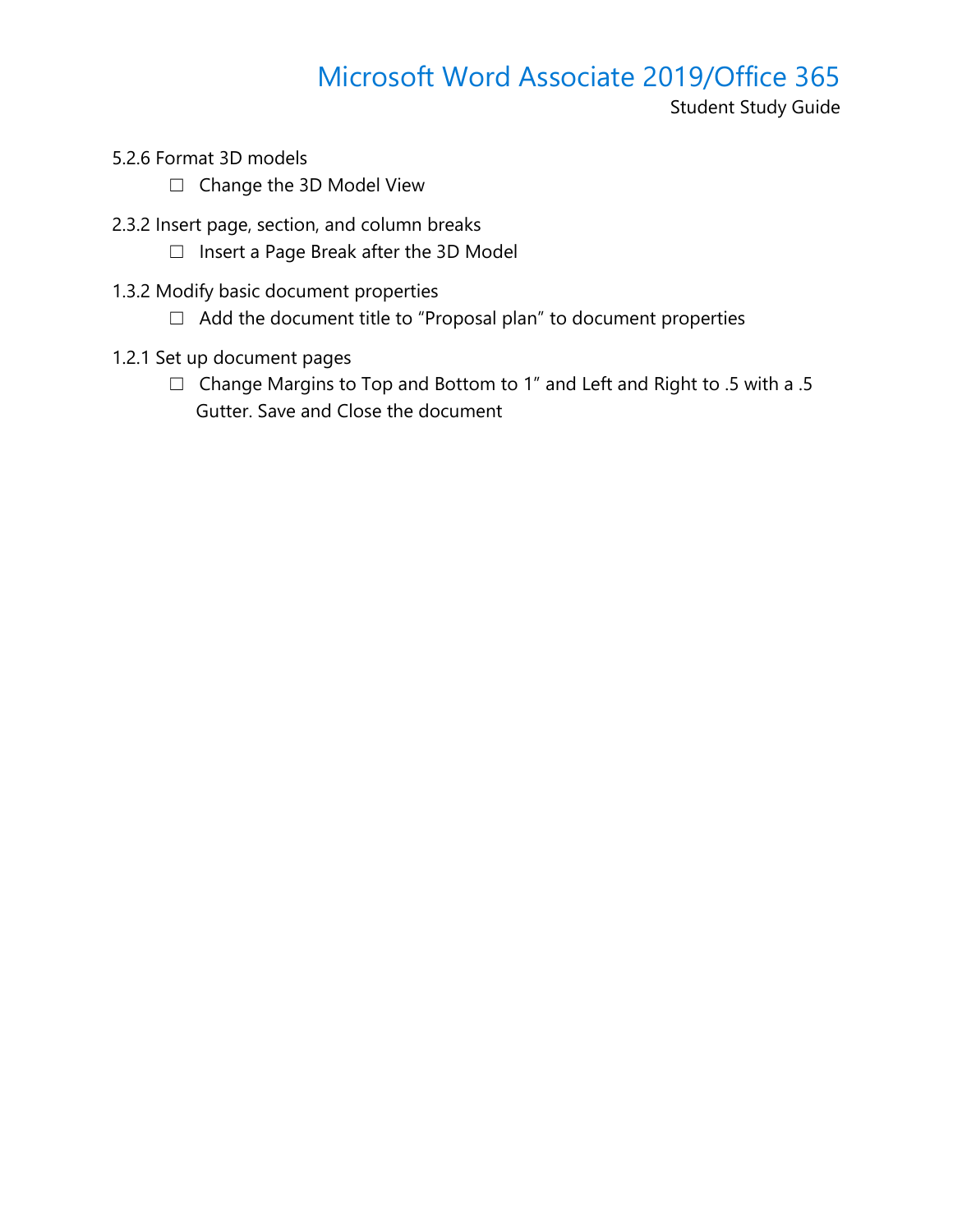## <span id="page-13-0"></span>Project 3

**Instructions:** In this project there are 27 tasks based on the exam objectives for Exam MO-100: Microsoft Word (Word and Word 2019). For each exam objective, complete the task(s) using the supporting files listed below under **Resources**. After each task is completed, check the task box to mark as complete.

*Note: Refer to the Learning Directory for step-by-step guidance and additional resources, if needed.*

**Resources:** Download files listed below before beginning tasks

- **Project3\_datafile.docx** in the **Project\_Files** folder
- **Bee.docx** in the **Project\_Files** folder
- **logo\_square.png** in the **Project\_Files** folder

#### Project 3 Tasks

- 2.2.4 Apply built-in styles to text
- 2.2.1 Apply text effects
	- $\Box$  Open Project3\_datafile.docx. Apply the Title style, Font Color Blue, Accent 5, Inside: Bottom shadow to the first line of text "Munson's Pickles and Preserves Farm"
- 2.2.4 Apply built-in styles to text
	- $\Box$  Apply the Subtitle style, Font Size 19, to the second line of text "Proposal Plan"
- 2.3.2 Insert page, section, and column breaks
	- ☐ Insert a Next Page Section Break before the text "Background"
- 1.1.4 Show and hide formatting symbols and hidden text
- 5.1.2 Insert pictures
- 5.2.2 Apply picture effects and picture styles
	- ☐ Photocopy Artistic Effect
- 2.2.4 Apply built-in styles to text
	- $\Box$  Apply Heading Style 2 to the title "Background"
- 2.2.2 Apply formatting by using Format Painter
	- $\Box$  Use the Format Painter to copy the Heading 2 style to the remaining section titles, "Proposal Overview" and "Summary"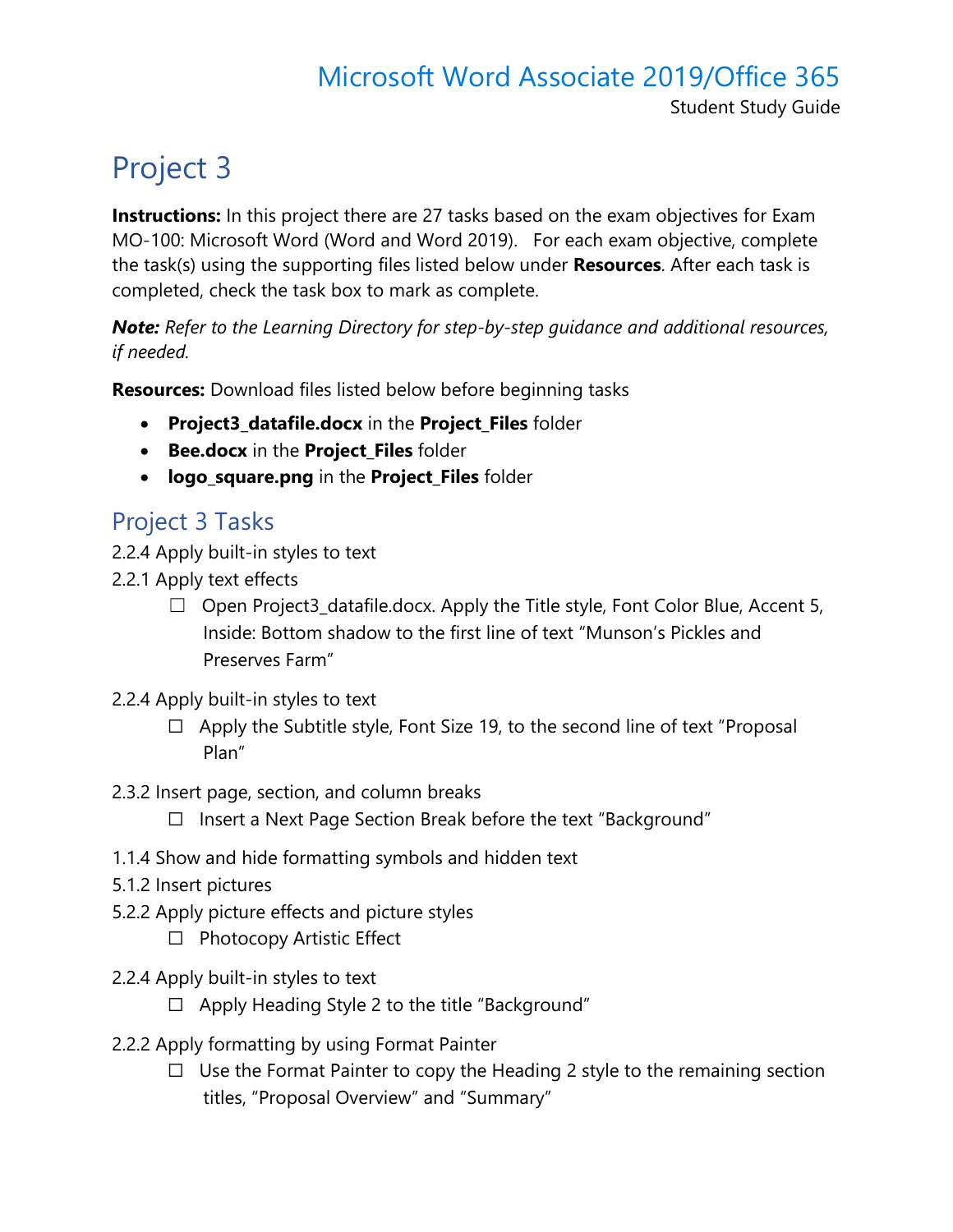Student Study Guide

- 5.1.6 Insert text boxes
- 5.3.1 Add and modify text in text boxes
- 5.2.4 Format graphic elements
- 5.4.2 Wrap text around objects
	- $\Box$  Select then cut the first paragraph beginning with "The Munson's" and ending with "the community," draw a Text Box after the title "Background," and Paste the text. Format as follows:
		- Font size: 11
		- Text Wrap: Top and bottom
		- Size: Height 2" and Width 4"
		- Position: Absolute Vertical position .33" below Paragraph
		- Fill: Blue, Accent 5, Lighter 80%
		- Shape Outline: Black, Text 1, Weight 2 1/4
- 5.1.1 Insert shapes
- 5.3.2 Add and modify text in shapes
- 5.2.4 Format graphic elements
- 5.4.2 Wrap text around objects
	- $\Box$  Create a Scroll: Horizontal shape below the text box. Add text to the Scroll: Horizontal shape. Create a link from the first text box to the Scroll: Horizontal shape. Format as follows:
		- Font size: 11
		- Text wrapping: Top and bottom
		- Size: Height 2.04" and Width 4.23"
		- Position: Horizontal Alignment Right relative to Margin and Vertical Absolute position 2.17" below Paragraph
		- Fill: Green, Accent 6, Lighter 80%
		- Shape Outline: Black, Text 1, Width: 2 1/4
- 5.1.5 Insert screenshots and screen clippings

#### 5.2.1 Apply artistic effects

- $\Box$  Open the Bee. Docx. Insert a Screen Clipping of the bee from the bee document into the Project 3 file then format it as follows:
	- Text Wrap: Square
	- Size: Height 2 and Width 2
	- Relocate it to the right side of the text box
	- Remove Background
	- Artistic Effects: Paint Brush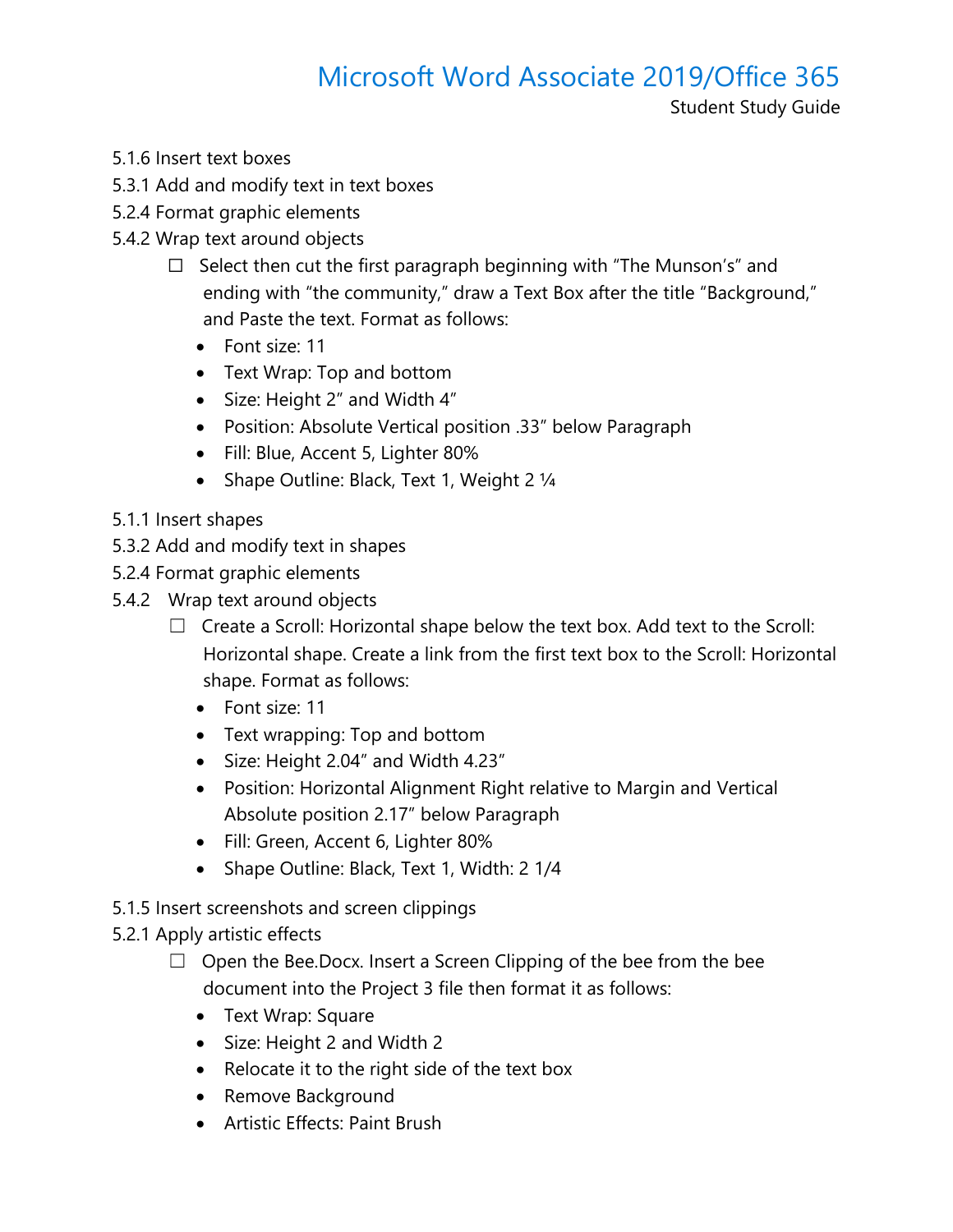- 2.3.1 Format text in multiple columns
	- $\Box$  Format the Popular Flowers by Region list, the text beginning with "Malaysia" and ending with "Peony" to 3 Column with Column 1 Width at 2.8 and Spacing .08, and Columns 2 and 3 Width at 2.1
- 2.3.2 Insert page, section, and column breaks
	- $\Box$  Insert a Column Break before "England" and "Afghanistan"
- 1.1.4 Show and hide formatting symbols and hidden text
- 2.3.3 Change page setup options for a section
	- $\Box$  Show the Section and Column Breaks then change the Margins for the Column Section to .5 for the Left and Right Margins. Hide the formatting symbols when finished
- 1.1.2 Link to locations within documents
	- ☐ Add Bookmarks to the text "Popular Flowers by Region," "Native Plants," "Greenhouse Option," and "Outsourcing Option"
	- $\Box$  Link the Bookmarks to the text within the Proposal Overview paragraph as follows:
		- In the "Proposal Overview" paragraph, fourth line of text, Link the text "popular flowers" to the "Popular Flowers by Region" Bookmark
		- In the "Proposal Overview" paragraph, fourth line of text, Link the text "plants that are native to the area" to the "Native Plants" Bookmark
		- In the "Proposal Overview" paragraph, fifth line of text, Link the text "greenhouse" to the "Greenhouse Option" Bookmark
		- In the "Proposal Overview" paragraph, sixth line of text, Link the text "outsource" the "Outsourcing Option" Bookmark
- 5.1.4 Insert SmartArt graphics
- 5.3.3 Add and modify SmartArt graphic content
	- ☐ After the Outsourcing Option paragraph ending in "…listed below," Insert a Vertical Bullet List SmartArt. Enter the following text with the Zone in the first (Shape) level and the city, state in the second (Bullet) level

Zone 6- Christmas Valley, Oregon

Zone 7- Kennewick, Washington

Zone 8- Edison, Washington

Zone 9- Gold Beach, Oregon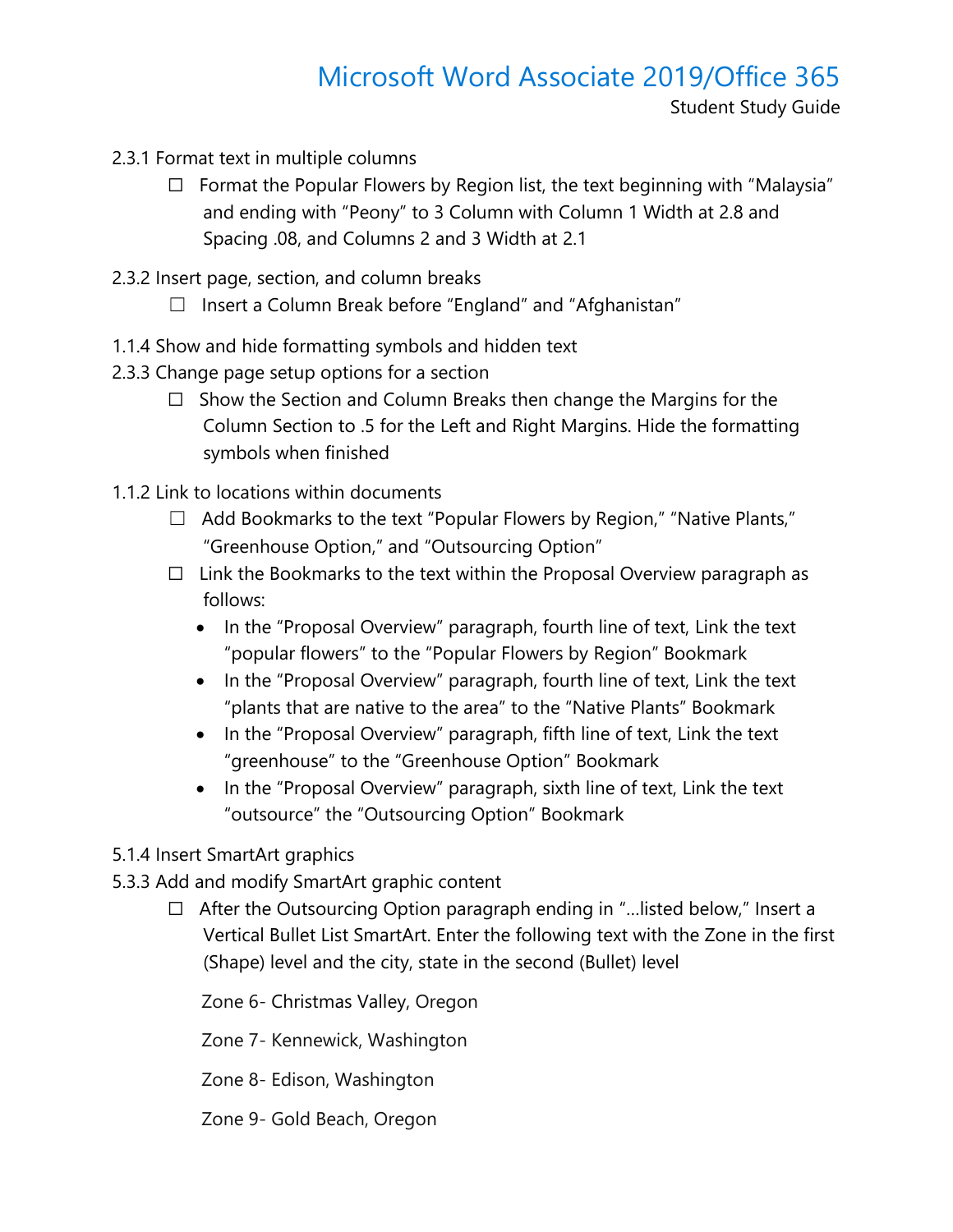Student Study Guide

- 5.2.5 Format SmartArt graphics
	- ☐ Format the SmartArt as follows:
		- Text Wrapping: Top and bottom
		- Position: Horizontal Absolute position .75 to the right of the Column and Vertical Absolute position 0 below Paragraph
		- Size: Absolute Width 2.5
		- SmartArt Styles Color: Colorful Range Accent Colors 5 to 6
- 3.2.2 Configure cell margins and spacing
	- ☐ Format the Native Plants Table Properties as follows:
		- Cell Margins: Top and Bottom .01, Left and Right .05
		- Column width: 2"
		- Cell width: 2"
		- Vertical alignment: Center
		- Alt Text: Title "Native Plants" and Description "List of Native Plants in the region"
- 5.1.3 Insert 3D models
- 5.2.6 Format 3D models
	- ☐ Insert an appropriate 3D Model and format as follows:
		- Text Wrap: In front of text
		- Position: relocate to the right of the Native Plants table
		- Size: resize to fit (approximately 2.5" x 2.5")
		- 3D Model View: select and appropriate view
- 4.1.1 Insert footnotes and endnotes
	- ☐ Insert an Endnote at the third line of text "Background" that reads "For additional information on the Background of Munson's Pickles and Preserves Farm please refer to http://www.munsonspicklesandpreservesfarm.com"
	- $\Box$  Insert an Endnote at the section title "Identified Plants and Flowers" that reads "Information provided by Trey Research. Once the growing option is chosen the list will be updated."
	- $\Box$  Insert a Footnote at the end of the Proposal Overview paragraph beginning with "Munson's would" and ending with "United States" that reads "Specific calculations will be provided in the financial reports."
- 4.1.2 Modify footnote and endnote properties
	- $\Box$  Format the Endnote number format as 1, 2, 3 and the Footnote format as A, B, C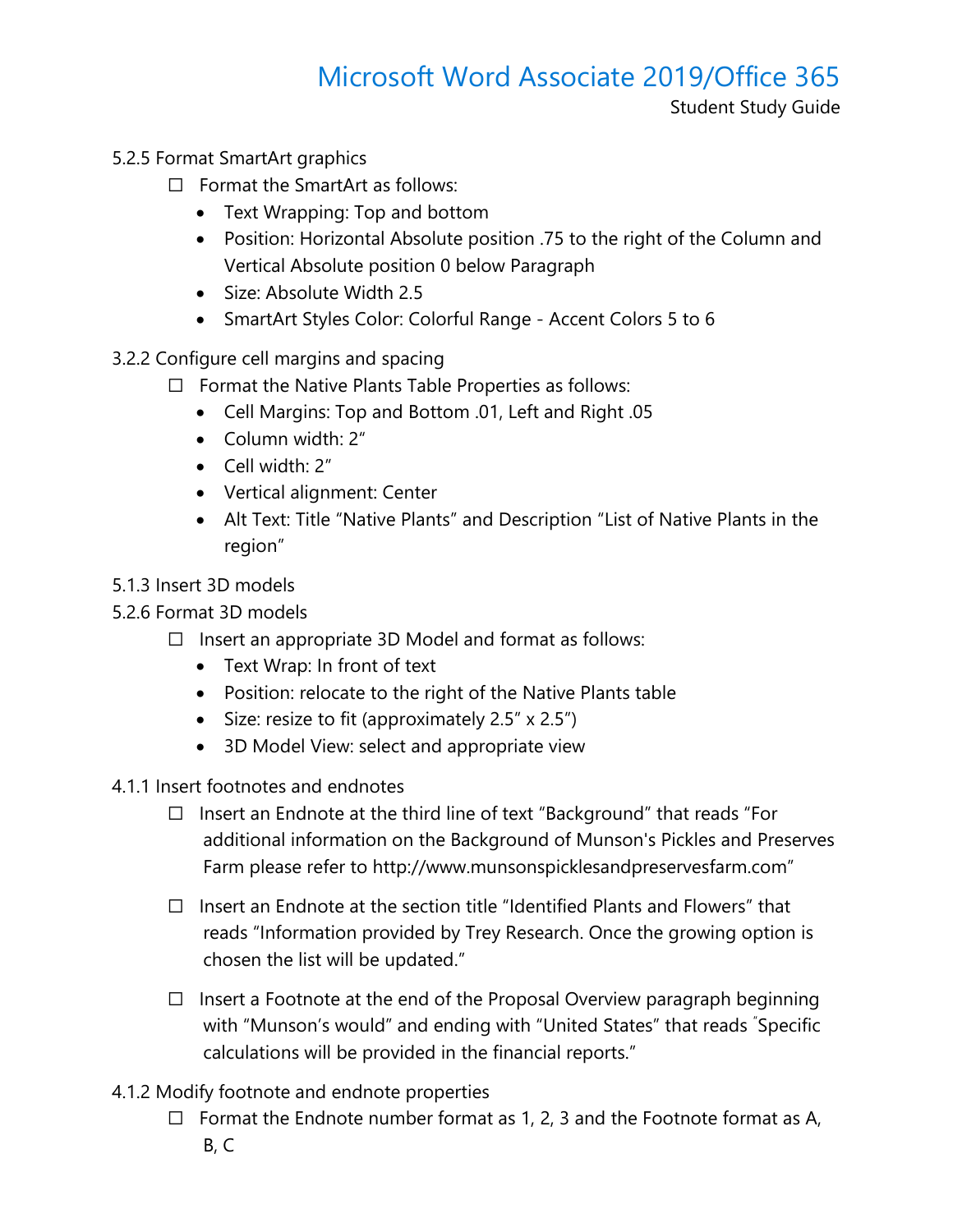Student Study Guide

- 4.1.4 Insert citations for bibliographies
	- ☐ Insert a Placeholder1 Citation at the end of the third paragraph beginning with "The Munson's" and ending with "locally"
- 4.1.3 Create and modify bibliography citation sources
	- ☐ Add a new Citation Source with the following information: Type of Source: "Art," Artist: "Jerome Cornejo," Title: "Master Artist," Institution: "School of Fine Art," Publication Title: "Flowers and Plants," City: "New York, New York," Tag Name: "Art"
	- ☐ Edit the Placeholder1 citation with the following information: Type: "Web site," Author: "Abraham Hendon," Name of Web Page: "Regional Farming," Name of Web Site: "Trey Research," URL: "http://www.treyresearch.net/"
- 4.2.3 Insert bibliographies
- 2.2.3 Set line and paragraph spacing and indentation
	- $\Box$  At the end of the paper, after the endnotes, on a new line enter the text "Bibliography" then format it as a Heading 2 style. Then insert a Bibliography
	- □ Change the Paragraph spacing of the bibliography to Hanging indent to  $.3$ and 12 pt spacing Before. Save and Close the document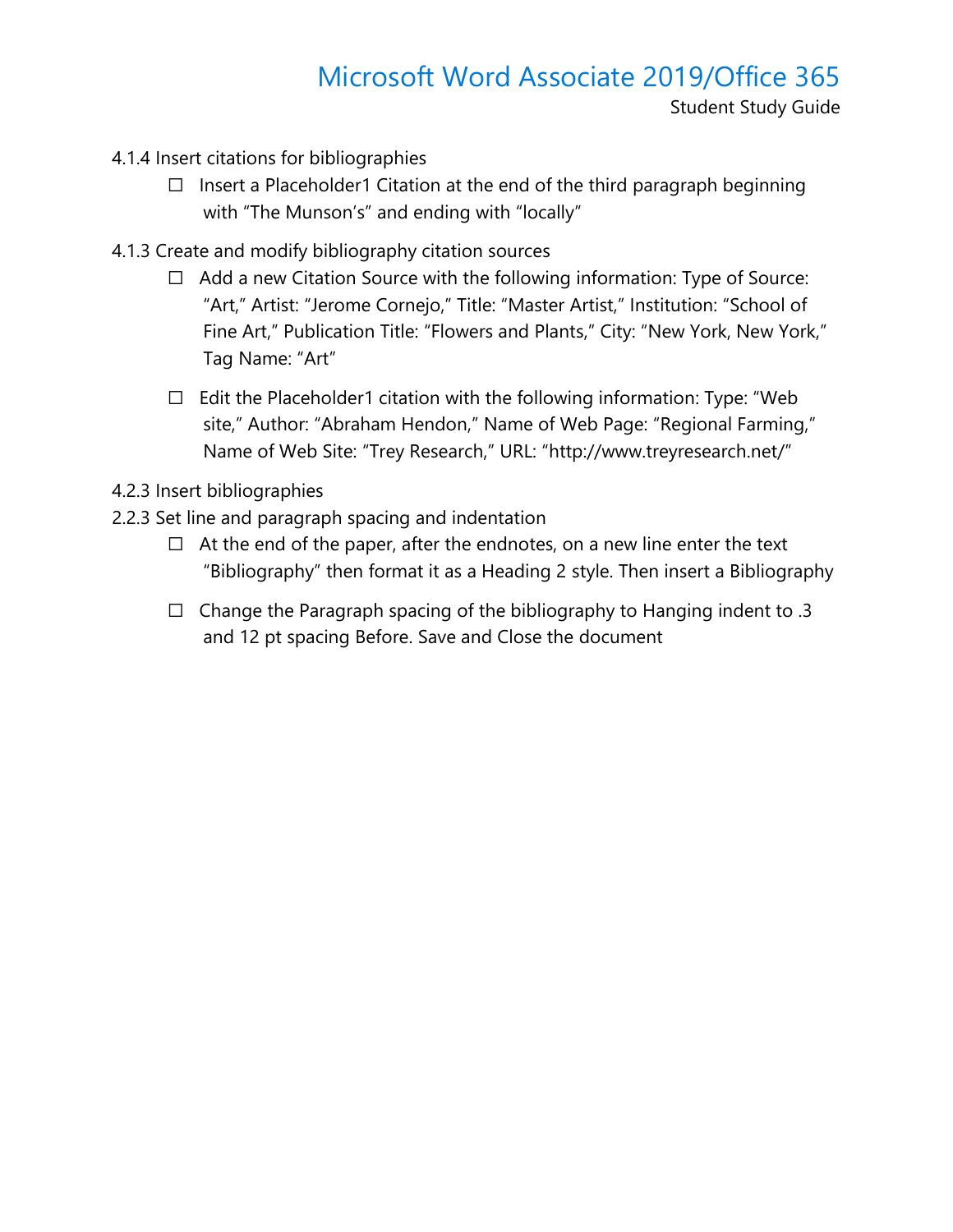### <span id="page-18-0"></span>**Learning Directory**

The Learning Directory allows you the opportunity to research and practice specific concepts until mastery. The table includes certification exam objectives, online resources, step-by-step guidance, along with mapping to the Study Guide projects and the MSIA Microsoft Word Associate 2019 course. Refer to the Learning Directory table if you have difficulty or need help completing specific tasks within the projects.

| <b>Word Associate 2019 Learning Directory</b>           |                                             |                                                                                                                                                                                                                                                                                                                                                                                                                                                                                                                                                                                                                                                                                                                        |                                                       |                                                                        |  |
|---------------------------------------------------------|---------------------------------------------|------------------------------------------------------------------------------------------------------------------------------------------------------------------------------------------------------------------------------------------------------------------------------------------------------------------------------------------------------------------------------------------------------------------------------------------------------------------------------------------------------------------------------------------------------------------------------------------------------------------------------------------------------------------------------------------------------------------------|-------------------------------------------------------|------------------------------------------------------------------------|--|
| <b>MO-100 Exam</b><br><b>Objective</b><br><b>Domain</b> | <b>Online</b><br><b>Resources</b>           | <b>Step-by-Step</b>                                                                                                                                                                                                                                                                                                                                                                                                                                                                                                                                                                                                                                                                                                    | <b>Study</b><br>Guide<br><b>Project</b><br><b>Map</b> | <b>Word</b><br><b>Associate</b><br>2019<br><b>Course</b><br><b>Map</b> |  |
| N/A                                                     | What is<br><b>Microsoft</b><br>Word?        |                                                                                                                                                                                                                                                                                                                                                                                                                                                                                                                                                                                                                                                                                                                        |                                                       |                                                                        |  |
| 1.1.1 Search<br>for text                                | Find text in<br>$\underline{a}$<br>document | Ctrl+F keyboard shortcut<br>1.<br>2. From the <b>Home</b> tab $>$<br><b>Editing</b> group, select Find<br>3. From the View tab $>$ Show<br>group, select the<br><b>Navigation Pane check box</b><br>The <b>Navigation</b> pane provides<br>three tabs for searching and<br>navigating the document:<br><b>Results</b> highlights the text<br>entered in the Search box<br>Pages displays thumbnails<br>$\bullet$<br>of the pages in the<br>document, allowing you to<br>quickly navigate by<br>selecting those thumbnails<br><b>Headings</b> displays an<br>$\bullet$<br>overview of the document<br>headings in a hierarchical<br>outline. By using these<br>headings, you can collapse<br>and expand entire areas of | Project 1                                             | Module 1,<br>Lesson 6                                                  |  |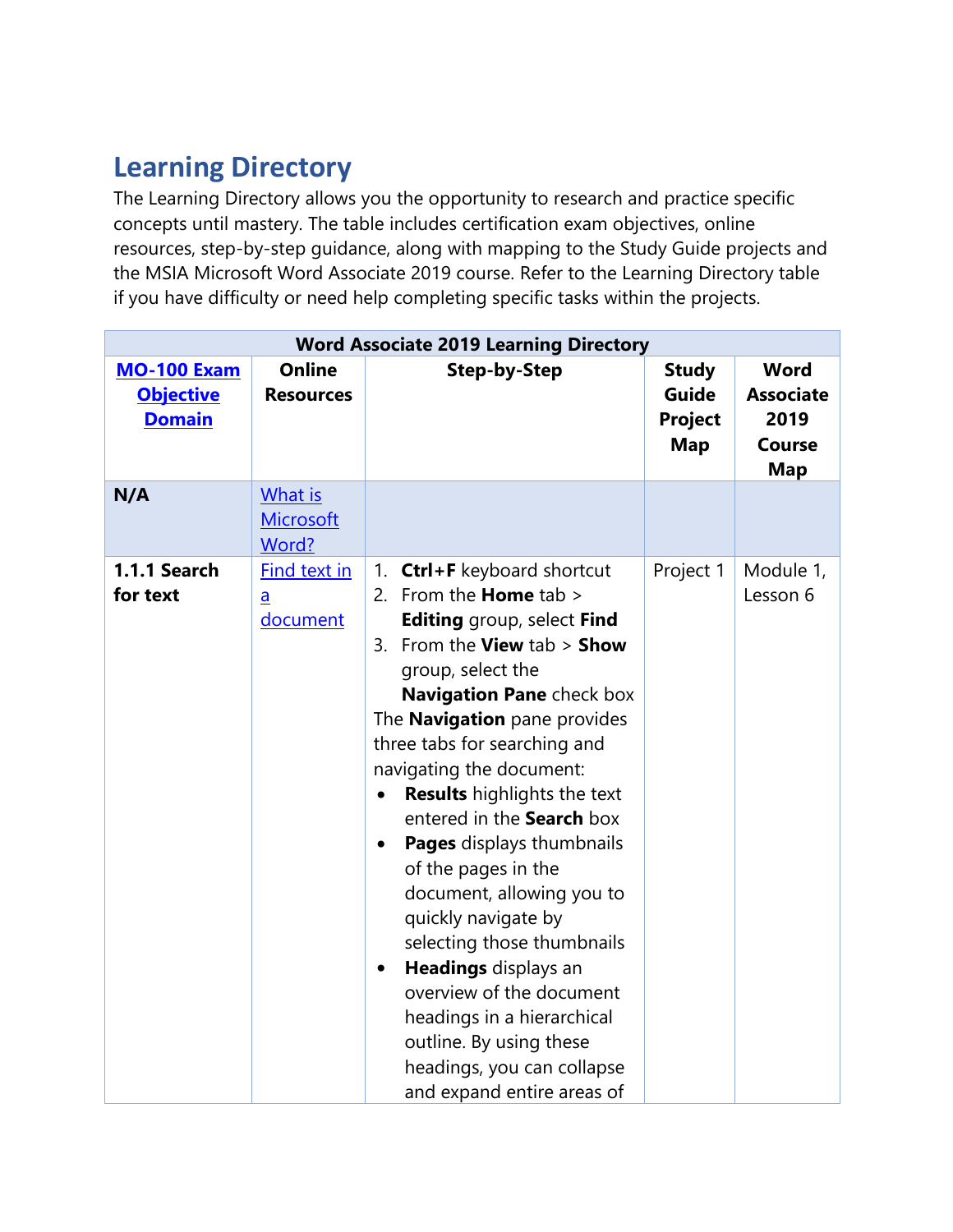| <b>1.1.2 Link to</b><br><b>locations</b><br>within<br>documents                                                                                    | Add<br>hyperlinks<br>to a<br>location<br>within the<br>same<br>document                                                    | content throughout the<br>document based on the<br>heading level applied<br>Select the content in which<br>1 <sub>1</sub><br>to apply the bookmark<br>2. From the <b>Insert</b> $tab >$ <b>Links</b><br>group, select <b>Bookmark</b><br>In the <b>Bookmark</b> dialog<br>3.<br>box > <b>Bookmark name:</b><br>section, enter the name of<br>the bookmark<br>4. Select whether to search by<br>name or location in the | Project 1<br>Project 3              | Module 1,<br>Lesson 6                                                   |
|----------------------------------------------------------------------------------------------------------------------------------------------------|----------------------------------------------------------------------------------------------------------------------------|------------------------------------------------------------------------------------------------------------------------------------------------------------------------------------------------------------------------------------------------------------------------------------------------------------------------------------------------------------------------------------------------------------------------|-------------------------------------|-------------------------------------------------------------------------|
| 1.1.3 Move to<br>specific<br>locations and<br>objects in<br>documents<br><b>1.1.4 Show</b><br>and hide<br>formatting<br>symbols and<br>hidden text | Add or<br>delete<br>bookmarks<br>in a Word<br>document<br>or Outlook<br>message<br>Show or<br>hide tab<br>marks in<br>Word | document, then select Add<br>From the <b>Home</b> tab $>$<br>1.<br><b>Editing</b> group, select<br><b>Replace</b><br>In the Find and Replace<br>2.<br>dialog box, select the Go To<br>tab, navigate to different<br>areas of the document<br>based on selected criteria<br>From the <b>Home</b> tab ><br>Paragraph group, select<br><b>Show/Hide to show or hide</b><br>these hidden characters                        | Project 1<br>Project 1<br>Project 3 | Module 1,<br>Lesson 6<br>Module 4,<br>Lesson 1<br>Module 2,<br>Lesson 3 |
| 1.2.1 Set up<br>document<br>pages                                                                                                                  | Change<br>margins                                                                                                          | Create a custom margin<br>1. From the Layout tab ><br>Page Setup group, select<br>Margins, then<br>select Custom Margins<br>2. In the Page Setup dialog<br>box > <b>Margins</b> section, use<br>the Up and Down arrows to<br>enter the values<br>3. Select OK when done<br>Change orientation of whole<br>document                                                                                                     | Project 2                           | Module 2,<br>Lesson 3                                                   |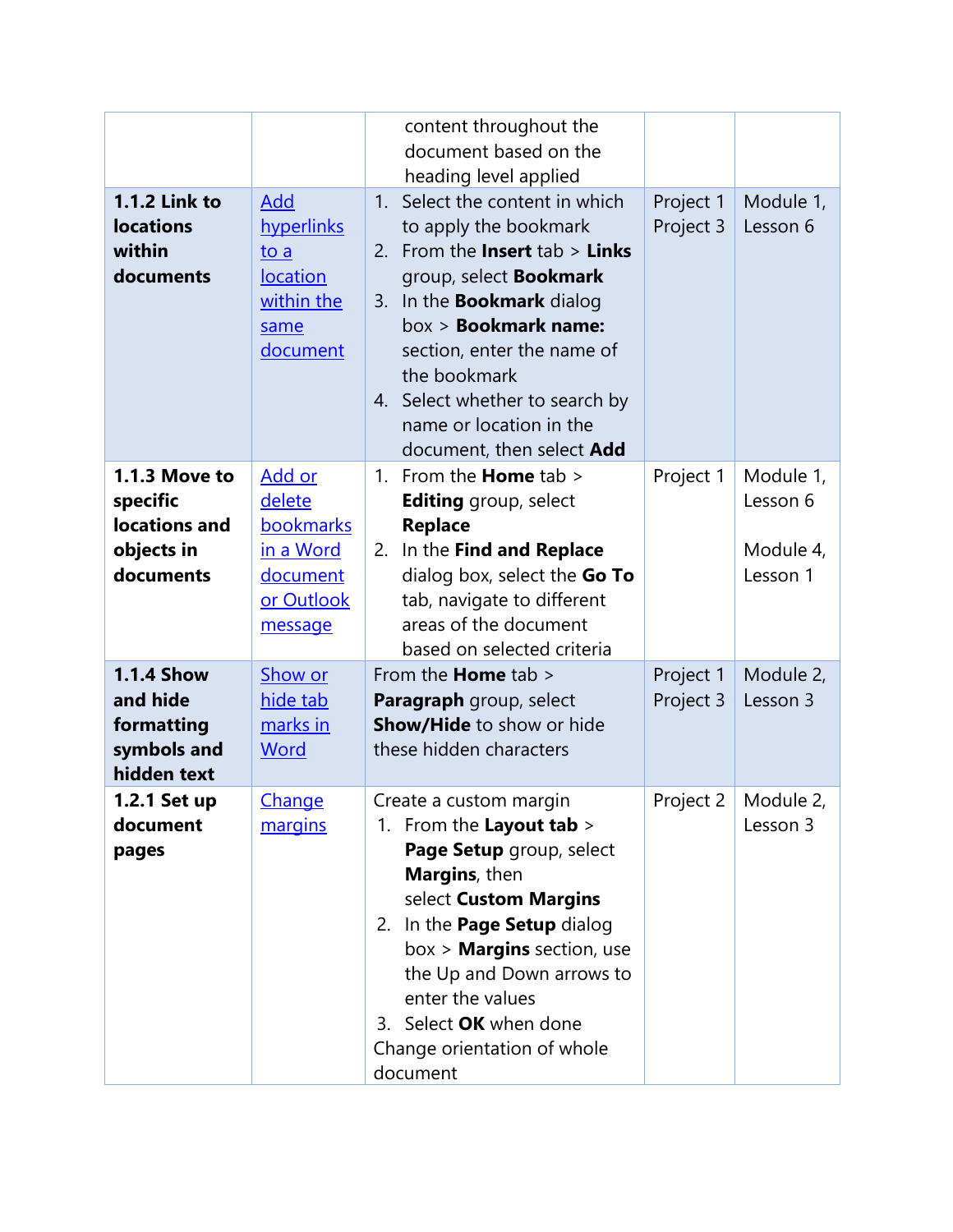|                     |              | 1. From the Layout tab >            |           |           |
|---------------------|--------------|-------------------------------------|-----------|-----------|
|                     |              | Page Setup group, select            |           |           |
|                     |              | Orientation, then select            |           |           |
|                     |              | <b>Portrait or Landscape</b>        |           |           |
| 1.2.2 Apply         | <b>Apply</b> | 1. From the <b>Design</b> tab $>$   | Project 1 | Module 2, |
| style sets          | styles       | <b>Document Formatting</b>          |           | Lesson 4  |
|                     |              | $group >$ Style gallery             |           |           |
|                     |              | 2. Choose a <b>Quick Style</b> such |           |           |
|                     |              | as Basic (Elegant) or               |           |           |
|                     |              | <b>Modern</b>                       |           |           |
|                     |              | <b>Note:</b> To view more styles,   |           |           |
|                     |              | select the More drop-down           |           |           |
| <b>1.2.3 Insert</b> | Insert a     | Insert a built-in header and        | Project 2 | Module 5, |
| and modify          | header or    | footer                              |           | Lesson 4  |
| headers and         | footer       | 1. From the <b>Insert</b> tab $>$   |           |           |
| footers             |              | Header & Footer group,              |           |           |
|                     |              | select Header or Footer             |           |           |
|                     |              | Modify headers and footers          |           |           |
|                     |              | 1. From the <b>Insert</b> tab $>$   |           |           |
|                     |              | Header & Footer group,              |           |           |
|                     |              | select Header or Footer,            |           |           |
|                     |              | and then select Edit                |           |           |
|                     |              | <b>Header or Edit Footer</b>        |           |           |
| 1.2.4               | Insert a     | To apply a page color to your       | Project 1 | Module 5, |
| <b>Configure</b>    | watermark    | document                            |           | Lesson 4  |
| page                |              | 1. From the <b>Design</b> tab >     |           |           |
| background          |              | Page Background group,              |           |           |
| elements            |              | select Page Color                   |           |           |
|                     |              | To add a border to pages in         |           |           |
|                     |              | your document                       |           |           |
|                     |              | 1. From the <b>Design</b> tab >     |           |           |
|                     |              | Page Background group,              |           |           |
|                     |              | select Page Borders                 |           |           |
|                     |              | To view and apply a watermark       |           |           |
|                     |              | 1. From the <b>Design</b> tab >     |           |           |
|                     |              | Page Background group,              |           |           |
|                     |              | select Watermark                    |           |           |
| <b>1.3.1 Save</b>   |              | From the File tab, select<br>1.     | Project 1 | Module 1, |
| documents in        |              | <b>Save As</b>                      |           | Lesson 3  |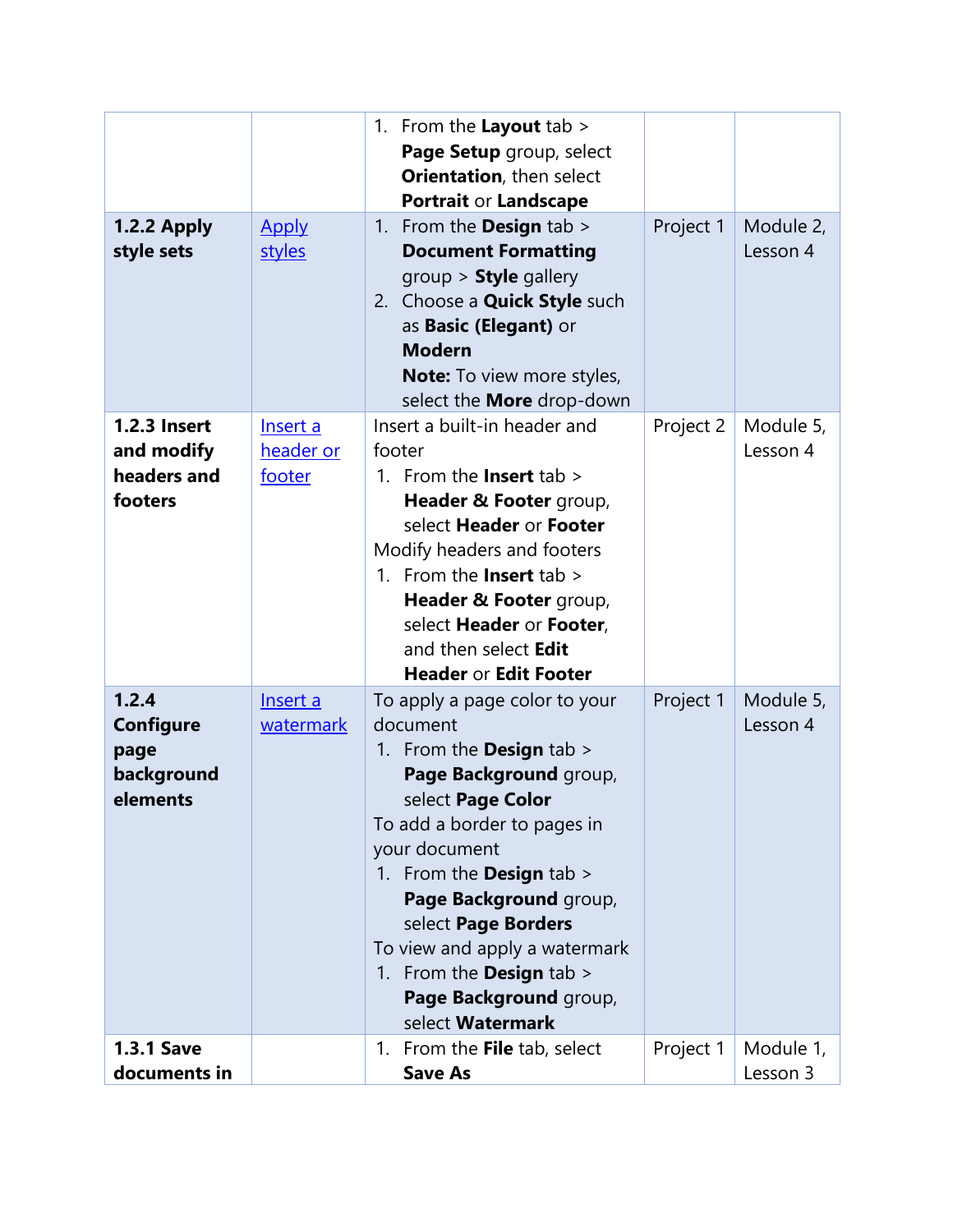| alternative file<br>formats                     | 2. From the Save as type<br>drop-down, choose the<br>desired file type, such as<br>PDF or Web page                                                                                                                                                                                                                                                                                                                                                                                                                                                                                                                     |
|-------------------------------------------------|------------------------------------------------------------------------------------------------------------------------------------------------------------------------------------------------------------------------------------------------------------------------------------------------------------------------------------------------------------------------------------------------------------------------------------------------------------------------------------------------------------------------------------------------------------------------------------------------------------------------|
| 1.3.2 Modify<br>basic<br>document<br>properties | To view document properties<br>Project 1<br>Module 5,<br>1. From the File tab, select<br>Project 2<br>Lesson 5<br><b>Info.</b> Properties will show<br>on the right side of the<br>window<br>To edit properties<br>Select the property you<br>wish to change, and then<br>enter the new text. Some<br>properties such as <b>Author</b><br>require you to right-click or<br>access the context menu,<br>and then select Remove or<br><b>Edit</b><br>Additionally, you can access<br>the Document Properties<br>dialog box by selecting the<br>Properties drop-down, and<br>then selecting Advanced<br><b>Properties</b> |
| 1.3.3 Modify<br>print settings                  | From the File $tab > select$<br>Project 1<br>Module 5,<br>$\mathbf{1}$ .<br><b>Print</b><br>Lesson 4<br>2. Use Settings to manage a<br>variety of options:<br>Select specific pages to<br>print<br>Choose whether to print<br>one side or both sides if<br>the printer supports it<br>Select landscape or<br>$\bullet$<br>portrait orientation and<br>observe the effect of the<br>change in the preview<br>Customize the paper size<br>for printing                                                                                                                                                                   |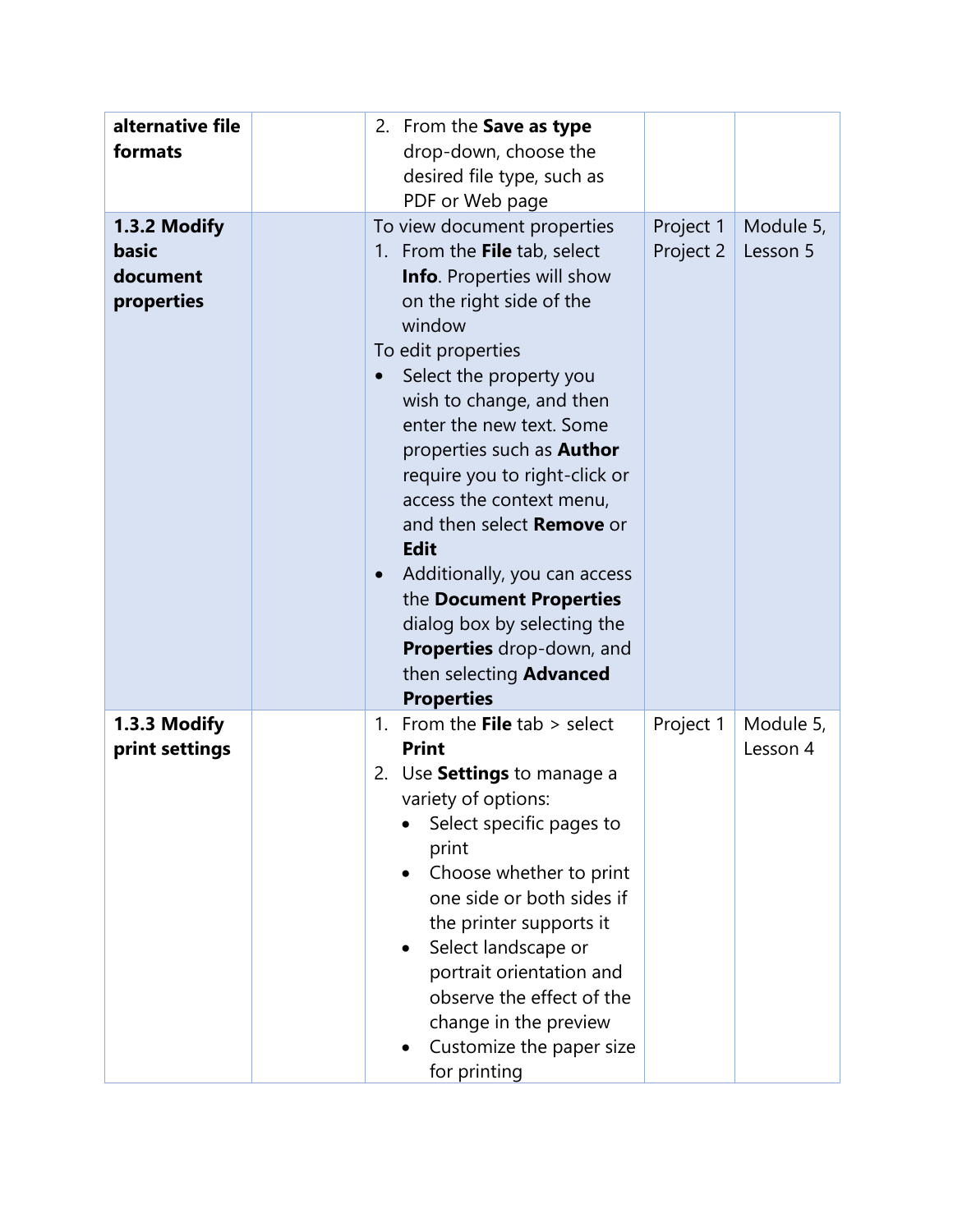|                                                                                   |                                                                           | Manage the margin sizes<br>$\bullet$<br>for the document and<br>observe those changes                                                                                                                                                                                                                                                                                                                                                       |           |                       |
|-----------------------------------------------------------------------------------|---------------------------------------------------------------------------|---------------------------------------------------------------------------------------------------------------------------------------------------------------------------------------------------------------------------------------------------------------------------------------------------------------------------------------------------------------------------------------------------------------------------------------------|-----------|-----------------------|
|                                                                                   |                                                                           | in the preview                                                                                                                                                                                                                                                                                                                                                                                                                              |           |                       |
| <b>1.3.4 Share</b><br>documents<br>electronically                                 | Share a<br>document                                                       | From the File tab, select Share                                                                                                                                                                                                                                                                                                                                                                                                             | Project 1 | Module 5,<br>Lesson 3 |
| 1.4.1 Locate<br>and remove<br>hidden<br>properties and<br>personal<br>information | Remove<br>hidden<br>data and<br>personal<br>informatio<br>$\underline{n}$ | From the File tab, select<br>1.<br><b>Info</b><br>2. Select Check for Issues,<br>and then select <b>Inspect</b><br><b>Document</b><br>3. Use the <b>Document</b><br><b>Inspector</b> dialog box to<br>select the types of hidden<br>data to review. Select<br>Inspect to continue to the<br><b>Document Inspector</b><br>dialog box<br>4. For each type of metadata<br>you want to remove from<br>the document, select<br><b>Remove All</b> | Project 1 | Module 5,<br>Lesson 5 |
| 1.4.2 Locate<br>and correct<br>accessibility<br><b>issues</b>                     | Intro to<br>making<br>documents<br>accessible                             | 1. From the File tab, select<br><b>Info</b><br>2. Select Check for Issues,<br>then select Accessibility<br><b>Checker</b><br>The Check Accessibility<br>3.<br>pane lists all the<br>accessibility issues in<br><b>Inspection Results. When</b><br>selecting an issue,<br><b>Additional Information</b><br>presents details about why<br>it is a problem, and how to<br>fix it                                                               | Project 1 | Module 5,<br>Lesson 5 |
| 1.4.3 Locate<br>and correct                                                       | <b>Check file</b><br>compatibili<br>ty with                               | From the File tab, select<br>1.<br><b>Info</b>                                                                                                                                                                                                                                                                                                                                                                                              | Project 1 | Module 5,<br>Lesson 5 |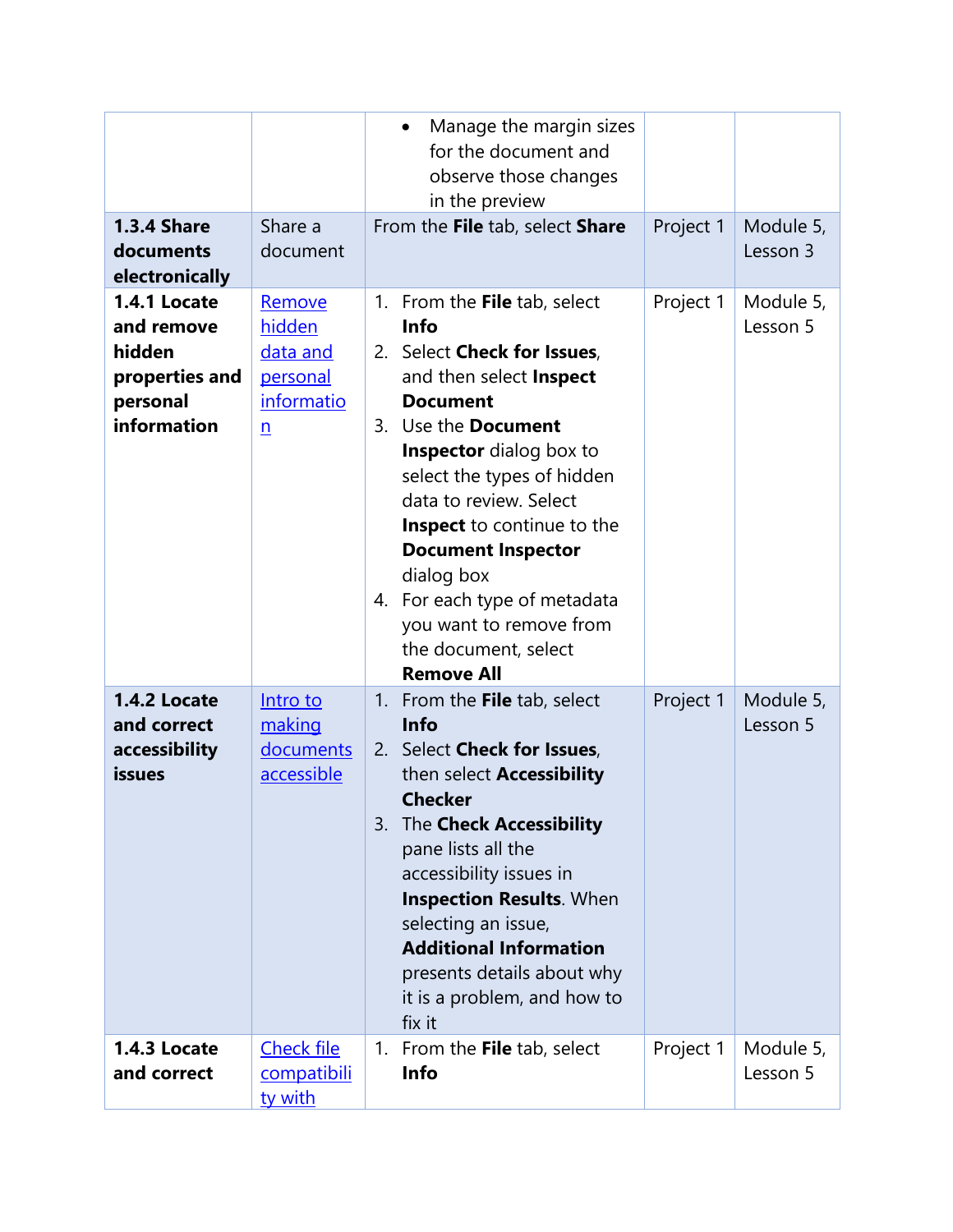| compatibility<br>issues            | <u>earlier</u><br>versions      | 2. Select Check for Issues,<br>then select <b>Check</b><br><b>Compatibility</b><br>The Compatibility Checker<br>3.<br>dialog box indicates which<br>elements in the file are not<br>compatible<br>4. Select Select versions to<br>show, and choose the                                                                                                                                                                                                                                                                                                                                                                                                                                                 |           |                       |
|------------------------------------|---------------------------------|--------------------------------------------------------------------------------------------------------------------------------------------------------------------------------------------------------------------------------------------------------------------------------------------------------------------------------------------------------------------------------------------------------------------------------------------------------------------------------------------------------------------------------------------------------------------------------------------------------------------------------------------------------------------------------------------------------|-----------|-----------------------|
|                                    |                                 | version or versions to<br>include                                                                                                                                                                                                                                                                                                                                                                                                                                                                                                                                                                                                                                                                      |           |                       |
| 2.1.1 Find and<br>replace text     | <b>Find and</b><br>replace text | <b>Find Text</b><br>1. From the <b>Home</b> tab $>$<br><b>Editing</b> group, select the<br><b>Find</b> drop-down, then select<br><b>Advanced Find</b><br>2. In the Find and Replace<br>dialog box $>$ Find tab, in<br>the Find what: box, enter<br>the word or phrase to<br>search<br>Find and replace text<br>1. From the <b>Home</b> tab $>$<br><b>Editing</b> group, select the<br>Find drop-down, then<br>select Advanced Find<br>In the Find and Replace<br>2.<br>dialog box, select the<br>Replace tab. In the Replace<br>with: box, enter the new<br>text<br>3. Select Find Next until you<br>come to the word(s) to<br>update<br>4. Select Replace. To update<br>all instances at once, choose | Project 1 | Module 2,<br>Lesson 1 |
| <b>2.1.2 Insert</b><br>symbols and | Insert a<br>symbol in<br>Word   | <b>Replace All</b><br>Place the cursor where you<br>1.<br>want to insert the symbol or<br>special character                                                                                                                                                                                                                                                                                                                                                                                                                                                                                                                                                                                            | Project 2 | Module 3,<br>Lesson 4 |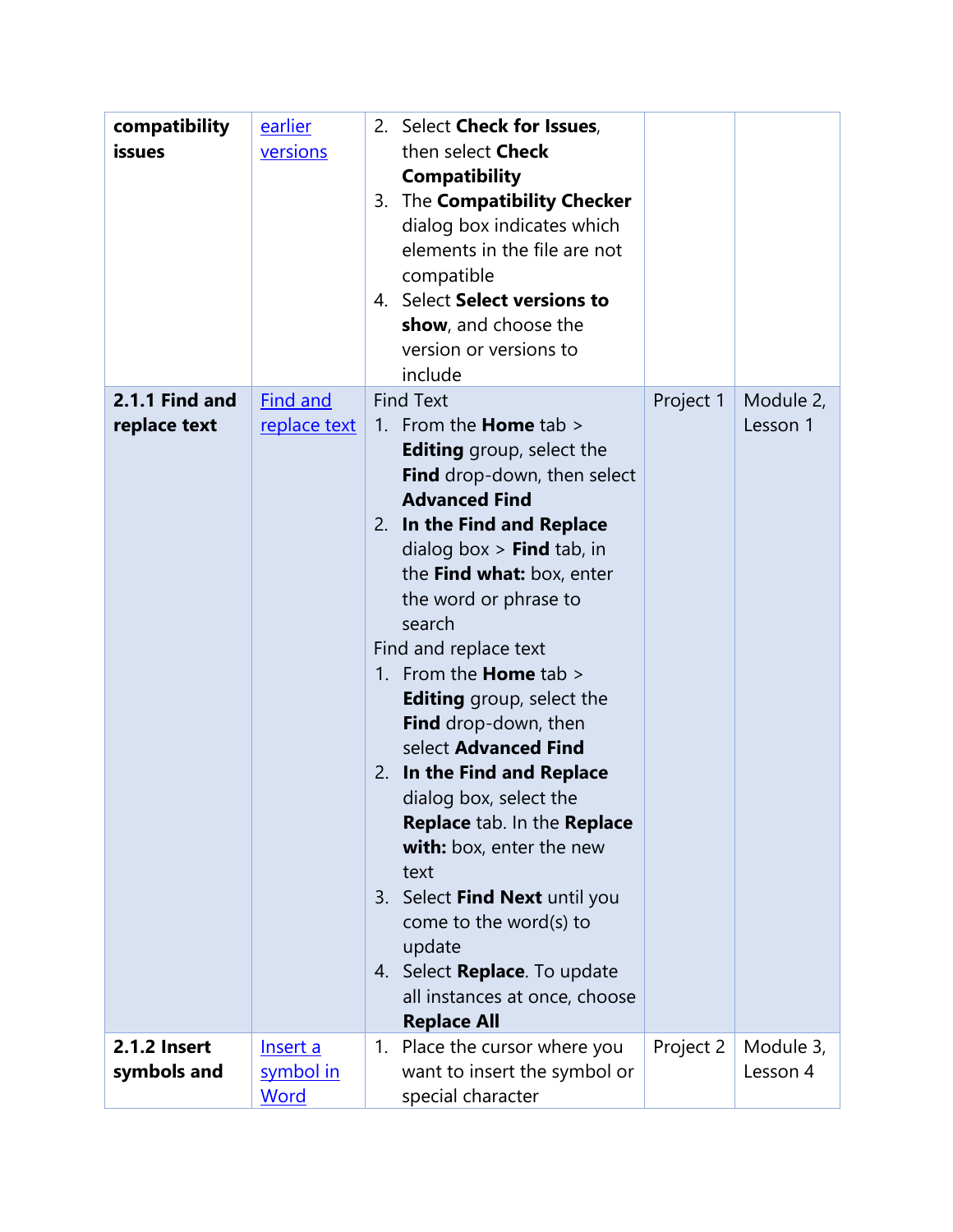| special<br>characters                                          |                                         | 2. From the <b>Insert</b> tab $>$<br><b>Symbols</b> group, select the<br><b>Symbol</b> drop-down, then<br>select More Symbols<br>Note: The Symbol dialog<br>box displays many symbol<br>options. Use the Font: filter<br>or scrollbar on the tab to<br>view more symbols. The<br>bottom of the tab displays a<br><b>Recently used symbols</b><br>section for easy access to<br>those symbols<br>3. Select the symbol you want,<br>then select Insert                                |                        |                       |
|----------------------------------------------------------------|-----------------------------------------|-------------------------------------------------------------------------------------------------------------------------------------------------------------------------------------------------------------------------------------------------------------------------------------------------------------------------------------------------------------------------------------------------------------------------------------------------------------------------------------|------------------------|-----------------------|
| 2.2.1 Apply<br>text effects                                    | Add or<br>remove<br>text effects        | 1. Select the content<br>2. From the <b>Home</b> $tab > Font$<br>group, select Text Effects<br>and Typography                                                                                                                                                                                                                                                                                                                                                                       | Project 1<br>Project 3 | Module 1,<br>Lesson 4 |
| 2.2.2 Apply<br>formatting by<br>using Format<br><b>Painter</b> | <b>Add and</b><br>edit text             | Select the text of the format<br>1.<br>to copy<br>2. From the <b>Home</b> tab $>$<br>Clipboard group, select the<br><b>Format Painter</b><br>While Format Painter is<br>active and ready to use,<br>the mouse pointer will<br>have a paint brush<br>symbol<br>If you select the Format<br>Painter once, it will turn<br>off automatically after<br>you apply it once. If you<br>double-click the Format<br>Painter, it will stay active<br>until you select Format<br>Painter again | Project 1<br>Project 3 | Module 1,<br>Lesson 4 |
| <b>2.2.3 Set line</b><br>and paragraph                         | <b>Change</b><br><u>line</u><br>spacing | Select the content<br>1.<br>2. From the <b>Home</b> tab $>$<br><b>Paragraph</b> group, launch                                                                                                                                                                                                                                                                                                                                                                                       | Project 1<br>Project 3 | Module 1,<br>Lesson 5 |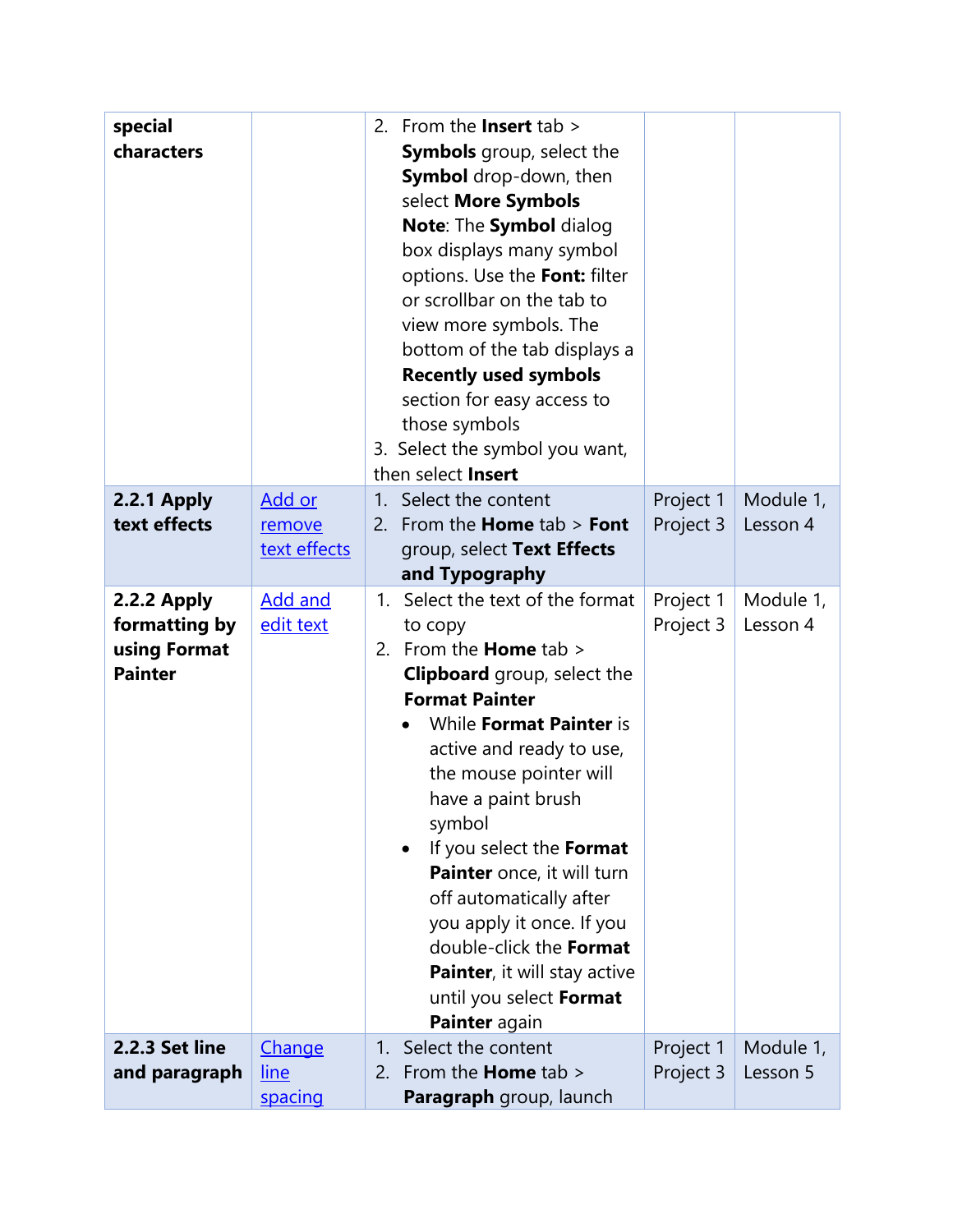| spacing and<br>indentation                     |                                 | the Paragraph Setting<br>dialog box<br>Apply indention to a<br>paragraph by<br>customizing the<br>indention amount in<br>Special: First line or<br><b>Hanging</b><br>Apply spacing to a<br>paragraph by<br>customizing the amount<br><b>Before or After</b><br>Apply line spacing by<br>$\bullet$<br>applying Single, 1.5,<br>Double, At least,<br><b>Exactly, or Multiple</b>                                                                                  |                                     |                       |
|------------------------------------------------|---------------------------------|-----------------------------------------------------------------------------------------------------------------------------------------------------------------------------------------------------------------------------------------------------------------------------------------------------------------------------------------------------------------------------------------------------------------------------------------------------------------|-------------------------------------|-----------------------|
| 2.2.4 Apply                                    | <b>Apply</b>                    | Select the content<br>1.                                                                                                                                                                                                                                                                                                                                                                                                                                        | Project 1                           | Module 1,             |
| built-in styles<br>to text                     | styles                          | 2. From the <b>Home</b> tab $>$<br><b>Styles</b> group, select the<br><b>Styles</b> gallery to observe<br>and apply the styles in a<br>document                                                                                                                                                                                                                                                                                                                 | Project 3                           | Lesson 4              |
| 2.3.1 Format<br>text in<br>multiple<br>columns | Create<br>newsletter<br>columns | Change the number of columns<br>throughout a document<br>1. From the Layout tab ><br>Page Setup group, select<br><b>Columns</b><br>Select the option you want<br>2.<br>or select the More<br><b>Columns</b> option to set your<br>own column format<br>Change part of document into<br>columns<br>1. Select the paragraphs you<br>want to change<br>2. From the Layout tab ><br>Page Setup group, select<br><b>Columns</b> , then select the<br>option you want | Project 1<br>Project 2<br>Project 3 | Module 2,<br>Lesson 3 |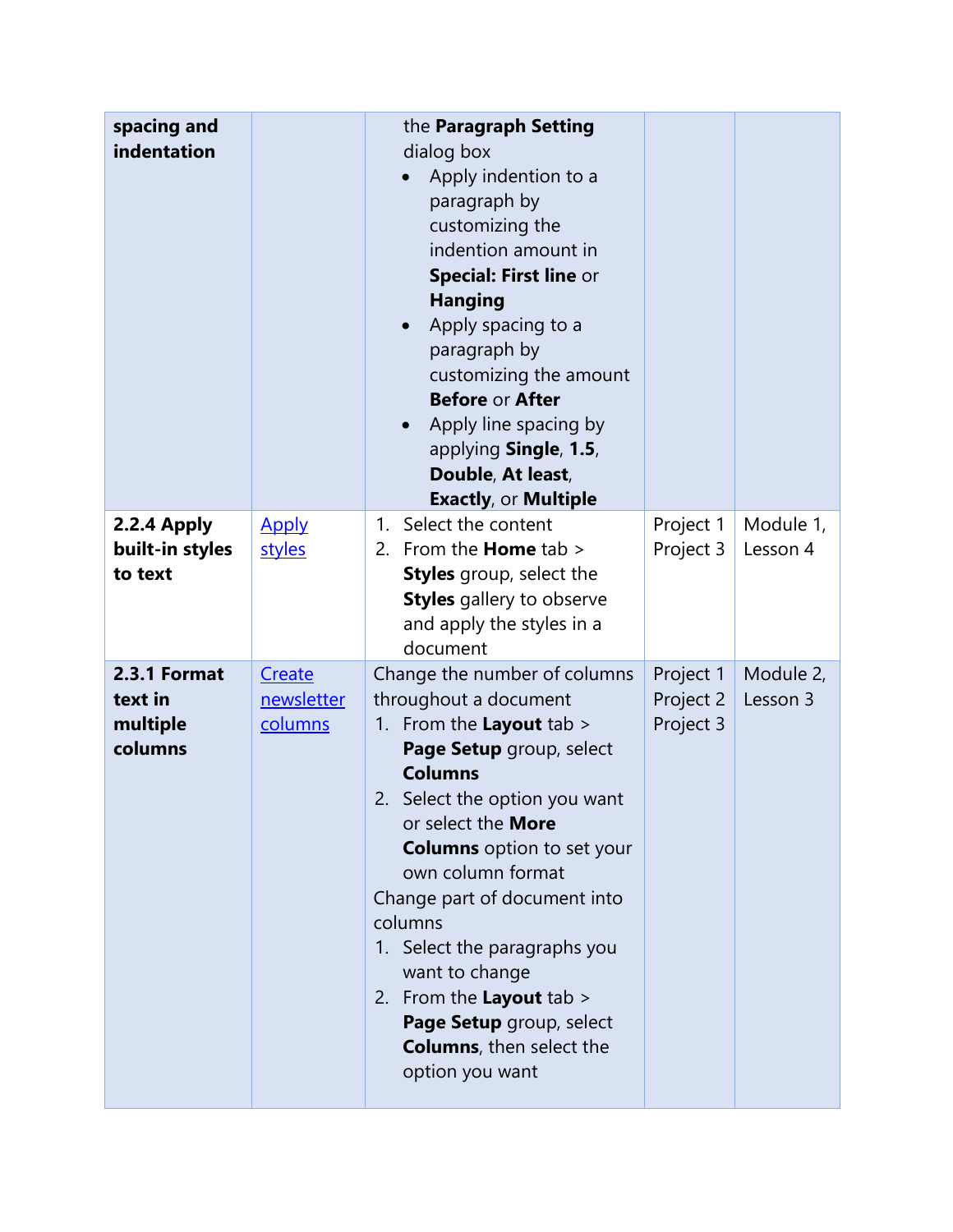|                                                                       | Adjust column settings<br>1. From the Layout tab ><br>Page Setup group, select<br><b>Columns</b> , then select More<br><b>Columns</b><br>2. In the <b>Columns</b> dialog box,<br>adjust the settings under<br>the Width and spacing<br>section to your liking<br>Note: If you want columns<br>of varying widths, uncheck<br>the Equal column width<br>check box |                                     |                       |
|-----------------------------------------------------------------------|-----------------------------------------------------------------------------------------------------------------------------------------------------------------------------------------------------------------------------------------------------------------------------------------------------------------------------------------------------------------|-------------------------------------|-----------------------|
| <b>2.3.2 Insert</b><br>page, section,<br>and column<br><b>breaks</b>  | 1. Place your cursor where you<br>want the column to break<br>2. From the <b>Layout</b> tab $>$<br>Page Setup group, select<br>the Breaks drop-down                                                                                                                                                                                                             | Project 1<br>Project 2<br>Project 3 | Module 2,<br>Lesson 3 |
| 2.3.3 Change<br>page setup<br>options for a<br>section                | From the Layout tab ><br>1.<br>Page Setup group, launch<br>the Page Setup dialog box<br>2. Change the margins and<br>orientation as desired                                                                                                                                                                                                                     | Project 1<br>Project 3              | Module 2,<br>Lesson 3 |
| 3.1.1 Convert<br>text to tables                                       | Select the text<br>$\mathbf{1}$<br>2. From the <b>Insert</b> tab $>$<br><b>Tables</b> group, select the<br>Table drop-down<br>Choose convert text to<br>3.<br>table                                                                                                                                                                                             | Project 1                           | Module 4,<br>Lesson 1 |
| 3.1.2 Convert<br>tables to text                                       | 1. Select the table<br>2. From the Table Tools<br><b>Layout</b> tab $>$ <b>Data</b> group,<br>select Convert to Text                                                                                                                                                                                                                                            | Project 1                           | Module 4,<br>Lesson 1 |
| <b>3.1.3 Create</b><br>tables by<br>specifying<br>rows and<br>columns | From the <b>Insert</b> tab > Tables<br>group, select Table<br>From the table grid, trace<br>out the dimensions of a<br>table to indicate the desired<br>number of rows and<br>columns                                                                                                                                                                           | Project 2                           | Module 4,<br>Lesson 1 |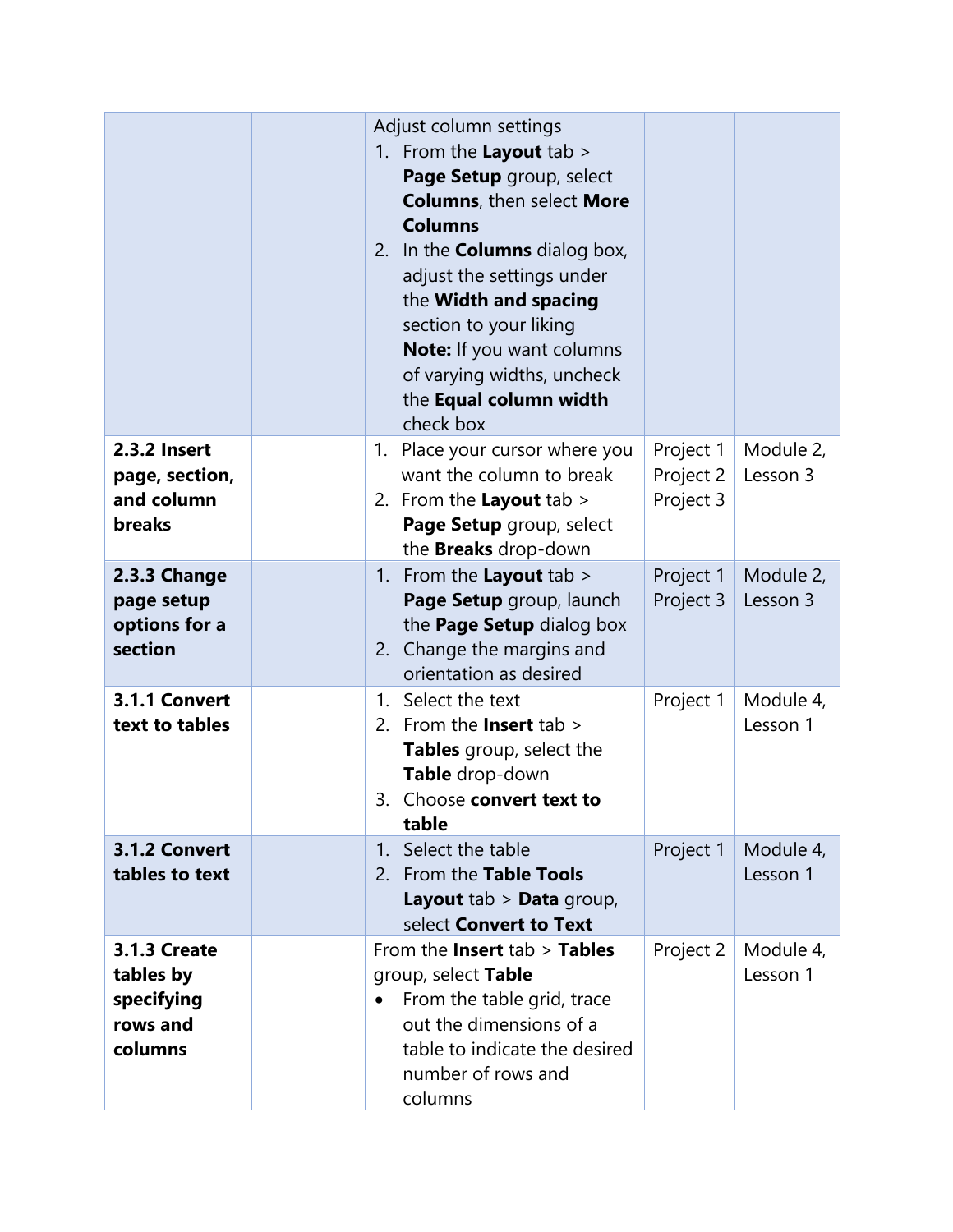| 3.2.1 Sort<br>table data                                 | Sort the<br>contents of<br>a table      | or<br>Select <b>Insert Table</b> . From<br>the Insert Table dialog box,<br>input the number of<br>columns and rows needed<br>for the table<br>1. Place the cursor in a table<br>cell to display the Table<br>Design and Layout tabs on<br>the Ribbon<br>2. From the Layout tab ><br>Data group, select Sort | Project 1              | Module 4,<br>Lesson 2 |
|----------------------------------------------------------|-----------------------------------------|-------------------------------------------------------------------------------------------------------------------------------------------------------------------------------------------------------------------------------------------------------------------------------------------------------------|------------------------|-----------------------|
| 3.2.2<br><b>Configure cell</b><br>margins and<br>spacing | Set or<br>change<br>table<br>properties | 1. Place the cursor in a table<br>cell to display the Table<br>Design and Layout tabs on<br>the Ribbon<br>2. From the Layout tab $>$<br>Tables group, select<br><b>Properties</b><br>3. In the Table Properties<br>dialog box, select <b>Options</b>                                                        | Project 1<br>Project 3 | Module 4,<br>Lesson 3 |
| 3.2.3 Merge<br>and split cells                           | Merge or<br>split cells in<br>a table   | Merge Cells<br>1. Select the cells to be<br>merged<br>2. From the Layout tab $>$<br>Merge group, select Merge<br><b>Cells</b><br><b>Split Cells</b><br>1. Place your cursor in the cell<br>to be split<br>2. From the Layout tab ><br>Merge group, select Split<br><b>Cells</b>                             | Project 1<br>Project 2 | Module 4,<br>Lesson 3 |
| 3.2.4 Resize<br>tables, rows,<br>and columns             |                                         | 1. Place your cursor in the<br>table<br>From the Table Layout<br>$tab$ > Cell size group,<br>specify your settings<br>or                                                                                                                                                                                    | Project 1              | Module 4,<br>Lesson 3 |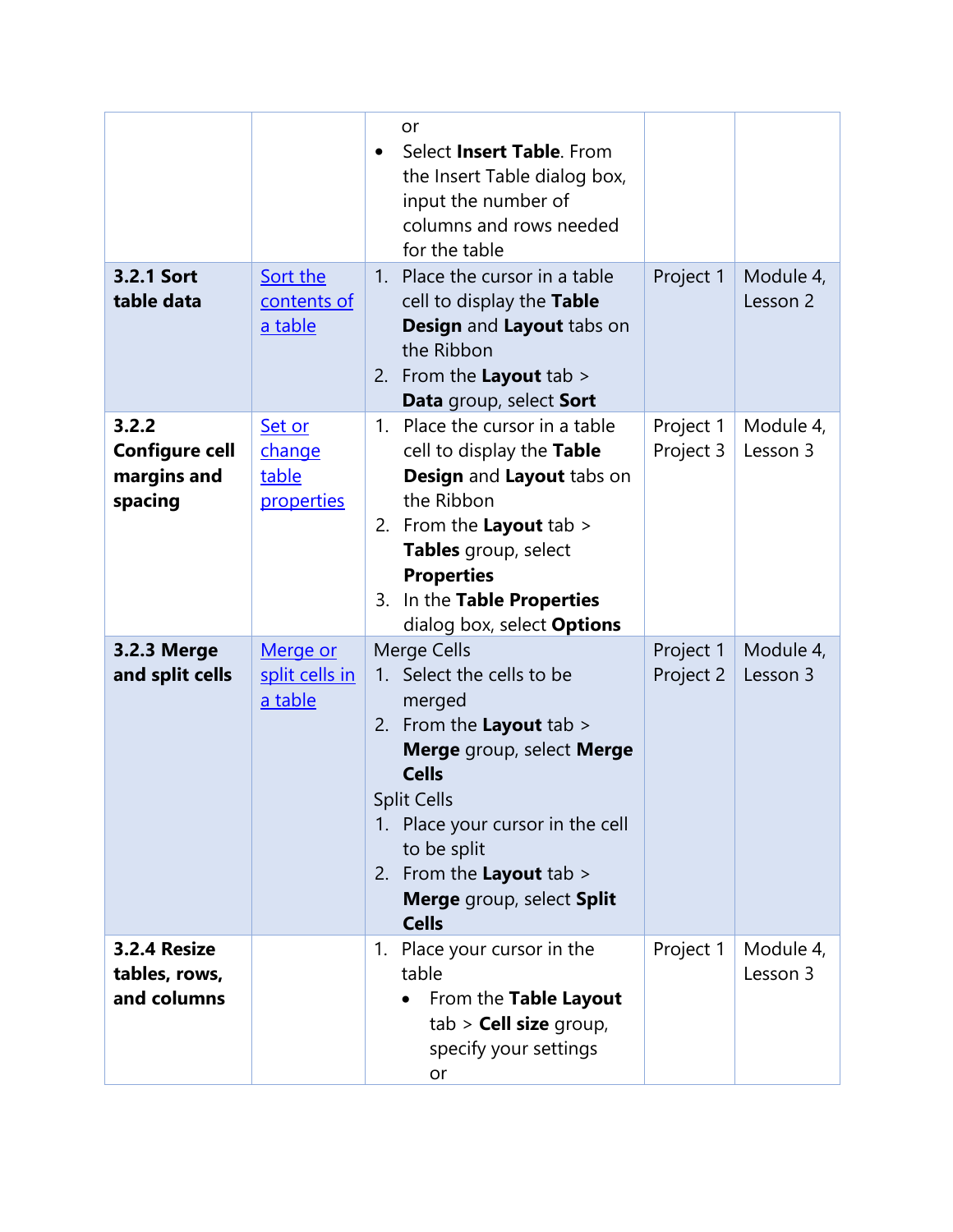|                                                                               |                                                     | From the Table Layout<br>$\bullet$<br>$tab$ > Table group select<br><b>Properties</b>                                                                                                                                                                                                                                                 |           |                       |
|-------------------------------------------------------------------------------|-----------------------------------------------------|---------------------------------------------------------------------------------------------------------------------------------------------------------------------------------------------------------------------------------------------------------------------------------------------------------------------------------------|-----------|-----------------------|
| <b>3.2.5 Split</b><br>tables                                                  | Split a<br>table                                    | Place the cursor into the<br>1 <sub>1</sub><br>row that you want to split<br>away from the rest of the<br>table. The row that you<br>select becomes the first row<br>of the new table<br>2. From the Table Layout tab<br>> Merge group, select Split<br><b>Table</b>                                                                  | Project 2 | Module 4,<br>Lesson 3 |
| 3.2.6<br>Configure a<br>repeating row<br>header                               | Repeat<br>table<br>header on<br>subsequent<br>pages | 1. Select the header row or<br>rows that you want to<br>repeat on each page. The<br>selection must include the<br>first row of the table<br>2. From the Table Layout tab<br>> Data group,<br>select Repeat Header<br><b>Rows</b>                                                                                                      | Project 1 | Module 4,<br>Lesson 3 |
| <b>3.3.1 Format</b><br>paragraphs as<br>numbered and<br><b>bulleted lists</b> |                                                     | <b>Bulleted list</b><br>1. Select the text to be<br>formatted. From the <b>Home</b><br>tab > <b>Paragraph</b> group,<br>select the <b>Bullets</b> drop-<br>down<br><b>Numbered list</b><br>1. Select the text to be<br>formatted. From the <b>Home</b><br>$tab$ > <b>Paragraph</b> group,<br>select the <b>Numbering</b><br>drop-down | Project 1 | Module 4,<br>Lesson 4 |
| 3.3.2 Change<br>bullet<br>characters and<br>number<br>formats                 |                                                     | <b>Bulleted list</b><br>1. From the <b>Home</b> tab $>$<br>Paragraph group, select<br>the <b>Bullets</b> drop-down to<br>display the <b>Bullet Library</b> ,<br>choose new bullet                                                                                                                                                     | Project 1 | Module 4,<br>Lesson 4 |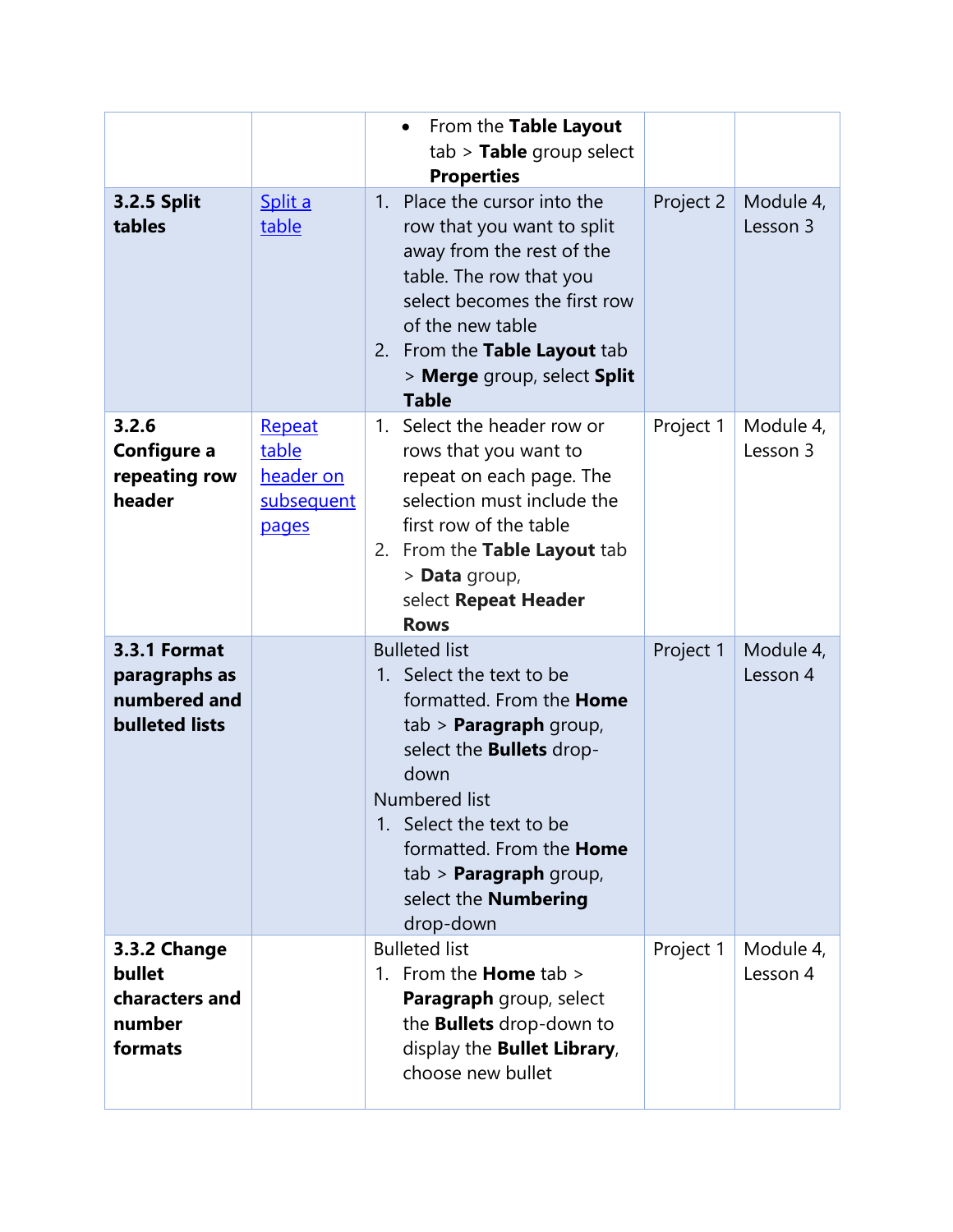|                | Numbered list                                       |           |           |
|----------------|-----------------------------------------------------|-----------|-----------|
|                | 1. From the <b>Home</b> tab $>$                     |           |           |
|                | <b>Paragraph</b> group, select the                  |           |           |
|                | <b>Numbers</b> drop-down to                         |           |           |
|                | display the <b>Numbering</b>                        |           |           |
|                | Library, choose new                                 |           |           |
|                | numbering format                                    |           |           |
| 3.3.3 Define   | <b>Bulleted list</b>                                | Project 2 | Module 4, |
| custom bullet  | 1. From the <b>Home</b> tab $>$                     |           | Lesson 4  |
| characters and | Paragraph group, select                             |           |           |
| number         | the <b>Bullets</b> drop-down to                     |           |           |
| formats        | display the <b>Bullet Library</b> ,                 |           |           |
|                | then choose Define New                              |           |           |
|                | <b>Bullet</b>                                       |           |           |
|                | Numbered list                                       |           |           |
|                | 1. From the <b>Home</b> tab $>$                     |           |           |
|                | <b>Paragraph</b> group, select the                  |           |           |
|                | Numbers drop-down to                                |           |           |
|                | display the <b>Numbering</b>                        |           |           |
|                | Library, then choose Define                         |           |           |
|                |                                                     |           |           |
|                | <b>New Number Format</b>                            |           |           |
| 3.3.4 Increase | Create a Multileveled list                          | Project 2 | Module 4, |
| and decrease   | From the <b>Home</b> tab $>$                        |           | Lesson 4  |
| list levels    | Paragraph group, select                             |           |           |
|                | the Multilevel list                                 |           |           |
|                | Increase Indent                                     |           |           |
|                | From the <b>Home</b> tab >                          |           |           |
|                | Paragraph group, select                             |           |           |
|                | Increase Indent to                                  |           |           |
|                | move the item toward                                |           |           |
|                | the right margin and                                |           |           |
|                | apply the appropriate                               |           |           |
|                | number format as                                    |           |           |
|                | defined in the multilevel                           |           |           |
|                | settings                                            |           |           |
|                | or                                                  |           |           |
|                | Use the Tab key. The                                |           |           |
|                | Tab key on the keyboard                             |           |           |
|                | is a quick and useful way<br>to increase the indent |           |           |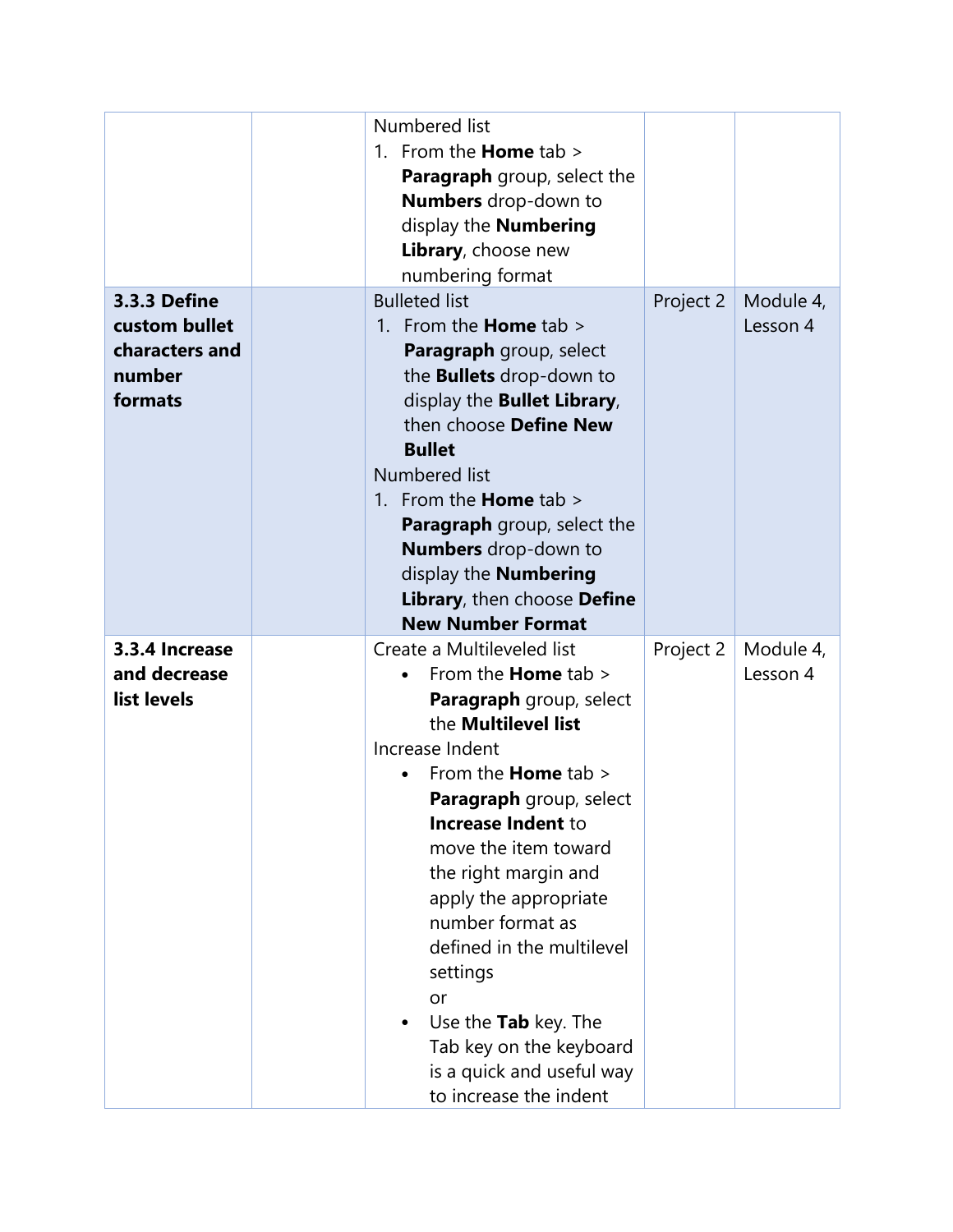|                                                 | and apply the next level<br>format for the multilevel<br>list<br>Decrease Indent<br>From the <b>Home</b> tab $>$<br><b>Paragraph</b> group, select<br><b>Decrease Indent to</b><br>move the item toward<br>the left margin and<br>apply the appropriate<br>number format as<br>defined in the higher<br>level of the multilevel<br>settings<br>or<br>Use the $Shift + Tab$<br>keys. Press the Shift and<br>Tab keys together on the<br>keyboard to move the<br>list item towards the left<br>margin and apply the<br>higher-level format for<br>the multilevel list |           |                       |
|-------------------------------------------------|---------------------------------------------------------------------------------------------------------------------------------------------------------------------------------------------------------------------------------------------------------------------------------------------------------------------------------------------------------------------------------------------------------------------------------------------------------------------------------------------------------------------------------------------------------------------|-----------|-----------------------|
| 3.3.5 Restart<br>and continue<br>list numbering | From the <b>Home</b> tab ><br><b>Paragraph</b> group, select the<br><b>Numbering</b> drop-down, then<br>select Set Numbering Value<br>To restart a list, on the Set<br><b>Numbering Value tab,</b><br>select Start new list<br>To continue list numbering,<br>$\bullet$<br>on the Set Numbering<br>Value tab, select Continue<br>from previous list                                                                                                                                                                                                                 | Project 2 | Module 4,<br>Lesson 4 |
| 3.3.6 Set<br>starting<br>number values          | 1. From the <b>Home</b> tab $>$<br>Paragraph group, select<br>the <b>Numbering</b> drop-<br>down, then select Set<br><b>Numbering Value</b>                                                                                                                                                                                                                                                                                                                                                                                                                         | Project 2 | Module 4,<br>Lesson 4 |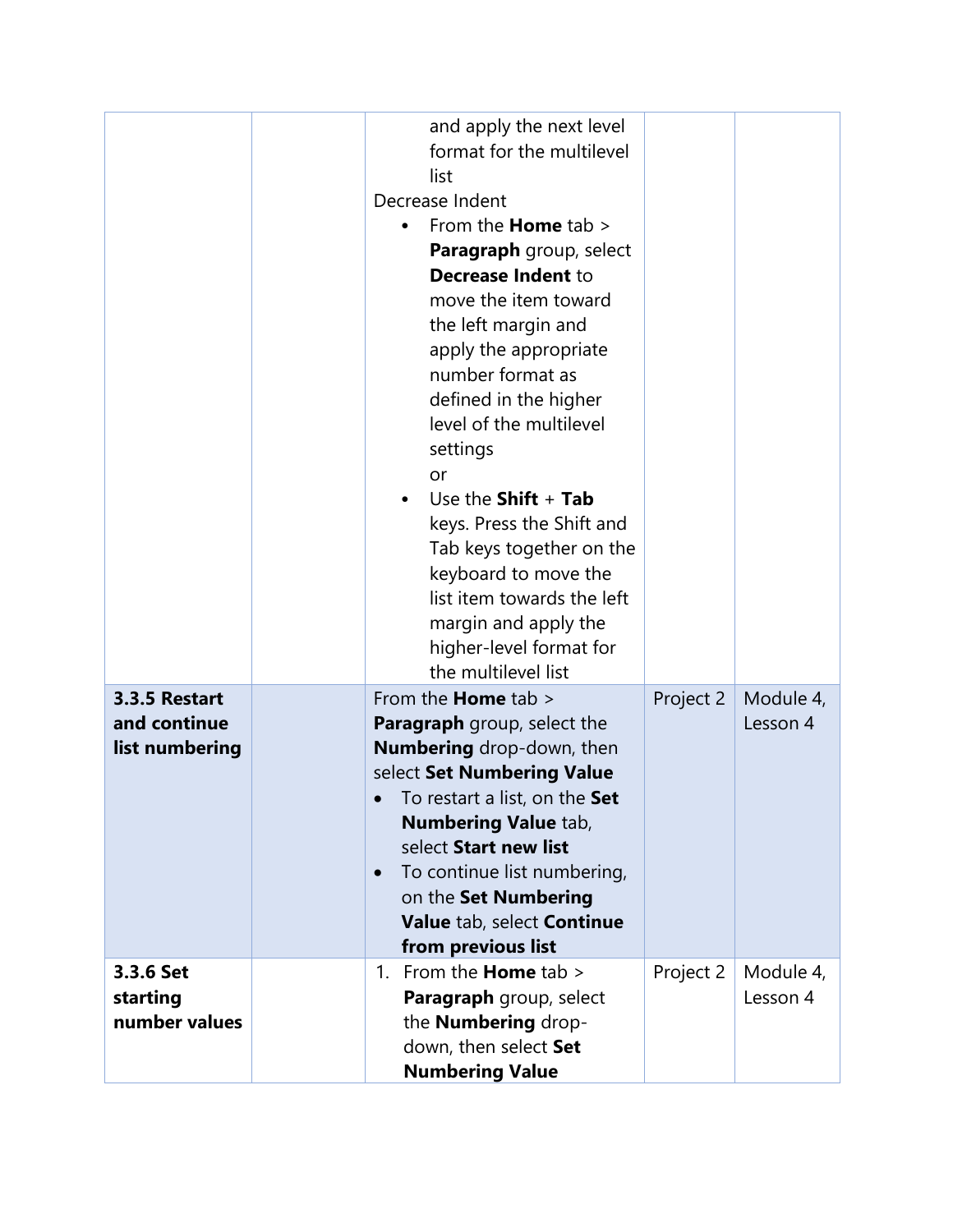| <b>4.1.1 Insert</b><br>footnotes and<br>endnotes                         |                                                                                | 2. On the Set Numbering<br>Value tab, in the Set value<br>to: enter the desired<br>number<br>Place your cursor where you<br>want the reference mark<br>placed. From the References<br>$tab$ > <b>Footnotes</b> group, select<br><b>Insert Footnote or Insert</b><br><b>Endnote</b>                                                                                                                                                                                                                                                                      | Project 3 | Module 5,<br>Lesson 1 |
|--------------------------------------------------------------------------|--------------------------------------------------------------------------------|---------------------------------------------------------------------------------------------------------------------------------------------------------------------------------------------------------------------------------------------------------------------------------------------------------------------------------------------------------------------------------------------------------------------------------------------------------------------------------------------------------------------------------------------------------|-----------|-----------------------|
| 4.1.2 Modify<br>footnote and<br>endnote                                  |                                                                                | From the <b>References</b> tab $>$<br>Footnotes group, launch the<br>Footnote and Endnote dialog                                                                                                                                                                                                                                                                                                                                                                                                                                                        | Project 3 | Module 5,<br>Lesson 1 |
| properties                                                               |                                                                                | box                                                                                                                                                                                                                                                                                                                                                                                                                                                                                                                                                     |           |                       |
| <b>4.1.3 Create</b><br>and modify<br>bibliography<br>citation<br>sources | Create<br>bibliograph<br>y, citation,<br>and<br>references                     | From the <b>References</b> tab $>$<br><b>Citations and Bibliography</b><br>group, select Manage Sources<br>To add a new source, in the<br>Source Manager dialog<br>box, select <b>New</b> to open the<br><b>Create Source dialog box.</b><br>From the Type of Source<br>drop-down, select the type<br>of source you wish to<br>create, such as a book or a<br>website. Then enter the<br>information in all the fields<br>provided<br>To modify a source, in the<br>$\bullet$<br>Source Manager dialog<br>box, select a source, and<br>then select Edit | Project 3 | Module 5,<br>Lesson 2 |
| 4.1.4 Insert<br>citations for<br>bibliographies                          | <u>Add or</u><br>change<br>sources,<br>citations,<br>and<br>bibliograph<br>ies | From the <b>References</b> tab $>$<br><b>Citations and Bibliography</b><br>group, select Insert Citation.<br>All sources currently added to<br>the Source Manager are<br>available, and you can select<br>the source you want to cite                                                                                                                                                                                                                                                                                                                   | Project 3 | Module 5,<br>Lesson 2 |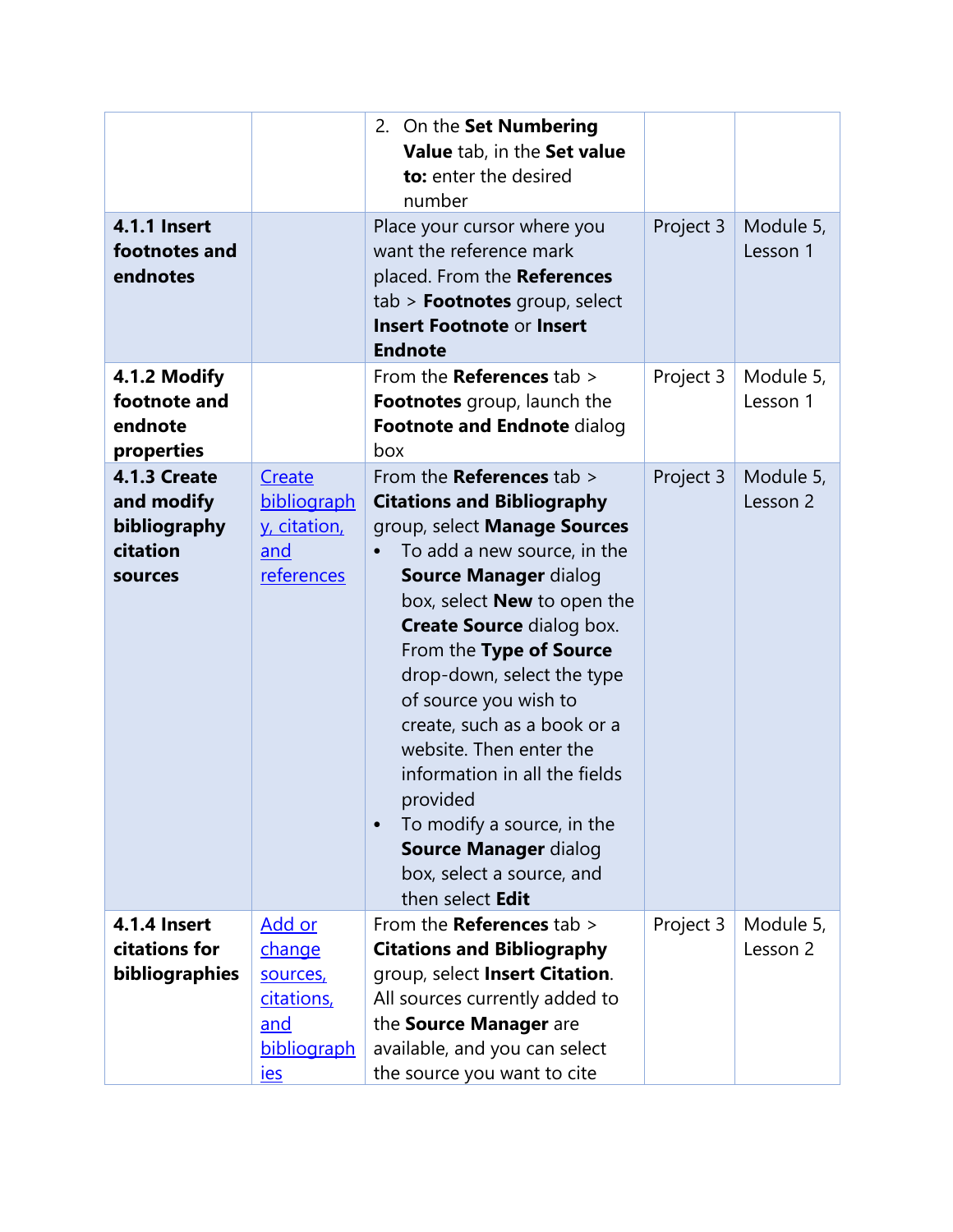| <b>4.2.1 Insert</b><br>tables of<br>contents       | From the References tab ><br>Table of Contents group,<br>select Table of Contents, then<br>select the Table of Contents<br>style you want                                                                                                                                                                                                                                                                                                                                                                                                                                                                                                                                                                                                                                                                                                                                                                                                    | Project 1 | Module 5,<br>Lesson 1 |
|----------------------------------------------------|----------------------------------------------------------------------------------------------------------------------------------------------------------------------------------------------------------------------------------------------------------------------------------------------------------------------------------------------------------------------------------------------------------------------------------------------------------------------------------------------------------------------------------------------------------------------------------------------------------------------------------------------------------------------------------------------------------------------------------------------------------------------------------------------------------------------------------------------------------------------------------------------------------------------------------------------|-----------|-----------------------|
| 4.2.2<br><b>Customize</b><br>tables of<br>contents | On the <b>References</b> $tab >$ Table<br>of Contents group, select<br>Table of Contents, then select<br><b>Custom Table of Contents</b><br><b>Print Preview</b> displays an<br>$\bullet$<br>example of how your table<br>of contents looks in a<br>document with the settings<br>that you have chosen<br>Web Preview shows how<br>$\bullet$<br>your table of contents looks<br>on the web. By default,<br>headings use hyperlinks<br>rather than numbers. When<br>you select an entry in the<br>table of contents, it takes<br>you to that heading. If you<br>clear the Use hyperlinks<br>instead of page<br>numbers box, you see<br>standard numbers with tab<br>leaders<br><b>Show page</b><br>numbers toggles the page<br>numbers and tab leader on<br>or off<br><b>Right align page</b><br>numbers puts your page<br>numbers along the right<br>margin of the page. Clear<br>the box to put the page<br>numbers next to the<br>headings | Project 1 | Module 5,<br>Lesson 1 |
|                                                    | Tab leader gives you a<br>drop-down to select                                                                                                                                                                                                                                                                                                                                                                                                                                                                                                                                                                                                                                                                                                                                                                                                                                                                                                |           |                       |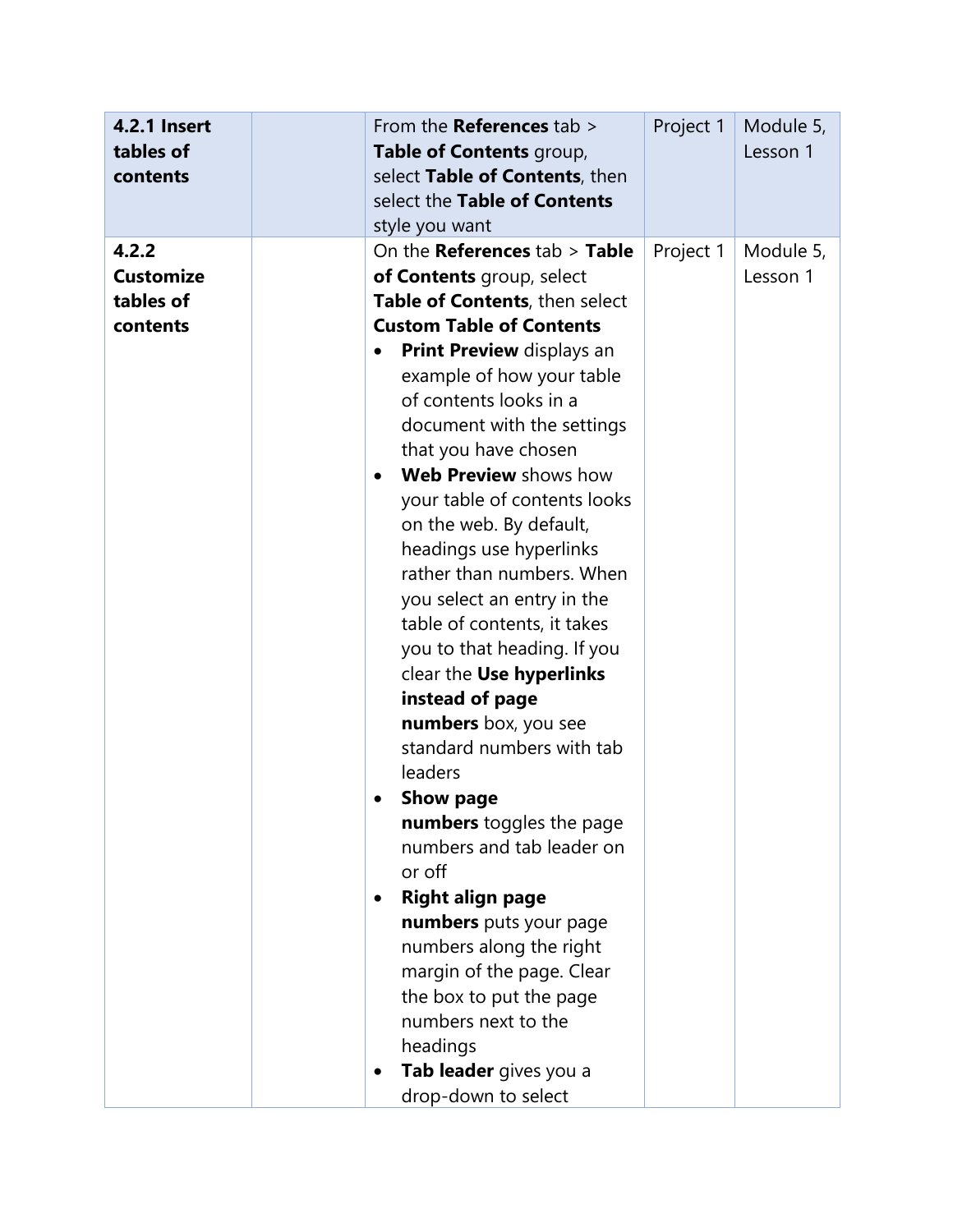| 4.2.3 Insert<br>bibliographies |                   | different styles of leaders,<br>such as dots (default),<br>dashes, or a solid line.<br>Select (none) to turn tab<br>leaders off<br>Formats lets you preselect<br>$\bullet$<br>different table of contents<br>styles<br><b>Show levels</b> adjusts the<br>$\bullet$<br>number of heading levels<br>(provided your document<br>has multiple levels)<br>displayed in the table of<br>contents<br><b>Options</b> lets you choose the<br>$\bullet$<br>styles to use to build your<br>table of contents, such as<br>multiple headings, headers,<br>footers, comment text, etc.<br><b>Modify</b> sets the indentation<br>$\bullet$<br>and style used on the table<br>of contents entries.<br>Use <b>Modify</b> in<br>the Style dialog to make<br>additional changes<br>OK saves your changes and<br>$\bullet$<br>returns to the document<br><b>Cancel</b> discards your changes<br>and returns to the document<br>From the <b>References</b> tab ><br><b>Citations and Bibliography</b><br>group, select <b>Bibliography</b> .<br>Next, select one of the<br>predefined bibliography styles<br>offered in the drop-down | Project 3 | Module 5,<br>Lesson 2 |
|--------------------------------|-------------------|------------------------------------------------------------------------------------------------------------------------------------------------------------------------------------------------------------------------------------------------------------------------------------------------------------------------------------------------------------------------------------------------------------------------------------------------------------------------------------------------------------------------------------------------------------------------------------------------------------------------------------------------------------------------------------------------------------------------------------------------------------------------------------------------------------------------------------------------------------------------------------------------------------------------------------------------------------------------------------------------------------------------------------------------------------------------------------------------------------------|-----------|-----------------------|
| <b>5.1.1 Insert</b><br>shapes  | <b>Add shapes</b> | 1. Place your cursor where<br>you want to insert the<br>shape in the document<br>2. On the <b>Insert</b> tab $>$<br><b>Illustrations</b> group, select                                                                                                                                                                                                                                                                                                                                                                                                                                                                                                                                                                                                                                                                                                                                                                                                                                                                                                                                                           | Project 3 | Module 3,<br>Lesson 1 |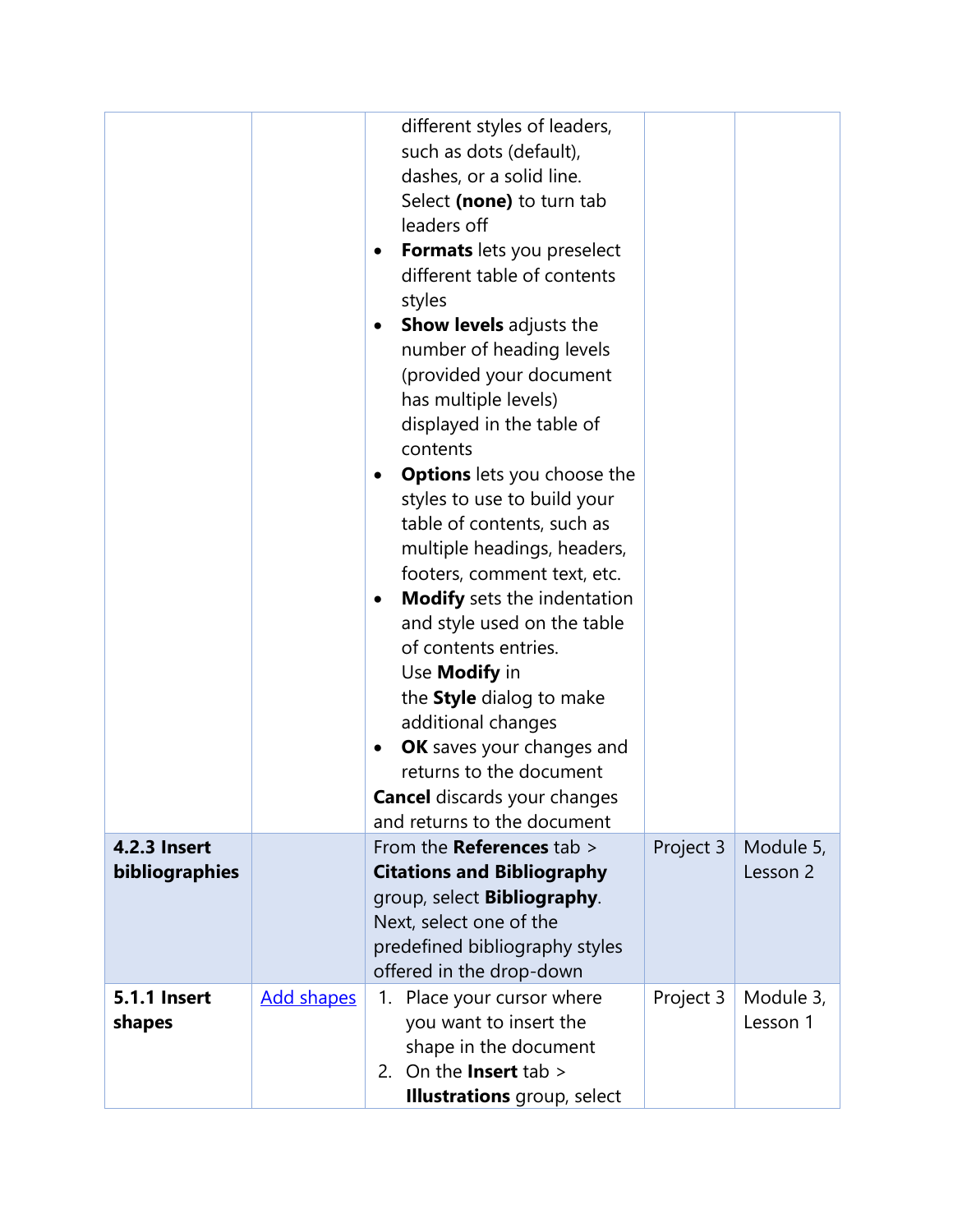|                     |                 |    | the Shapes drop-down,                                           |           |           |
|---------------------|-----------------|----|-----------------------------------------------------------------|-----------|-----------|
|                     |                 |    | then select the shape of                                        |           |           |
|                     |                 |    | your choice                                                     |           |           |
|                     |                 |    | 3. Drag the mouse or other                                      |           |           |
|                     |                 |    | input pointer to draw the                                       |           |           |
|                     |                 |    | shape to the size you want                                      |           |           |
| <b>5.1.2 Insert</b> | Insert          |    | 1. Place your cursor where                                      | Project 1 | Module 3, |
| pictures            | pictures        |    | you want to insert the                                          | Project 2 | Lesson 2  |
|                     |                 |    | picture in the document                                         | Project 3 |           |
|                     |                 |    | 2. On the <b>Insert</b> tab $>$                                 |           |           |
|                     |                 |    | <b>Illustrations</b> group, select                              |           |           |
|                     |                 |    | pictures, then select the                                       |           |           |
| 5.1.3 Insert 3D     | Work with       | 1. | appropriate file option<br>Place your cursor where you          | Project 2 | Module 3, |
| models              | 3D models       |    | want to insert the 3D model                                     | Project 3 | Lesson 1  |
|                     | (Word           |    | in the document                                                 |           |           |
|                     | Document)       | 2. | From the <b>Insert</b> tab $>$                                  |           |           |
|                     |                 |    | <b>Illustrations</b> group, select                              |           |           |
|                     |                 |    | 3D Model, then select the                                       |           |           |
|                     |                 |    | appropriate file option                                         |           |           |
| <b>5.1.4 Insert</b> | Choose a        | 1. | Place your cursor in the                                        | Project 3 | Module 3, |
| <b>SmartArt</b>     | <b>SmartArt</b> |    | document where you want                                         |           | Lesson 3  |
| graphics            | graphic         |    | Word to insert the diagram                                      |           |           |
|                     |                 |    | 2. From the <b>Insert</b> tab $>$                               |           |           |
|                     | Create a        |    | <b>Illustrations</b> group, select                              |           |           |
|                     | <b>SmartArt</b> |    | <b>SmartArt. The Choose a</b>                                   |           |           |
|                     | graphic         |    | <b>SmartArt Graphic dialog</b>                                  |           |           |
|                     |                 |    | box displays three sections:                                    |           |           |
|                     |                 |    | a section of the graphic                                        |           |           |
|                     |                 |    | categories, the List section                                    |           |           |
|                     |                 |    | (which displays the options                                     |           |           |
|                     |                 |    | for the selected category),<br>and a preview (which             |           |           |
|                     |                 |    | displays a preview of the                                       |           |           |
|                     |                 |    | selected <b>SmartArt</b> graphic)                               |           |           |
|                     |                 |    |                                                                 |           |           |
|                     |                 |    |                                                                 |           |           |
|                     |                 |    | 3. Select the category you                                      |           |           |
|                     |                 |    | want, and then scroll                                           |           |           |
|                     |                 |    | through the List section to<br>find the <b>SmartArt</b> diagram |           |           |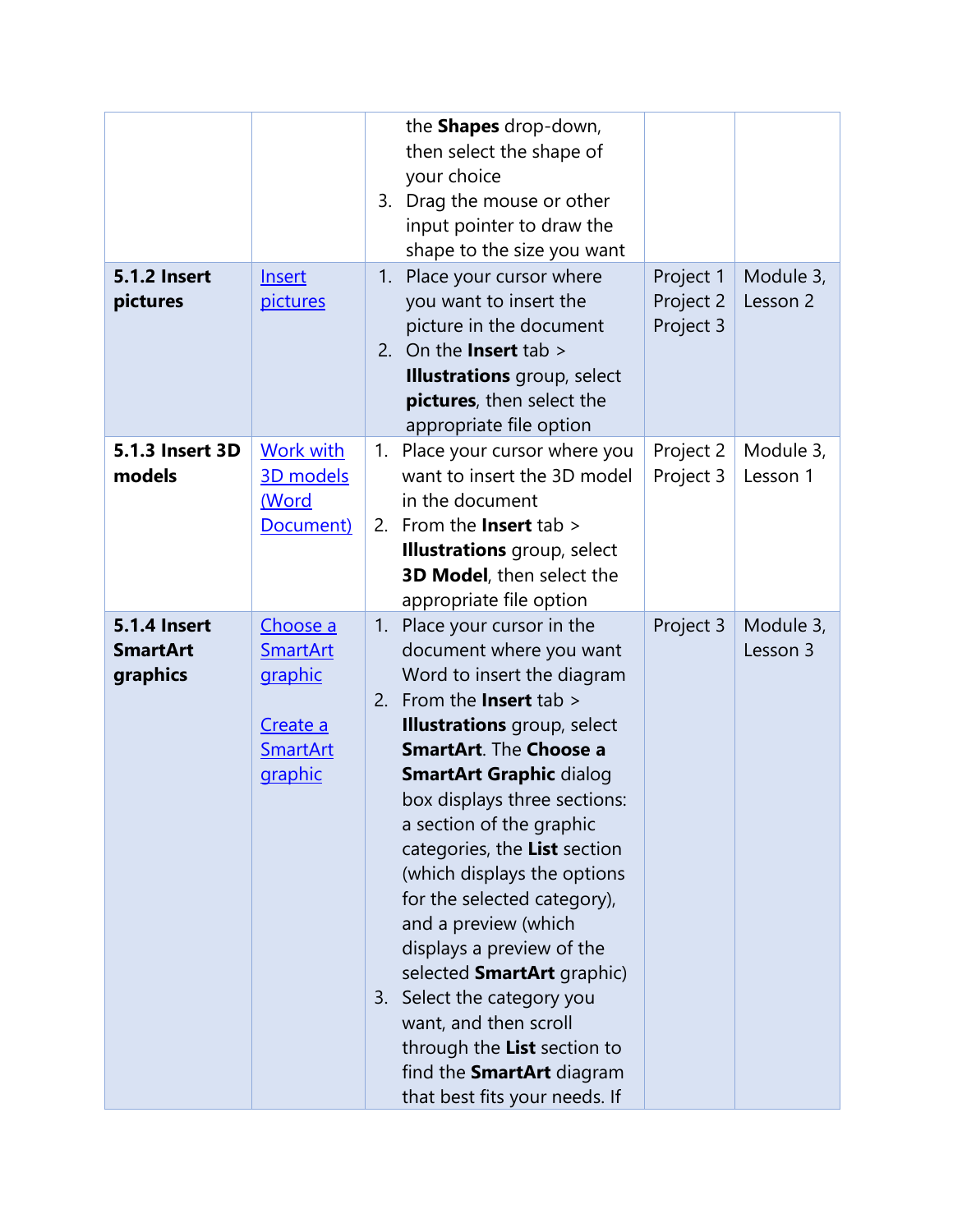|                                                               |                                                 | you change your mind, you<br>can switch the graphic to                                                                                                                                                                                                                                                                                                                                                                                                    |                        |                       |
|---------------------------------------------------------------|-------------------------------------------------|-----------------------------------------------------------------------------------------------------------------------------------------------------------------------------------------------------------------------------------------------------------------------------------------------------------------------------------------------------------------------------------------------------------------------------------------------------------|------------------------|-----------------------|
|                                                               |                                                 | another diagram at any time                                                                                                                                                                                                                                                                                                                                                                                                                               |                        |                       |
| <b>5.1.5 Insert</b><br>screenshots<br>and screen<br>clippings | Insert a<br>screenshot<br>or screen<br>clipping | 1. From the <b>Insert</b> tab $>$<br><b>Illustrations</b> group, select<br><b>Take a Screenshot</b><br>The Available Windows<br>2.<br>gallery appears showing all<br>windows open on your<br>device<br>To insert a screenshot of<br>an entire window, select<br>the thumbnail of that<br>window. Word<br>immediately inserts the<br>screenshot into your<br>document<br>To insert a portion of a<br>$\bullet$<br>window, select Screen<br><b>Clipping</b> | Project 3              | Module 3,<br>Lesson 4 |
| <b>5.1.6 Insert</b><br>text boxes                             | Add, copy,<br>or delete a<br>text box           | 1. Place your cursor in the<br>document where you want<br>to insert the text box<br>2. From the <b>Insert</b> tab $>$ <b>Text</b><br>group, select Text Box, and<br>then select the text box<br>style to insert it in the<br>document<br>3. Use the <b>Drawing Tools</b><br>Format tab to change the<br>fill and outline colors, and<br>to apply shape effects                                                                                            | Project 2<br>Project 3 | Module 3,<br>Lesson 5 |
| <b>5.2.1 Apply</b><br>artistic effects                        |                                                 | Select the picture<br>1.<br>2. From the Picture Tools<br><b>Format tab &gt; Adjust</b><br>group, select Artistic<br><b>Effects</b><br>Hover over the options to<br>preview them and select an<br>appropriate option                                                                                                                                                                                                                                       | Project 2<br>Project 3 | Module 3,<br>Lesson 2 |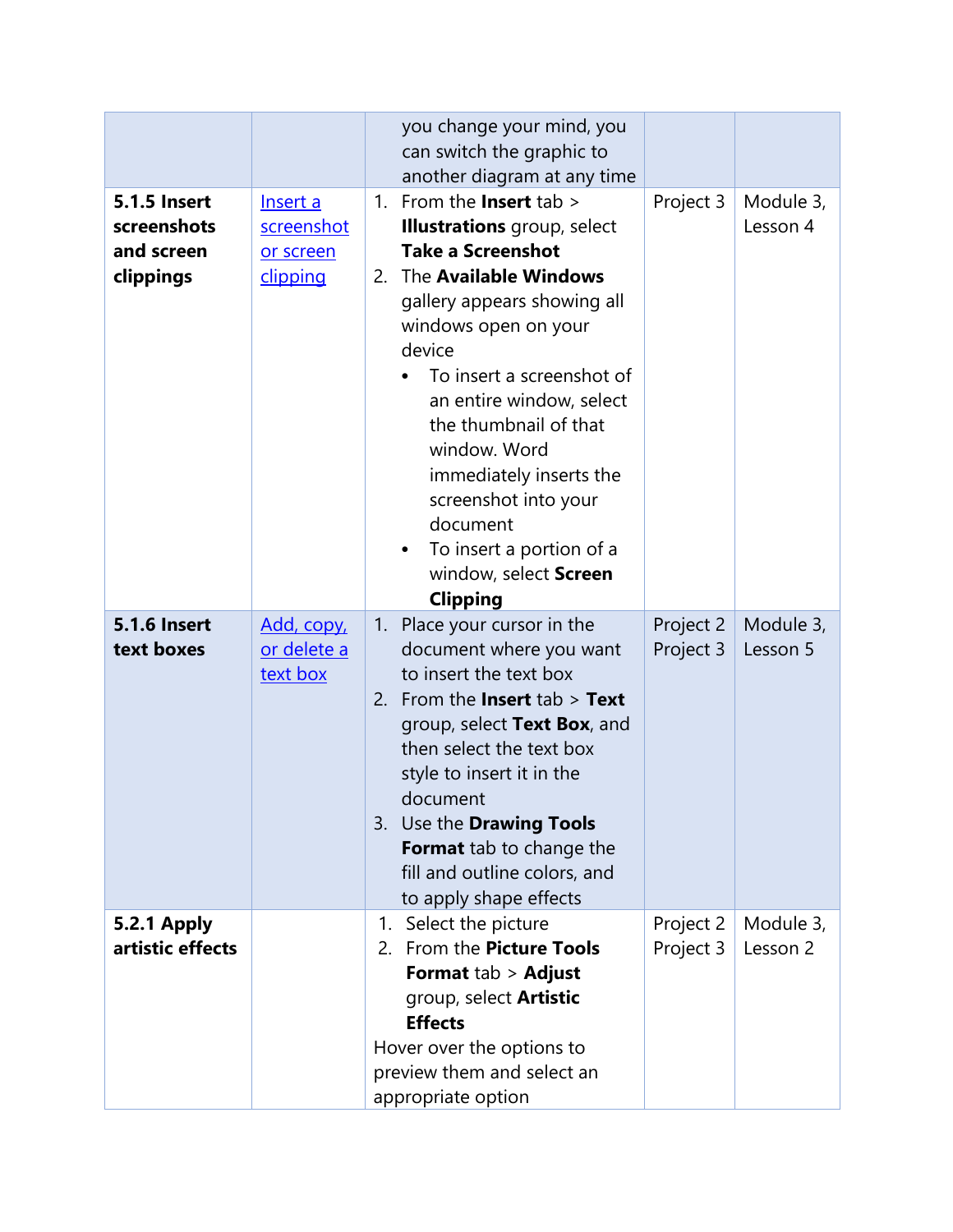| <b>5.2.2 Apply</b><br>picture effects<br>and picture<br>styles |                                                               | <b>Picture Effects</b><br>Select the picture<br>1.<br>2. From the <b>Picture</b><br><b>Tools Format tab &gt;</b><br>Picture Styles group,<br>select Picture Effects<br>3. Select any<br>option: Shadow, Reflectio<br>n, Glow, Soft Edges, Bevel,<br>or 3-D Rotation<br><b>Picture Styles</b><br>1. Select the picture<br>2. Select the Picture<br><b>Tools Format tab. From</b><br>the Picture Styles gallery,<br>hover over the options to<br>preview them, then select<br>the best choice | Project 1<br>Project 3 | Module 3,<br>Lesson 2 |
|----------------------------------------------------------------|---------------------------------------------------------------|---------------------------------------------------------------------------------------------------------------------------------------------------------------------------------------------------------------------------------------------------------------------------------------------------------------------------------------------------------------------------------------------------------------------------------------------------------------------------------------------|------------------------|-----------------------|
| 5.2.3 Remove<br>picture<br>backgrounds                         | Remove<br>the<br>backgroun<br><u>d of a</u><br><u>picture</u> | 1. Select the picture<br>2. From the Picture Tools<br><b>Format tab &gt; Adjust</b><br>group, select Remove<br><b>Background</b><br>3. Word removes the<br>background and displays<br>the Background Removal<br>tab                                                                                                                                                                                                                                                                         | Project 1              | Module 3,<br>Lesson 2 |
| <b>5.2.4 Format</b><br>graphic<br>elements                     | Format<br><b>AutoShape</b>                                    | Select the shape to display the<br><b>Drawing Tools Format tab</b><br><b>Drawing Tools Format tab has</b><br>the following groups:<br><b>Insert Shapes inserts</b><br>another shape or change<br>the currently inserted shape<br>to a different shape<br><b>Shape Styles quickly</b><br>$\bullet$<br>applies a style to the<br>selected shape by selecting<br>a built-in style; change the<br>shape's fill and outline; and                                                                 | Project 2<br>Project 3 | Module 3,<br>Lesson 1 |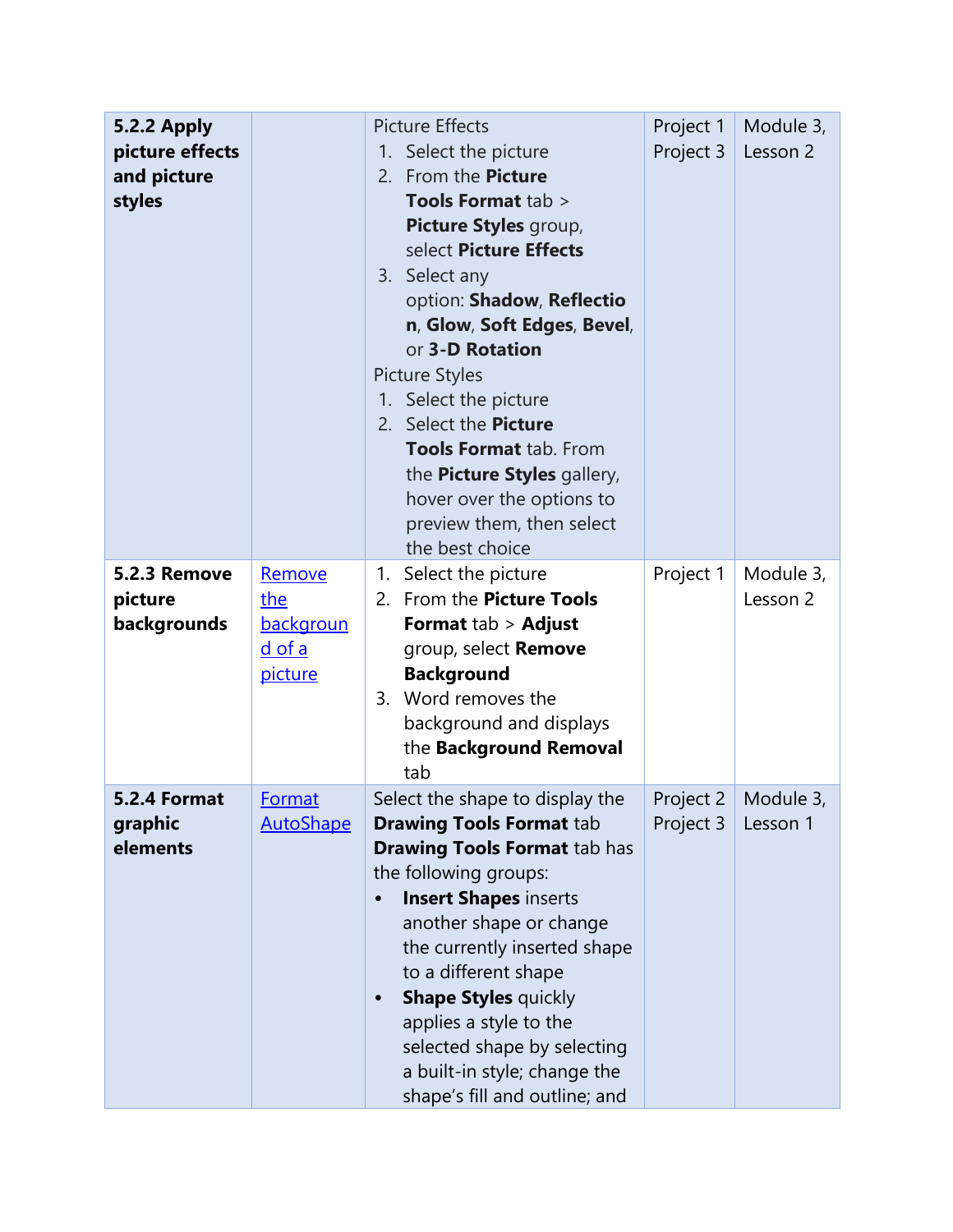|                                 |                         | apply shape effects, such as<br>a shadow or reflection<br><b>WordArt Styles applies text</b><br>$\bullet$<br>effects to selected text<br>included in the shape<br>Accessibility displays the<br>$\bullet$<br>Alt Text pane, where you<br>can add a description of the<br>object and its context for<br>screen reader users<br><b>Arrange</b> uses options for<br>positioning shapes,<br>wrapping text, layering<br>shapes (to bring shapes<br>forward or send them<br>backward), displaying the<br><b>Selection</b> pane (where you<br>can quickly select objects),<br>and aligning objects<br><b>Size</b> adjusts the height and<br>width of the shape |           |                       |
|---------------------------------|-------------------------|---------------------------------------------------------------------------------------------------------------------------------------------------------------------------------------------------------------------------------------------------------------------------------------------------------------------------------------------------------------------------------------------------------------------------------------------------------------------------------------------------------------------------------------------------------------------------------------------------------------------------------------------------------|-----------|-----------------------|
| 5.2.5 Format<br><b>SmartArt</b> | Create a<br>flow chart  | Select the SmartArt to display<br>the <b>SmartArt Format</b> Tab                                                                                                                                                                                                                                                                                                                                                                                                                                                                                                                                                                                        | Project 3 | Module 3,<br>Lesson 3 |
| graphics                        | with<br><b>SmartArt</b> | <b>SmartArt Format tab has the</b><br>following groups:                                                                                                                                                                                                                                                                                                                                                                                                                                                                                                                                                                                                 |           |                       |
|                                 |                         | <b>Shapes includes Edit in 2D</b>                                                                                                                                                                                                                                                                                                                                                                                                                                                                                                                                                                                                                       |           |                       |
|                                 |                         | to edit a 3D graphic in 2D,<br><b>Change Shape to change</b>                                                                                                                                                                                                                                                                                                                                                                                                                                                                                                                                                                                            |           |                       |
|                                 |                         | the shape of all or one of                                                                                                                                                                                                                                                                                                                                                                                                                                                                                                                                                                                                                              |           |                       |
|                                 |                         | the objects in the SmartArt                                                                                                                                                                                                                                                                                                                                                                                                                                                                                                                                                                                                                             |           |                       |
|                                 |                         | graphic, and Larger and<br><b>Smaller</b> to increase or                                                                                                                                                                                                                                                                                                                                                                                                                                                                                                                                                                                                |           |                       |
|                                 |                         | decrease the size of the                                                                                                                                                                                                                                                                                                                                                                                                                                                                                                                                                                                                                                |           |                       |
|                                 |                         | selected graphic                                                                                                                                                                                                                                                                                                                                                                                                                                                                                                                                                                                                                                        |           |                       |
|                                 |                         | <b>Shape Styles has</b>                                                                                                                                                                                                                                                                                                                                                                                                                                                                                                                                                                                                                                 |           |                       |
|                                 |                         | commands for quickly                                                                                                                                                                                                                                                                                                                                                                                                                                                                                                                                                                                                                                    |           |                       |
|                                 |                         | applying visual effects to                                                                                                                                                                                                                                                                                                                                                                                                                                                                                                                                                                                                                              |           |                       |
|                                 |                         | the selected graphic, such                                                                                                                                                                                                                                                                                                                                                                                                                                                                                                                                                                                                                              |           |                       |
|                                 |                         | as changing the color and                                                                                                                                                                                                                                                                                                                                                                                                                                                                                                                                                                                                                               |           |                       |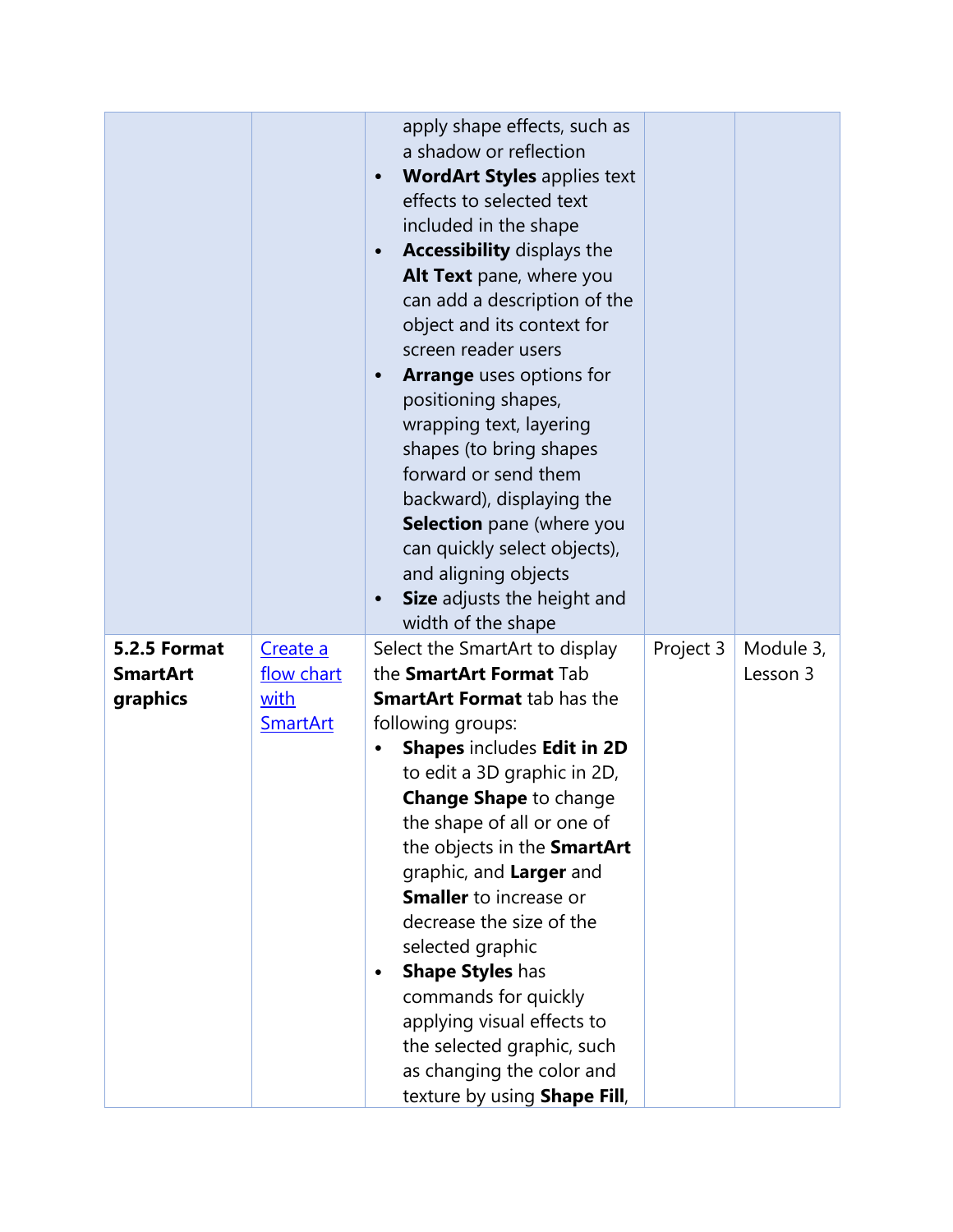|                                         |                                   | changing the color of the<br>outline by using Shape<br><b>Outline, and adding effects</b><br>such as shadows,<br>reflections, and glows by<br>using Shape Effects<br><b>WordArt Styles has</b><br>$\bullet$<br>commands for using Quick<br>Styles on text for different<br>gradients, colors, and<br>effects and for modifying<br>the text by using Text Fill,<br>Text Outline, and Text<br><b>Effects</b> (such as Shadow,<br><b>Reflection, and Glow)</b><br>Accessibility includes the<br>$\bullet$<br>Alt Text pane allowing you<br>to add text descriptions to<br>objects for a screen reader<br><b>Arrange</b> has commands for<br>positioning the diagram on<br>the page, choosing how text<br>will wrap around the<br>diagram, bringing the<br>diagram forward or sending<br>it backward, and rotating<br>the selected object. The<br><b>Selection Pane allows you</b><br>to observe a list of objects<br>in the document, group<br>objects together so you can<br>format and move them as<br>one object<br>Size allows you to change<br>the Height: and Width: of<br>the SmartArt |                        |                       |
|-----------------------------------------|-----------------------------------|--------------------------------------------------------------------------------------------------------------------------------------------------------------------------------------------------------------------------------------------------------------------------------------------------------------------------------------------------------------------------------------------------------------------------------------------------------------------------------------------------------------------------------------------------------------------------------------------------------------------------------------------------------------------------------------------------------------------------------------------------------------------------------------------------------------------------------------------------------------------------------------------------------------------------------------------------------------------------------------------------------------------------------------------------------------------------------------------|------------------------|-----------------------|
| <b>5.2.6 Format</b><br><b>3D models</b> | <b>Get</b><br>creative<br>with 3D | Select the 3D model to display<br>the 3D Model Tools Format<br>tab                                                                                                                                                                                                                                                                                                                                                                                                                                                                                                                                                                                                                                                                                                                                                                                                                                                                                                                                                                                                                         | Project 2<br>Project 3 | Module 3,<br>Lesson 1 |
|                                         | models                            |                                                                                                                                                                                                                                                                                                                                                                                                                                                                                                                                                                                                                                                                                                                                                                                                                                                                                                                                                                                                                                                                                            |                        |                       |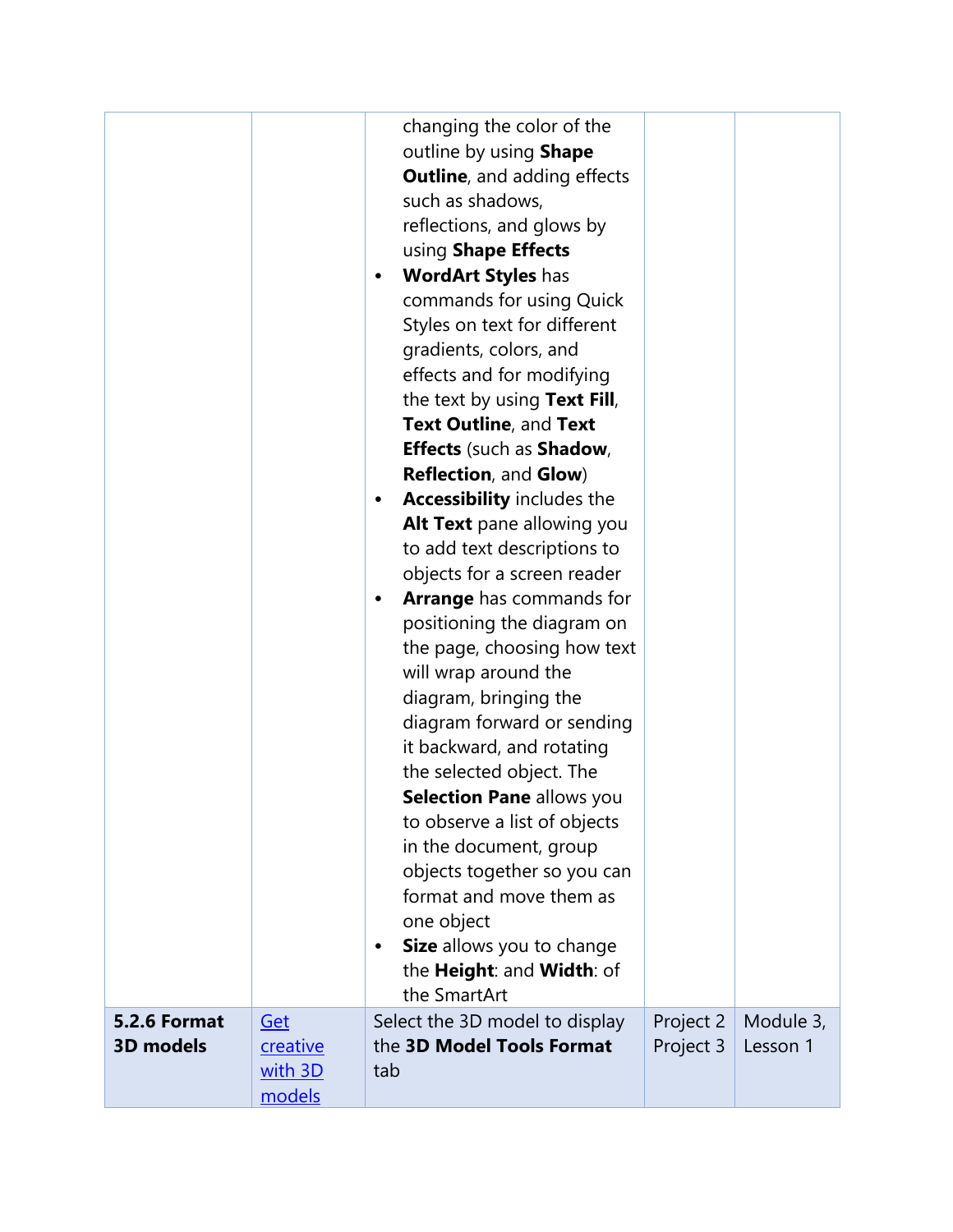| The 3D Model Tools Format<br>tab has the following<br>commands for formatting the<br>3D model:<br><b>Adjust</b> lists commands for<br>inserting another 3D model<br>and for resetting a<br>formatted 3D model to its<br>original state<br><b>3D Model Views opens the</b><br>Format 3D Model pane<br>with commands to change<br>the background fill color<br>and the outline of the<br>model, apply effects such as<br>reflections and 3D<br>formatting to the model,<br>and rotate the model<br><b>Alt Text Accessibility</b><br>opens the Alt Text pane so<br>you can add text<br>descriptions of objects for<br>screen readers<br><b>Arrange Group supplies</b> |  |
|--------------------------------------------------------------------------------------------------------------------------------------------------------------------------------------------------------------------------------------------------------------------------------------------------------------------------------------------------------------------------------------------------------------------------------------------------------------------------------------------------------------------------------------------------------------------------------------------------------------------------------------------------------------------|--|
| commands to position the<br>model on the document<br>page, control how text<br>wraps around the model,<br>bring the model forward                                                                                                                                                                                                                                                                                                                                                                                                                                                                                                                                  |  |
| one level, send the model<br>backward one level. Open<br>the Selection Pane for<br>observing a list of objects,<br>align objects, and group<br>objects<br><b>Size Group supplies</b><br>commands to pan and<br>zoom in on the selected<br>model to focus on a specific<br>area of the model, and to                                                                                                                                                                                                                                                                                                                                                                |  |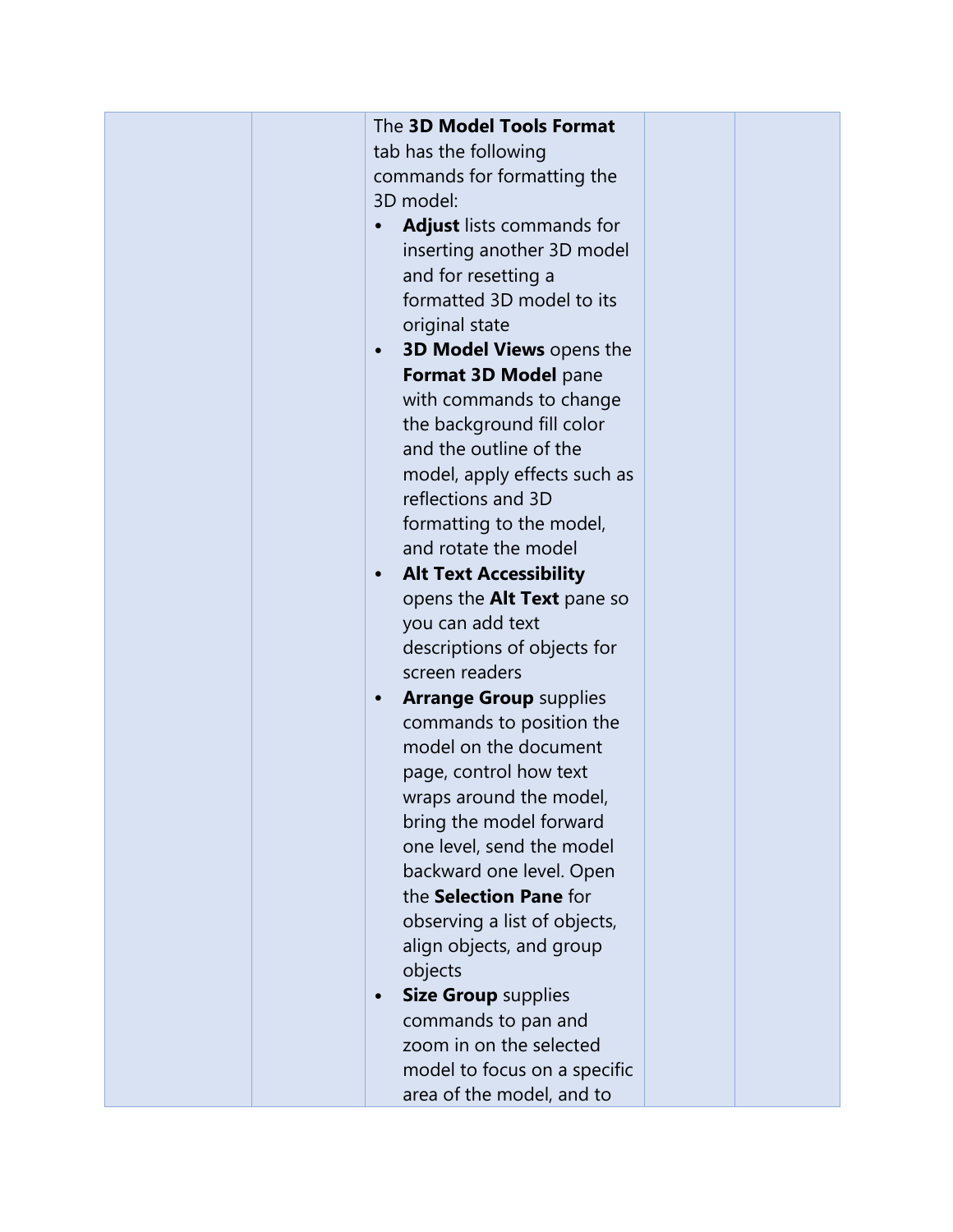|                                               |                                  | adjust the height and width<br>of the model                                                                                                                                                                                                                                                                                                                                                                                                                                                                                                                                                                                                                                                                                                                                                                                                                                                                                                                            |                        |                       |
|-----------------------------------------------|----------------------------------|------------------------------------------------------------------------------------------------------------------------------------------------------------------------------------------------------------------------------------------------------------------------------------------------------------------------------------------------------------------------------------------------------------------------------------------------------------------------------------------------------------------------------------------------------------------------------------------------------------------------------------------------------------------------------------------------------------------------------------------------------------------------------------------------------------------------------------------------------------------------------------------------------------------------------------------------------------------------|------------------------|-----------------------|
| 5.3.1 Add and<br>modify text in<br>text boxes | <b>Fit Text in a</b><br>text box | Fit text automatically<br>1. Select anywhere in the<br>textbox<br>2. From the Drawing Tools<br><b>Format</b> tab $>$ <b>Text</b> group,<br>select Text Fit, and do one<br>of the following:<br>To reduce the point size<br>of text until there is no<br>text in overflow,<br>select Shrink Text On<br><b>Overflow</b><br>To shrink or expand text<br>to fit in the text box<br>when you resize the box,<br>select Best Fit<br>Fit text manually<br>Change the size or font of<br>$\bullet$<br>the text<br>Delete text<br>$\bullet$<br>Increase the size of the text<br>$\bullet$<br>box<br>Reduce the line spacing<br>$\bullet$<br>1. On the <b>Home</b> tab ><br>Paragraph group,<br>launch<br>the <b>Paragraph</b> dialog<br>box, then select<br>the Indents and<br><b>Spacing tab</b><br>2. Under Line spacing,<br>select the options that<br>you want<br>Adjust the spacing between all<br>characters (tracking)<br>1. Select the paragraphs you<br>want to change | Project 2<br>Project 3 | Module 3,<br>Lesson 5 |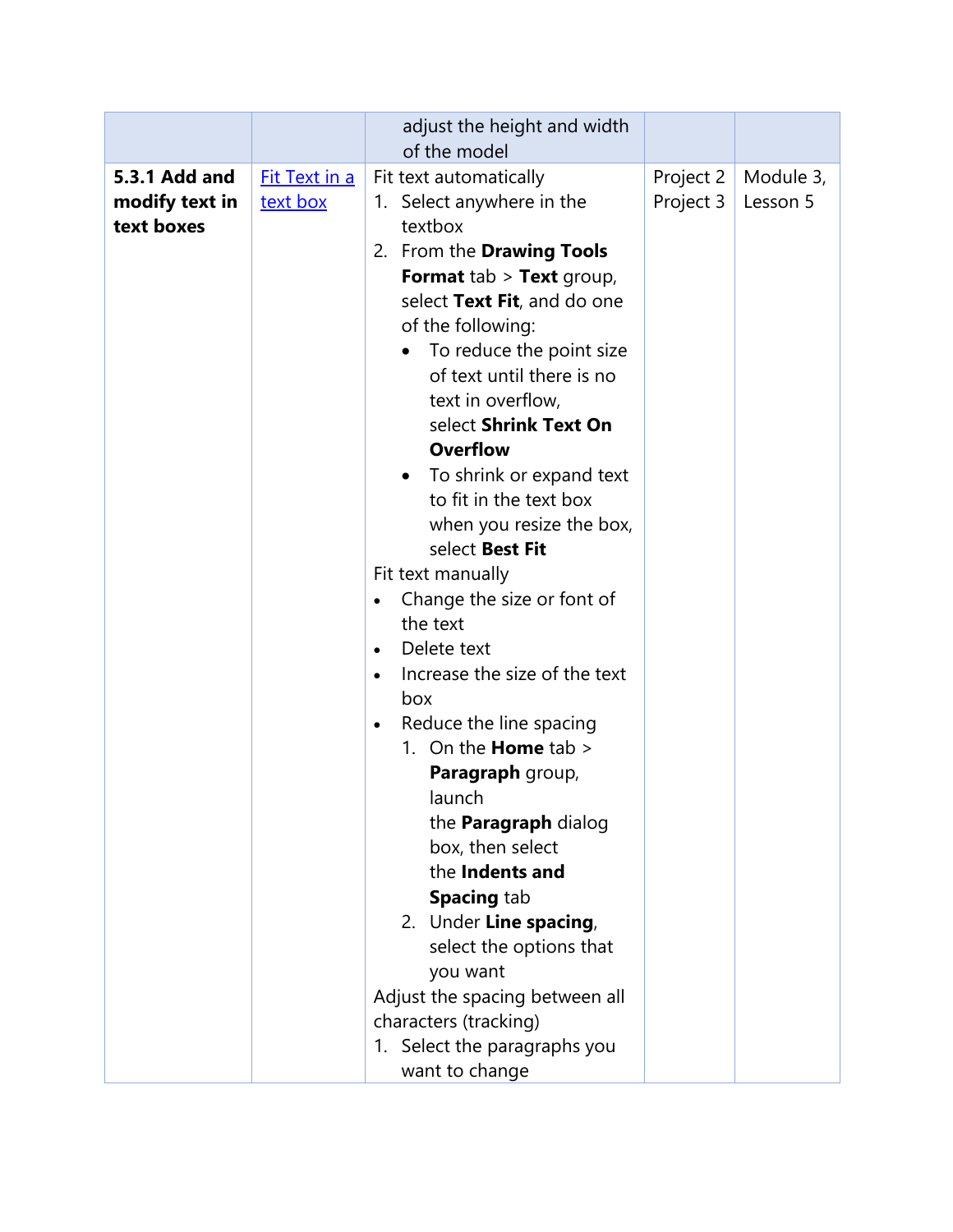|                                    | 2. From the <b>Home</b> $tab > Font$                        |           |           |
|------------------------------------|-------------------------------------------------------------|-----------|-----------|
|                                    | group, launch the Font                                      |           |           |
|                                    | dialog box, then select the                                 |           |           |
|                                    | <b>Advanced tab</b>                                         |           |           |
|                                    | 3. In the Spacing: box, select                              |           |           |
|                                    | <b>Expanded or Condensed,</b>                               |           |           |
|                                    | and then specify how much                                   |           |           |
|                                    | space you want in the <b>By:</b>                            |           |           |
|                                    | box                                                         |           |           |
|                                    | Flow text into another text box                             |           |           |
|                                    | When you connect text boxes,                                |           |           |
|                                    | text that won't fit into the first                          |           |           |
|                                    | text box flows into the next text                           |           |           |
|                                    | box. A chain of connected text                              |           |           |
|                                    | boxes, also known as a story,                               |           |           |
|                                    | can span multiple pages.                                    |           |           |
|                                    | Use connected boxes to                                      |           |           |
|                                    | continue a story in another text                            |           |           |
|                                    | box, create columns of different                            |           |           |
|                                    | widths, or move text from                                   |           |           |
|                                    | overflow into another box                                   |           |           |
|                                    | 1. Place your cursor in the text                            |           |           |
|                                    | box you want as the first                                   |           |           |
|                                    | text box in the story                                       |           |           |
|                                    | 2. On the Text Box Tools                                    |           |           |
|                                    | <b>Format</b> tab > Text group,                             |           |           |
|                                    | select Create Link. The                                     |           |           |
|                                    | mouse pointer changes to a                                  |           |           |
|                                    | pitcher<br>3. Place the cursor in the text                  |           |           |
|                                    |                                                             |           |           |
|                                    | box you want as the next in                                 |           |           |
|                                    | the story. This text box is<br>now connected to the first   |           |           |
|                                    |                                                             |           |           |
|                                    | box and any text in overflow<br>now appears in the next box |           |           |
|                                    | To connect more text boxes to                               |           |           |
|                                    | the story, repeat these steps                               |           |           |
| 5.3.2 Add and<br><b>Add shapes</b> | Right-click the shape and<br>1.                             | Project 3 | Module 3, |
| modify text in                     | select Add Text or Edit                                     |           | Lesson 1  |
| shapes                             | <b>Text</b> , or just start typing                          |           |           |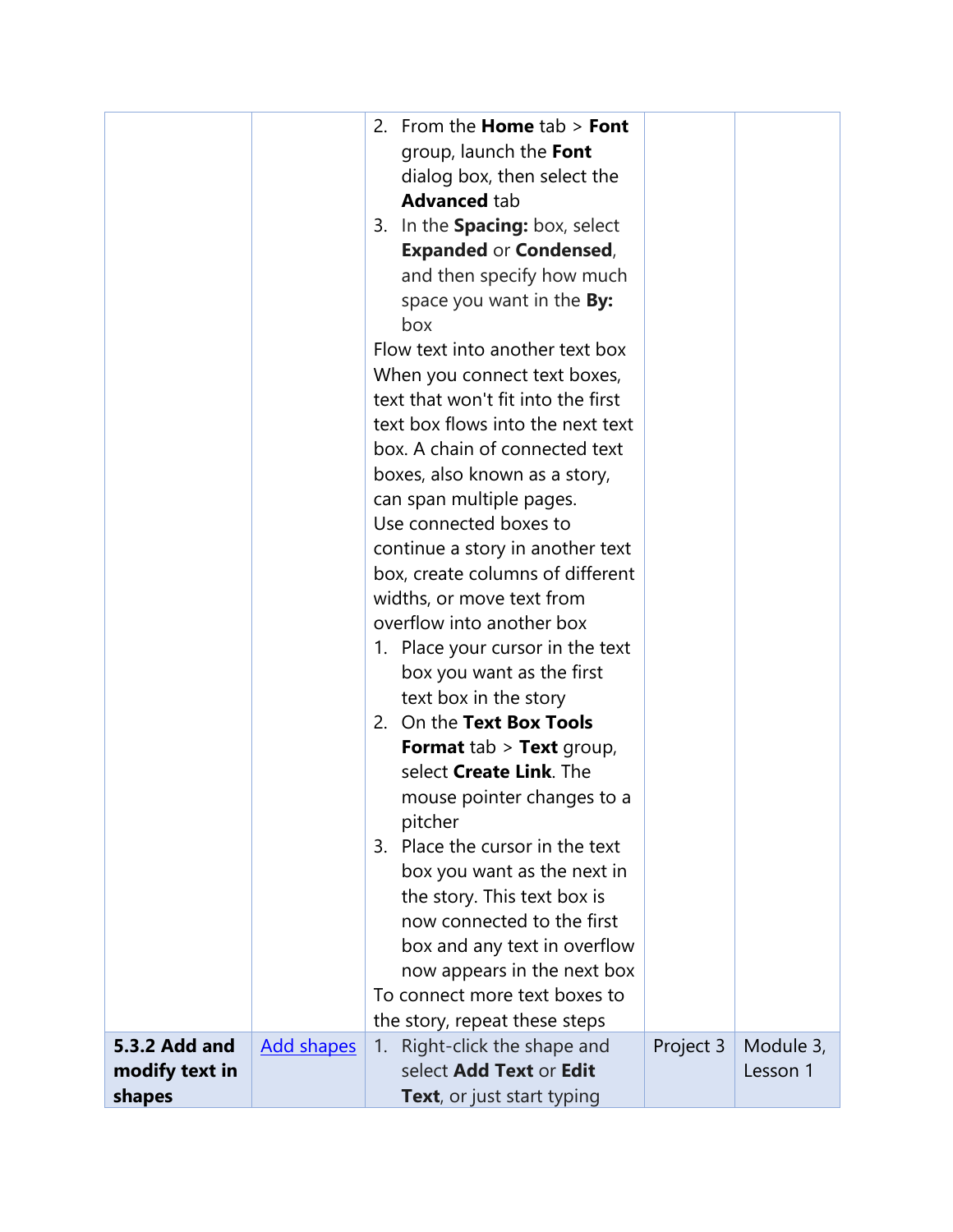|                                                                  |                                        | <b>Note:</b> The text that you add<br>becomes part of the shape -<br>if you rotate or flip the<br>shape, the text also rotates<br>or flips<br>2. To format and align your<br>text, select the <b>Home</b> tab,<br>and then choose options<br>from the Font, Paragraph,<br>or <b>Alignment</b> groups,<br>depending on the program<br>you are using and what kind<br>of formatting you want to<br>apply                                                                                                                                                                                                       |           |                       |
|------------------------------------------------------------------|----------------------------------------|--------------------------------------------------------------------------------------------------------------------------------------------------------------------------------------------------------------------------------------------------------------------------------------------------------------------------------------------------------------------------------------------------------------------------------------------------------------------------------------------------------------------------------------------------------------------------------------------------------------|-----------|-----------------------|
| 5.3.3 Add and<br>modify<br><b>SmartArt</b><br>graphic<br>content | Create a<br><b>SmartArt</b><br>graphic | <b>Add Text</b><br>Select [Text] in the Text<br>pane, and then type your<br>text<br>or<br>Copy text from another<br>location or program,<br>select [Text] in the Text<br>pane, and then paste your<br>text<br>Add or delete shapes in your<br>SmartArt graphic<br>1. Select the SmartArt graphic<br>where you want to add<br>another shape<br>2. Select the existing shape<br>that is located closest to<br>where you want to add the<br>new shape<br>From the SmartArt Tools<br>3.<br><b>Design tab &gt; Create</b><br><b>Graphic</b> group, select<br>the Add Shape drop-down.<br>Do one of the following: | Project 3 | Module 3,<br>Lesson 3 |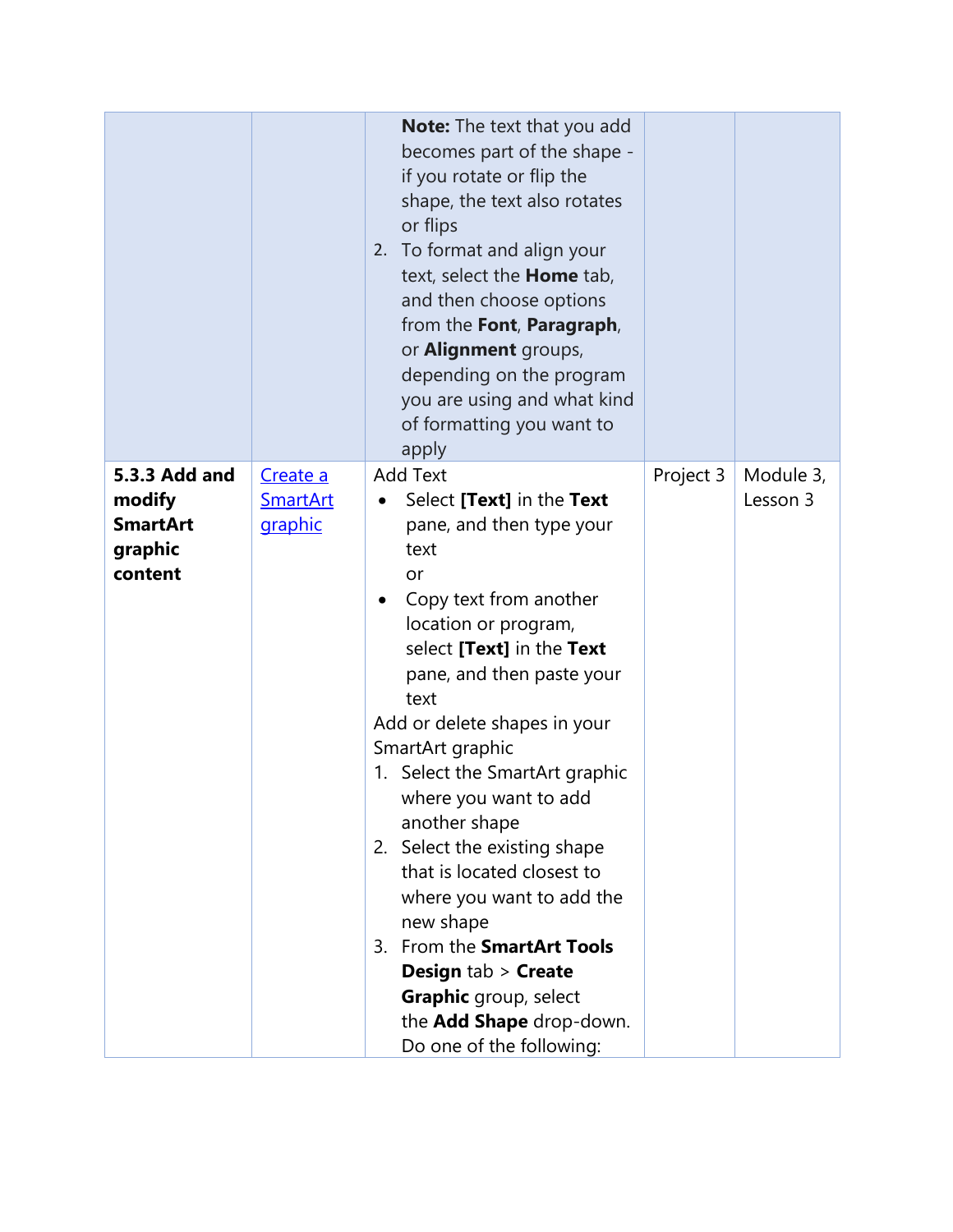| To insert a shape after                                                                                                                                                                                                                                                             |  |
|-------------------------------------------------------------------------------------------------------------------------------------------------------------------------------------------------------------------------------------------------------------------------------------|--|
|                                                                                                                                                                                                                                                                                     |  |
| the selected shape,                                                                                                                                                                                                                                                                 |  |
| select Add Shape After                                                                                                                                                                                                                                                              |  |
| or                                                                                                                                                                                                                                                                                  |  |
| To insert a shape before<br>$\bullet$                                                                                                                                                                                                                                               |  |
| the selected shape,                                                                                                                                                                                                                                                                 |  |
| select Add Shape                                                                                                                                                                                                                                                                    |  |
| <b>Before</b>                                                                                                                                                                                                                                                                       |  |
| Select the SmartArt graphic                                                                                                                                                                                                                                                         |  |
| where you want to add another                                                                                                                                                                                                                                                       |  |
| shape                                                                                                                                                                                                                                                                               |  |
| Change the colors of an entire                                                                                                                                                                                                                                                      |  |
|                                                                                                                                                                                                                                                                                     |  |
| SmartArt graphic                                                                                                                                                                                                                                                                    |  |
| 1. Select your SmartArt                                                                                                                                                                                                                                                             |  |
| graphic                                                                                                                                                                                                                                                                             |  |
| 2. From the SmartArt Tools                                                                                                                                                                                                                                                          |  |
| <b>Design tab &gt; SmartArt</b>                                                                                                                                                                                                                                                     |  |
| Styles group,                                                                                                                                                                                                                                                                       |  |
| select Change Colors                                                                                                                                                                                                                                                                |  |
| 3. Note: If you don't see                                                                                                                                                                                                                                                           |  |
| the SmartArt                                                                                                                                                                                                                                                                        |  |
| Tools or Design tabs, make                                                                                                                                                                                                                                                          |  |
| sure that you've selected a                                                                                                                                                                                                                                                         |  |
|                                                                                                                                                                                                                                                                                     |  |
|                                                                                                                                                                                                                                                                                     |  |
|                                                                                                                                                                                                                                                                                     |  |
|                                                                                                                                                                                                                                                                                     |  |
|                                                                                                                                                                                                                                                                                     |  |
|                                                                                                                                                                                                                                                                                     |  |
|                                                                                                                                                                                                                                                                                     |  |
|                                                                                                                                                                                                                                                                                     |  |
|                                                                                                                                                                                                                                                                                     |  |
|                                                                                                                                                                                                                                                                                     |  |
|                                                                                                                                                                                                                                                                                     |  |
|                                                                                                                                                                                                                                                                                     |  |
| <b>Design tab &gt; SmartArt</b>                                                                                                                                                                                                                                                     |  |
| <b>Styles</b> group, select the                                                                                                                                                                                                                                                     |  |
| style that you want. To view                                                                                                                                                                                                                                                        |  |
| more SmartArt Styles, select                                                                                                                                                                                                                                                        |  |
| the More drop-down                                                                                                                                                                                                                                                                  |  |
| SmartArt graphic. You may<br>have to double-click the<br>SmartArt graphic to open<br>the Design tab<br>4. Select the color variation<br>that you want<br>Apply a SmartArt Style to a<br>SmartArt graphic<br>1. Select your SmartArt<br>graphic<br>2. From the <b>SmartArt Tools</b> |  |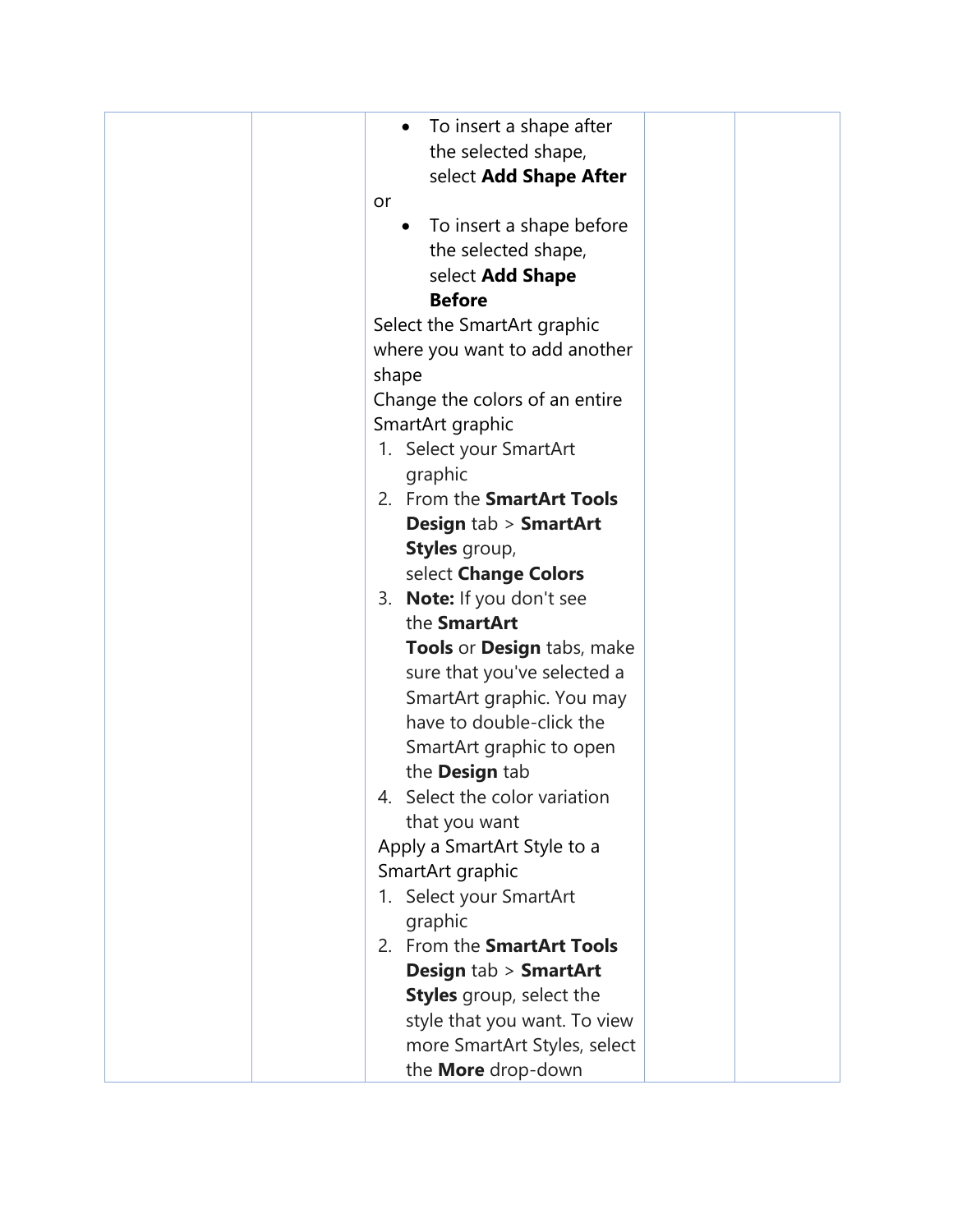| 5.4.1 Position<br>objects<br>5.4.2 Wrap<br>text around<br>objects   | <b>Use Word</b><br>Layout<br><b>Options to</b><br>move<br>pictures<br><b>Wrap text</b><br>around a<br><u>picture</u> | 1.<br>1.<br>3. | Select the object<br>2. On the Picture Tools<br><b>Format tab &gt; Arrange</b><br>group, choose Position,<br>then select More Layout<br><b>Options</b><br>Select the object<br>2. On the Picture Tools<br><b>Format tab &gt; Arrange</b><br>group, choose Wrap-Text<br>Select your desired layout<br>or select More Layout                                                                                                                    | Project 1<br>Project 2<br>Project 2<br>Project 3 | Module 3,<br>Lesson 5<br>Module 3,<br>Lesson 5 |
|---------------------------------------------------------------------|----------------------------------------------------------------------------------------------------------------------|----------------|-----------------------------------------------------------------------------------------------------------------------------------------------------------------------------------------------------------------------------------------------------------------------------------------------------------------------------------------------------------------------------------------------------------------------------------------------|--------------------------------------------------|------------------------------------------------|
|                                                                     |                                                                                                                      |                | <b>Options</b> to display<br>additional options                                                                                                                                                                                                                                                                                                                                                                                               |                                                  |                                                |
| 5.4.3 Add<br>alternative<br>text to objects<br>for<br>accessibility | <b>Add Alt</b><br>text                                                                                               | 1.             | Select the object<br>2. On the Picture Tools<br><b>Format tab &gt; Accessibility</b><br>group, select Alt Text. Note<br>that the Alt Text pane<br>displays<br>Enter a description of<br>the object and its<br>context in the box<br>or<br>Mark the object as<br>$\bullet$<br>decorative by selecting<br>Mark as decorative in<br>the <b>Alt Text</b> pane. This<br>option will not expose a<br>description of the object<br>to screen readers | Project 1<br>Project 2                           | Module 3,<br>Lesson 5                          |
| 6.1.1 Add<br>comments                                               |                                                                                                                      |                | 1. Select the content for which<br>you want to provide<br>feedback<br>2. From <b>Review</b> tab $>$<br><b>Comments</b> group, select<br><b>New Comment</b>                                                                                                                                                                                                                                                                                    |                                                  | Module 2,<br>Lesson 2                          |
| <b>6.1.2 Review</b><br>and reply to<br>comments                     |                                                                                                                      |                | 1. From the <b>Review</b> tab $>$<br><b>Comments</b> group, select<br>Previous or Next. The                                                                                                                                                                                                                                                                                                                                                   | Project 2                                        |                                                |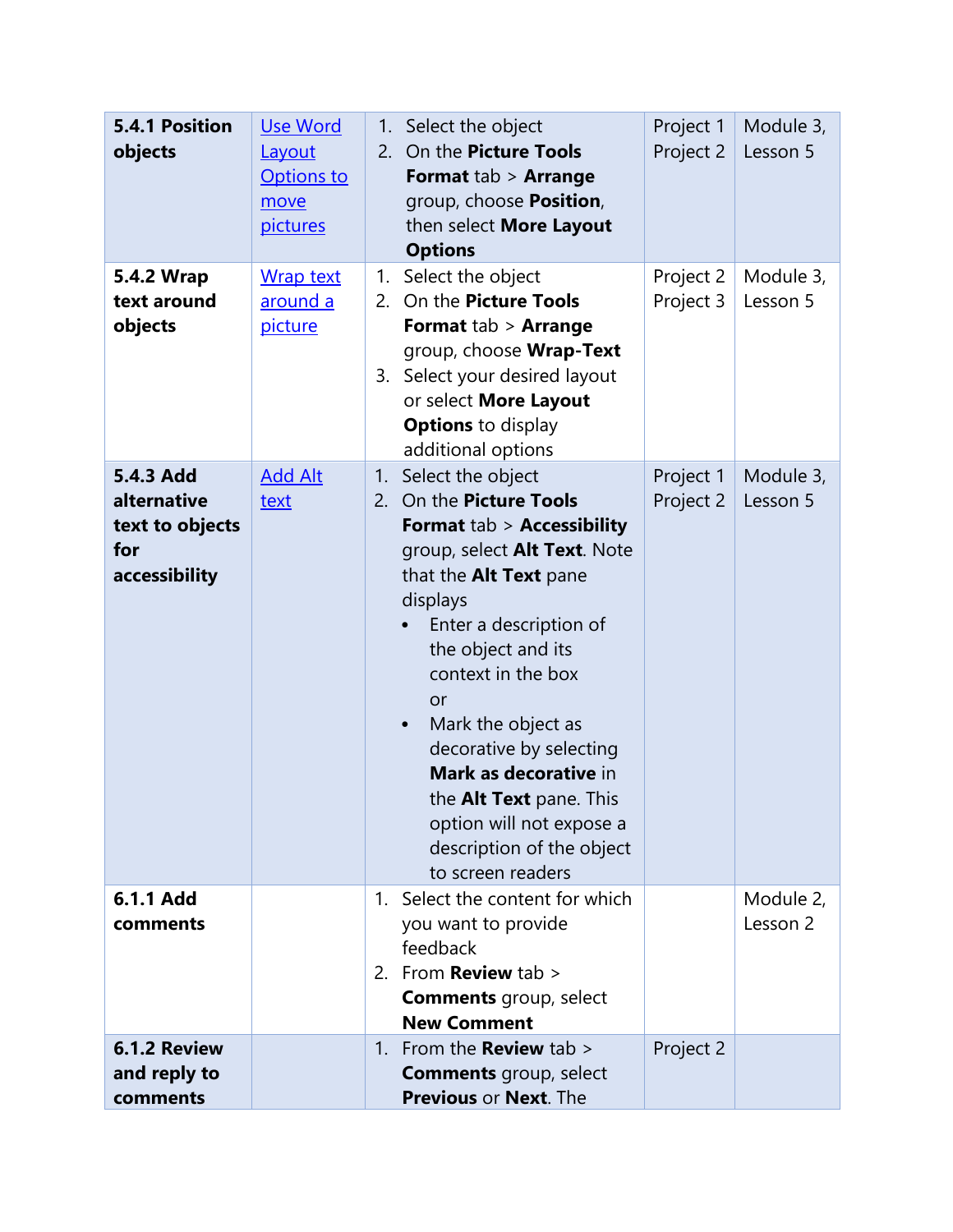| 6.1.3 Resolve                 |                                           | document display will<br>update to show the<br>document contents and the<br>associated comment<br>2. Go to the comment and<br>select <b>Reply</b><br>1. From the <b>Review</b> tab $>$                                                                                                                                                                                                                                                                                                                                     | Project 2 |                       |
|-------------------------------|-------------------------------------------|----------------------------------------------------------------------------------------------------------------------------------------------------------------------------------------------------------------------------------------------------------------------------------------------------------------------------------------------------------------------------------------------------------------------------------------------------------------------------------------------------------------------------|-----------|-----------------------|
| comments                      |                                           | <b>Comments</b> group, select<br>Previous or Next. The<br>document display will<br>update to show the<br>document contents and the<br>associated comment<br>2. Go to the comment and<br>select Resolve                                                                                                                                                                                                                                                                                                                     |           |                       |
| 6.1.4 Delete<br>comments      |                                           | From the <b>Review</b> tab ><br><b>Comments</b> group, select the<br>Delete drop-down, then select<br><b>Delete Comment to delete the</b><br>selected comment, or select<br><b>Delete All Comments in</b><br><b>Document</b>                                                                                                                                                                                                                                                                                               | Project 2 |                       |
| <b>6.2.1 Track</b><br>changes | <b>Track</b><br>changes in<br><b>Word</b> | From the <b>Review</b> tab $>$<br><b>Tracking group, turn Track</b><br><b>Changes</b> on and off by<br>selecting Track Changes<br>When Track Changes is<br>turned on, by default, a<br>strikethrough indicates<br>deletions and an underline<br>marks additions. Authors'<br>names and different text<br>colors indicate changes<br>made by different authors<br>When Track Changes is<br>٠<br>turned off, Word stops<br>marking changes, but the<br>colored underlines and<br>strikethroughs are still in the<br>document | Project 2 | Module 2,<br>Lesson 2 |